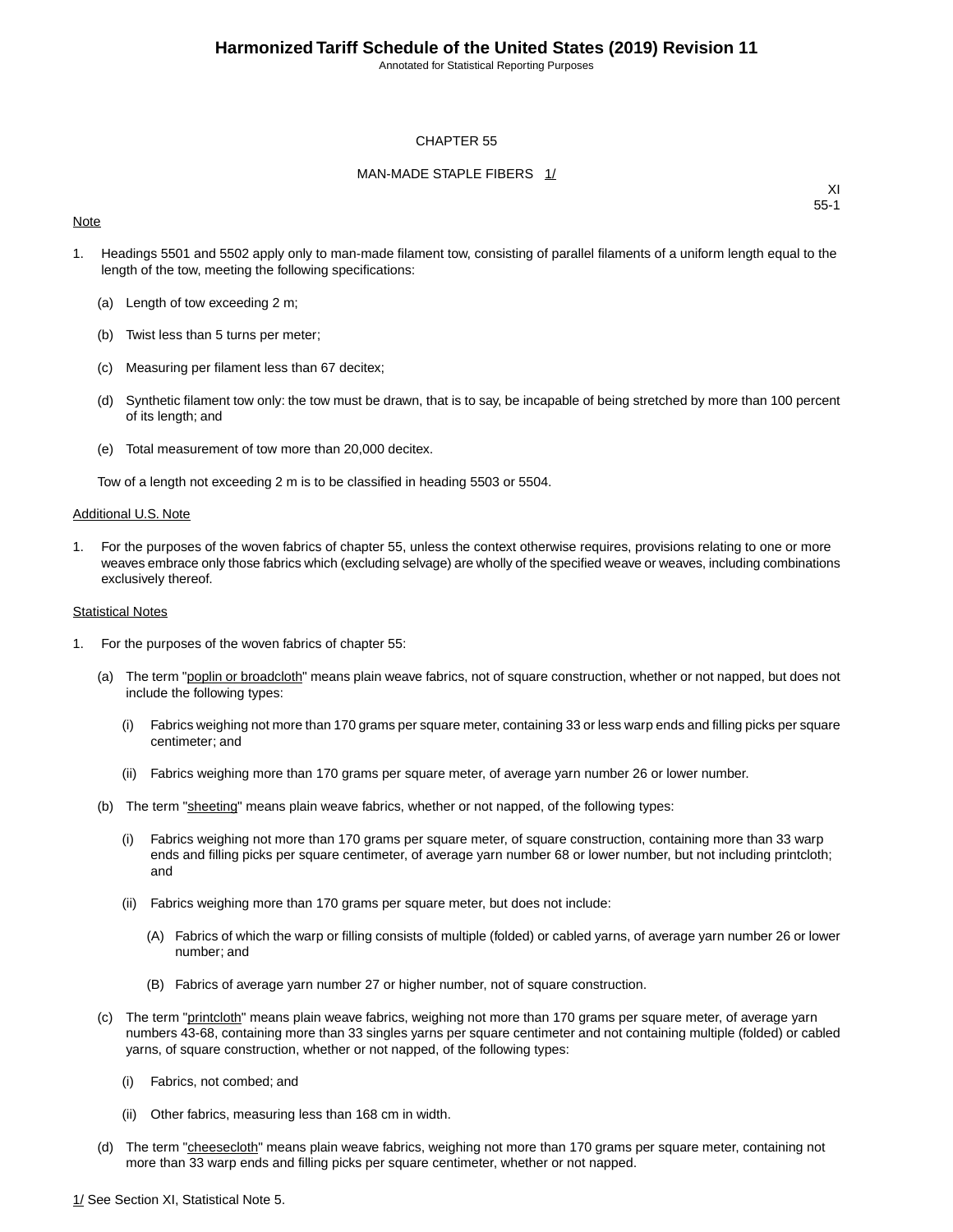Annotated for Statistical Reporting Purposes

Statistical Notes (con.) XI 55-2

- (e) The term "lawns, voiles or batistes" means plain weave fabrics, weighing not more than 170 grams per square meter, of average yarn number 69 or higher number, consisting of more than 33 warp ends and filling picks per square centimeter, of square construction, whether or not napped.
- (f) The term "duck" means fabrics weighing more than 170 grams per square meter, of average yarn number 26 or lower number, whether or not napped, of the following types:
	- (i) Plain weave, of which the warp or filling consists of multiple (folded) or cabled yarns; or
	- (ii) Woven as plain weave except that two or more warp ends are woven as one (taped warp), whether or not containing multiple (folded) or cabled yarns; this latter type of duck is not to be classified as a plain weave fabric.
- (g) The term "oxford cloth" means fabrics weighing not more than 170 grams per square meter, whether or not napped, woven as plain weave except that two or more warp ends are woven as one (taped warp). Oxford cloth is not to be classified as a plain weave fabric.
- (h) The term "blue denim" means fabrics weighing more than 170 grams per square meter, of 3-thread or 4-thread twill, including broken twill, warp faced, the warp yarns of which are dyed blue and the weft yarns of which are unbleached, bleached, dyed grey or colored a lighter shade of blue than that of the warp yarns.
- (ij) The term "square construction" means fabrics of the following types:
	- (i) Containing less than 79 warp ends and filling picks per square centimeter, of which the difference between the total count of warp ends per centimeter and the total count of filling picks per centimeter is less than 11; or
	- (ii) Containing 79 or more warp ends and filling picks per square centimeter, of which the total count of warp ends per centimeter and the total count of filling picks per centimeter are each less than 57 percent of the total count per square centimeter of such warp ends and filling picks.
- (k) The term "napped" means fabrics with a fuzzy, fibrous surface produced by scratching or pricking the surface so that some of the fibers are raised from the body of the yarn. Napped fabrics are not to be confused with pile fabrics. Outing and canton flannel, moleskin, etc., are typical fabrics with a nap.
- (l) The term "not combed" means fabrics in part of uncombed cotton, other vegetable textile fibers or wool or fine animal hair.
- (m) The term "combed" means fabrics containing cotton, other vegetable textile fibers or wool or fine animal hair, in which such fibers are combed.
- (n) The term " number," as applied to woven fabrics of man-made fibers, means the average yarn number of the yarns contained therein. In computing the average yarn number, the length of the yarn is considered to be equal to the distance covered by it in the fabric in the condition as imported, with all clipped yarn being measured as if continuous and with the count being taken of the total single yarns in the fabric including the single yarns in any multiple (folded) or cabled yarns. The weight shall be taken after any excessive sizing is removed by boiling or other suitable process. Any one of the following formulas can be used to determine the average yarn number--

N = BYT/1000, 100T/Z', BT/Z or ST/10

when:

N is the average yarn number, B is the breadth (width) of the fabric in centimeters, Y is the meters (linear) of the fabric per kilogram, T is the total single yarns per square centimeter, S is the square meters of fabric per kilogram, Z is the grams per linear meter of fabric, and Z' is the grams per square meter of fabric.

Fractions in the resulting "number" shall be disregarded.

- 2. The term "discharge printed" fabrics refers to fabrics which have been:
	- (a) Dyed, not tinted, a single uniform color other than white;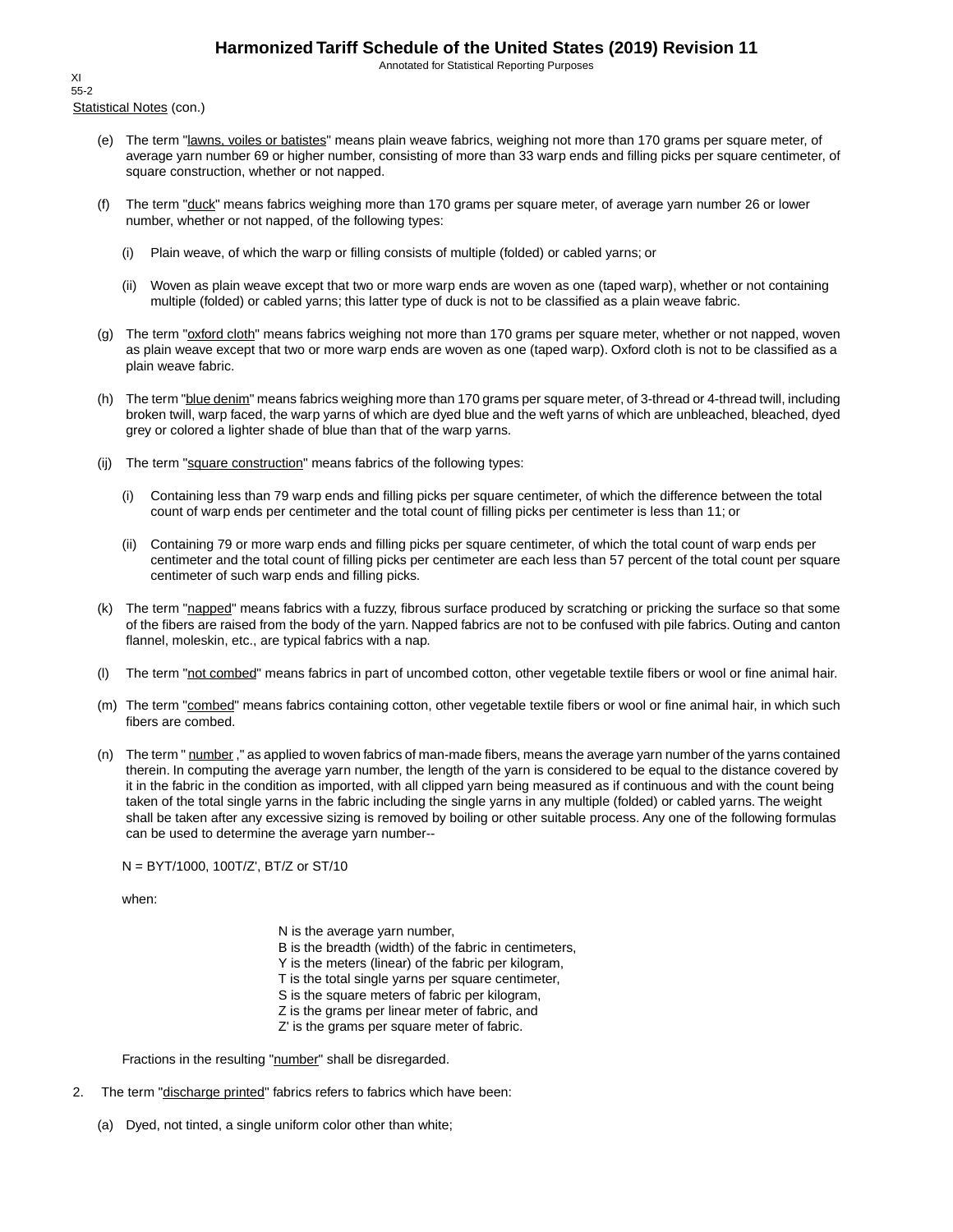Annotated for Statistical Reporting Purposes

Statistical Notes (con.)

- (b) Further processed using a method whereby chlorine or other color-destroying chemicals are applied to discrete portions of the dyed fabric to bleach out or discharge the dye and printed in those discrete portions thereby yielding a different colored pattern on the previously dyed ground; and
- (c) Subjected to two or more of the following finishing operations: bleaching, shrinking, filling, napping, decating, permanent stiffening, weighting, permanent embossing or moireing.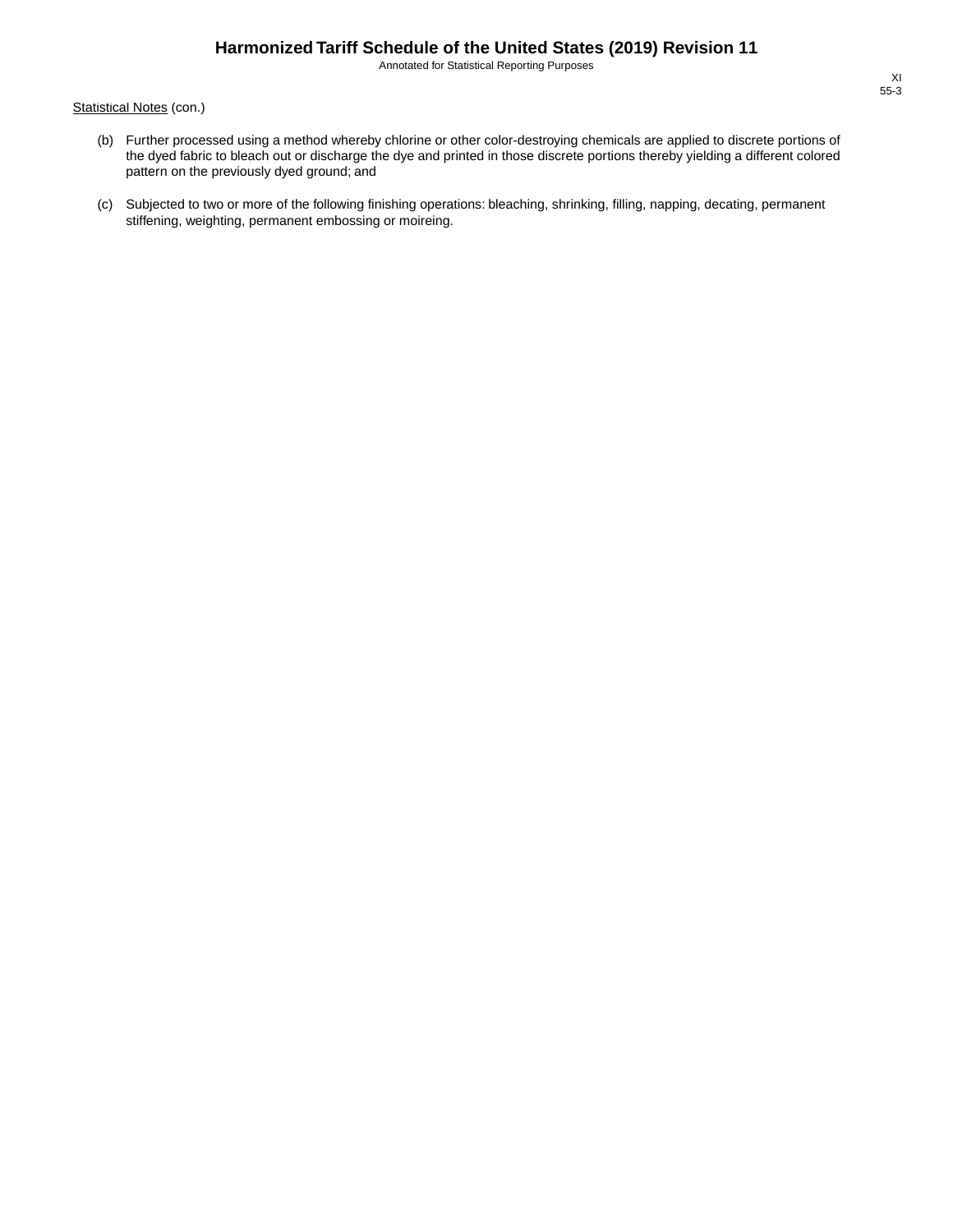Annotated for Statistical Reporting Purposes

| Heading/      | Stat.       |                                                                                                                                                                                                                                                                                                                                                | Unit           | Rates of Duty         |                                                                           |                |
|---------------|-------------|------------------------------------------------------------------------------------------------------------------------------------------------------------------------------------------------------------------------------------------------------------------------------------------------------------------------------------------------|----------------|-----------------------|---------------------------------------------------------------------------|----------------|
| Subheading    | Suf-<br>fix | <b>Article Description</b>                                                                                                                                                                                                                                                                                                                     | of<br>Quantity |                       | 1                                                                         | $\overline{2}$ |
|               |             |                                                                                                                                                                                                                                                                                                                                                |                | General               | Special                                                                   |                |
| 5501          |             | Synthetic filament tow:                                                                                                                                                                                                                                                                                                                        |                |                       |                                                                           |                |
| 5501.10.00 00 |             |                                                                                                                                                                                                                                                                                                                                                |                |                       | Free (AU, BH, CA,<br>CL, CO, IL, JO,<br>KR, MA, MX, OM,                   | 45%            |
| 5501.20.00 00 |             |                                                                                                                                                                                                                                                                                                                                                |                |                       | P, PA, PE, SG)<br>Free (AU, BH, CA,                                       | 45%            |
|               |             |                                                                                                                                                                                                                                                                                                                                                |                |                       | CL, CO, IL, JO,<br>KR, MA, MX, OM,<br>P, PA, PE, SG)                      |                |
| 5501.30.00    |             |                                                                                                                                                                                                                                                                                                                                                |                | $7.5\%$ <sup>2/</sup> | Free (AU, BH, CA,<br>CL, CO, IL, JO,<br>KR, MA, MX, OM,<br>P, PA, PE, SG) | 45%            |
|               | 10          | Containing 92 percent or more by weight of acrylonitrile<br>units with filaments numbering fewer than 70,000<br>(+/-2000) with filament diameter 1.59 decitex (plus or<br>minus 0.027) or less, or in a separable tow construction<br>capable of being separated into tows of 70,000<br>(+/-2000) or fewer with filament diameter 1.59 decitex |                |                       |                                                                           |                |
|               | 90          |                                                                                                                                                                                                                                                                                                                                                |                |                       |                                                                           |                |
| 5501.40.00    | 00          |                                                                                                                                                                                                                                                                                                                                                |                |                       | Free (AU, BH, CA,<br>CL, CO, IL, JO,<br>KR, MA, MX, OM,<br>P, PA, PE, SG) | 45%            |
| 5501.90.01    | 00          |                                                                                                                                                                                                                                                                                                                                                |                |                       | Free (AU, BH, CA,<br>CL, CO, IL, JO,<br>KR, MA, MX, OM,<br>P, PA, PE, SG) | 45%            |
| 5502          |             | Artificial filament tow:                                                                                                                                                                                                                                                                                                                       |                |                       |                                                                           |                |
| 5502.10.00 00 |             |                                                                                                                                                                                                                                                                                                                                                |                |                       | Free (AU, BH, CA,<br>CL, CO, IL, JO,<br>KR, MA, MX, OM,<br>P, PA, PE, SG) | 45%            |
| 5502.90.00 00 |             |                                                                                                                                                                                                                                                                                                                                                |                |                       | Free (AU, BH, CA,<br>CL, CO, IL, JO,<br>KR, MA, MX, OM,<br>P, PA, PE, SG) | 45%            |
|               |             |                                                                                                                                                                                                                                                                                                                                                |                |                       |                                                                           |                |
|               |             |                                                                                                                                                                                                                                                                                                                                                |                |                       |                                                                           |                |
|               |             |                                                                                                                                                                                                                                                                                                                                                |                |                       |                                                                           |                |
|               |             |                                                                                                                                                                                                                                                                                                                                                |                |                       |                                                                           |                |
|               |             |                                                                                                                                                                                                                                                                                                                                                |                |                       |                                                                           |                |
|               |             |                                                                                                                                                                                                                                                                                                                                                |                |                       |                                                                           |                |
|               |             |                                                                                                                                                                                                                                                                                                                                                |                |                       |                                                                           |                |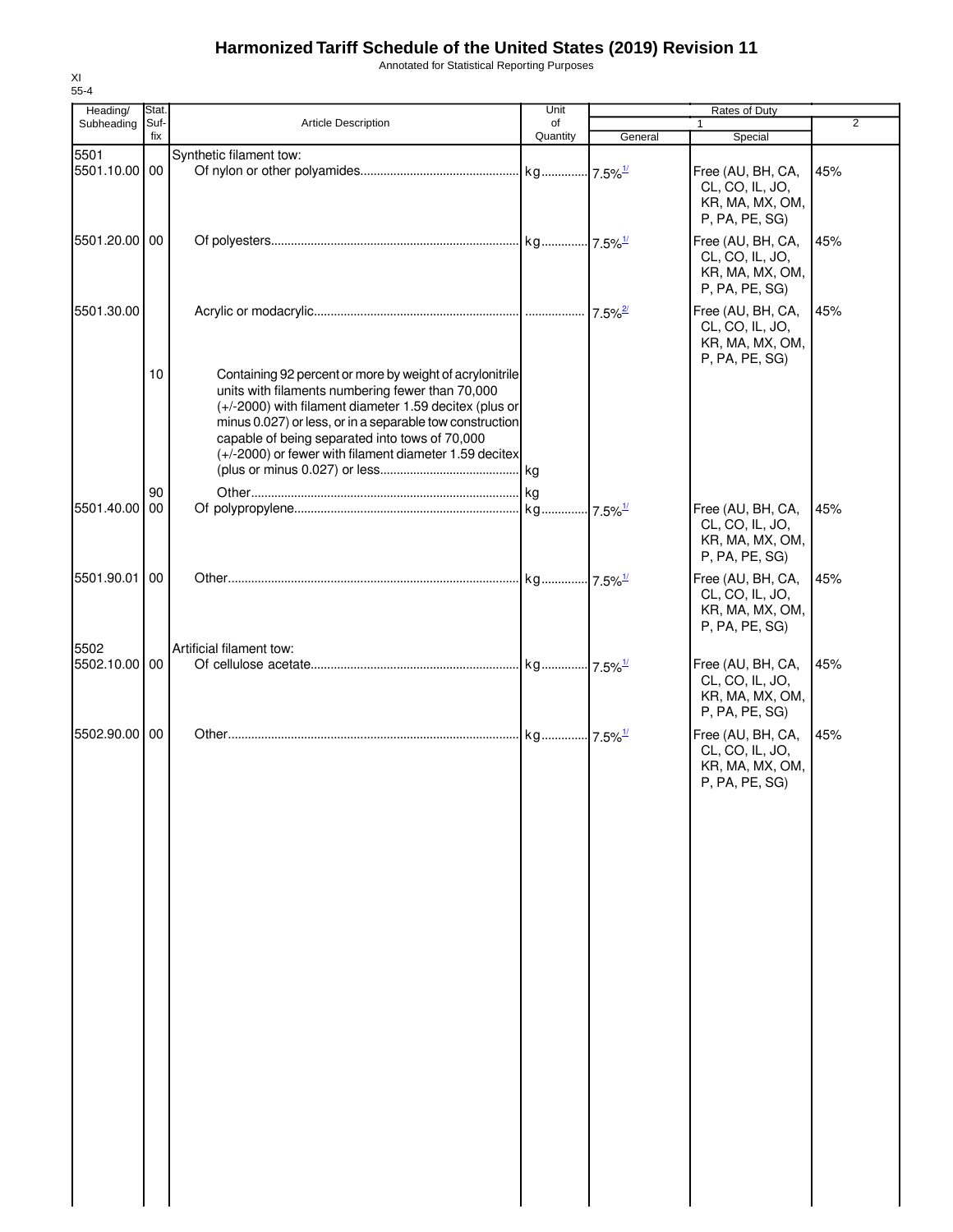Annotated for Statistical Reporting Purposes

| Heading/      | Stat.       |                                                                                      | Unit           |                       | Rates of Duty                        |     |
|---------------|-------------|--------------------------------------------------------------------------------------|----------------|-----------------------|--------------------------------------|-----|
| Subheading    | Suf-<br>fix | Article Description                                                                  | of<br>Quantity | General               | 1<br>Special                         | 2   |
| 5503          |             | Synthetic staple fibers, not carded, combed or otherwise                             |                |                       |                                      |     |
|               |             | processed for spinning:                                                              |                |                       |                                      |     |
| 5503.11.00 00 |             | Of nylon or other polyamides:                                                        |                |                       |                                      |     |
|               |             |                                                                                      |                |                       | Free (AU, BH, CA,<br>CL, CO, IL, JO, | 25% |
|               |             |                                                                                      |                |                       | KR, MA, MX, OM,                      |     |
|               |             |                                                                                      |                |                       | P, PA, PE, SG)                       |     |
| 5503.19       |             | Other:                                                                               |                |                       |                                      |     |
| 5503.19.10    | 00          | Containing 10 percent or more by weight of nylon                                     |                |                       |                                      |     |
|               |             |                                                                                      |                |                       |                                      | 25% |
| 5503.19.90 00 |             |                                                                                      |                |                       | Free (AU, BH, CA,                    | 25% |
|               |             |                                                                                      |                |                       | CL, CO, IL, JO,<br>KR, MA, MX, OM,   |     |
|               |             |                                                                                      |                |                       | P, PA, PE, SG)                       |     |
| 5503.20.00    |             |                                                                                      |                | $4.3\%$ <sup>1/</sup> | Free (AU, BH, CA,                    | 25% |
|               |             |                                                                                      |                |                       | CL, CO, IL, JO,<br>KR, MA, MX, OM,   |     |
|               |             |                                                                                      |                |                       | P, PA, PE, SG)                       |     |
|               | 15          | Bi-component fibers having an outer copolymer sheath                                 |                |                       |                                      |     |
|               |             | that melts at a lower temperature than the core, of a                                |                |                       |                                      |     |
|               |             |                                                                                      |                |                       |                                      |     |
|               | 25          | Other:                                                                               |                |                       |                                      |     |
|               |             |                                                                                      |                |                       |                                      |     |
|               | 45          | Measuring 3.3 decitex or more but less than                                          |                |                       |                                      |     |
|               | 65          |                                                                                      |                |                       |                                      |     |
| 5503.30.00    | 00          |                                                                                      |                |                       | Free (AU, BH, CA,                    | 25% |
|               |             |                                                                                      |                |                       | CL, CO, IL, JO,                      |     |
|               |             |                                                                                      |                |                       | KR, MA, MX, OM,                      |     |
|               |             |                                                                                      |                |                       | P, PA, PE, SG)                       |     |
| 5503.40.00 00 |             |                                                                                      |                |                       | Free (AU, BH, CA,                    | 25% |
|               |             |                                                                                      |                |                       | CL, CO, IL, JO,<br>KR, MA, MX, OM,   |     |
|               |             |                                                                                      |                |                       | P, PA, PE, SG)                       |     |
| 5503.90       |             | Other:                                                                               |                |                       |                                      |     |
| 5503.90.10 00 |             |                                                                                      |                |                       |                                      | 25% |
| 5503.90.90 00 |             |                                                                                      |                |                       | Free (AU, BH, CA,                    | 25% |
|               |             |                                                                                      |                |                       | CL, CO, IL, JO,                      |     |
|               |             |                                                                                      |                |                       | KR, MA, MX, OM,                      |     |
|               |             |                                                                                      |                |                       | P, PA, PE, SG)                       |     |
| 5504          |             | Artificial staple fibers, not carded, combed or otherwise<br>processed for spinning: |                |                       |                                      |     |
| 5504.10.00    | 00          |                                                                                      |                |                       | Free (AU, BH, CA,                    | 25% |
|               |             |                                                                                      |                |                       | CL, CO, IL, JO,                      |     |
|               |             |                                                                                      |                |                       | KR, MA, MX, OM,<br>P, PA, PE, SG)    |     |
|               |             |                                                                                      |                |                       |                                      |     |
| 5504.90.00 00 |             |                                                                                      |                |                       | Free (AU, BH, CA,<br>CL, CO, IL, JO, | 25% |
|               |             |                                                                                      |                |                       | KR, MA, MX, OM,                      |     |
|               |             |                                                                                      |                |                       | P, PA, PE, SG)                       |     |
|               |             |                                                                                      |                |                       |                                      |     |
|               |             |                                                                                      |                |                       |                                      |     |
|               |             |                                                                                      |                |                       |                                      |     |
|               |             |                                                                                      |                |                       |                                      |     |
|               |             |                                                                                      |                |                       |                                      |     |
|               |             |                                                                                      |                |                       |                                      |     |
|               |             |                                                                                      |                |                       |                                      |     |
|               |             |                                                                                      |                |                       |                                      |     |
|               |             |                                                                                      |                |                       |                                      |     |
|               |             |                                                                                      |                |                       |                                      |     |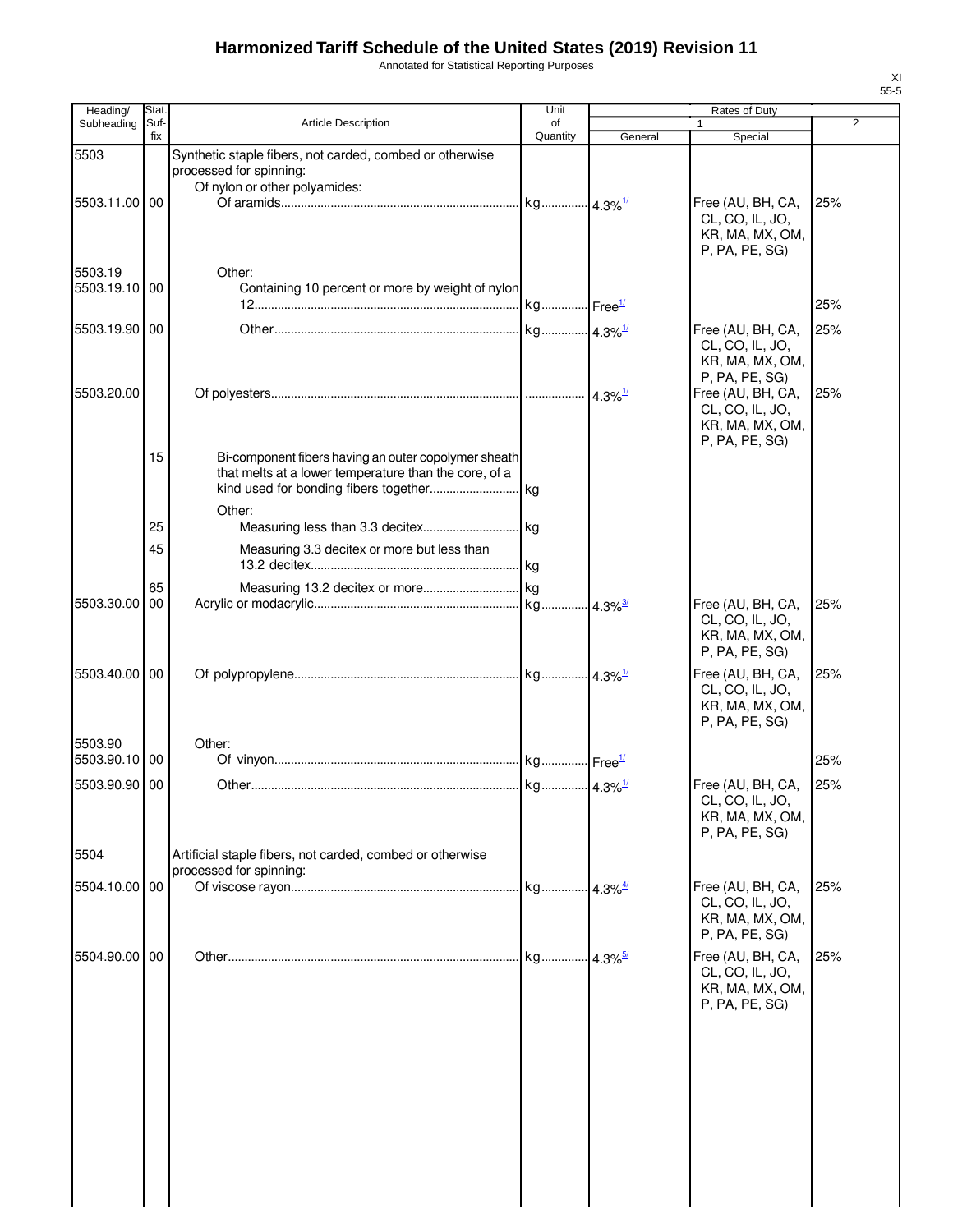Annotated for Statistical Reporting Purposes

| Heading/      | Stat.       |                                                                    | Unit           |         | Rates of Duty                                                                 |                |
|---------------|-------------|--------------------------------------------------------------------|----------------|---------|-------------------------------------------------------------------------------|----------------|
| Subheading    | Suf-<br>fix | Article Description                                                | of<br>Quantity | General | 1<br>Special                                                                  | $\overline{2}$ |
| 5505          |             | Waste (including noils, yarn waste and garnetted stock) of         |                |         |                                                                               |                |
| 5505.10.00    |             | man-made fibers:                                                   |                |         |                                                                               | 10%            |
|               | 20          |                                                                    |                |         |                                                                               |                |
|               | 40          |                                                                    |                |         |                                                                               |                |
|               | 60          |                                                                    |                |         |                                                                               |                |
| 5505.20.00    | 00          |                                                                    |                |         |                                                                               | 10%            |
| 5506          |             | Synthetic staple fibers, carded, combed or otherwise processed     |                |         |                                                                               |                |
| 5506.10.00    | 00          | for spinning:                                                      |                |         | Free (AU, BH, CA,                                                             | 51.5%          |
|               |             |                                                                    |                |         | CL, CO, IL, JO,<br>KR, MA, MX, OM,<br>P, PA, PE, SG)                          |                |
| 5506.20.00    | 00          |                                                                    |                |         | Free (AU, BH, CA,<br>CL, CO, IL, JO,<br>KR, MA, MX, OM,<br>P, PA, PE, SG)     | 51.5%          |
| 5506.30.00 00 |             |                                                                    |                |         | Free (AU, BH, CA,<br>CL, CO, IL, JO,<br>KR, MA, MX, OM,<br>P, PA, PE, SG)     | 51.5%          |
| 5506.40.00    | 00          |                                                                    |                |         | Free (AU, BH, CA,<br>CL, CO, IL, JO,<br>KR, MA, MX, OM,<br>P, PA, PE, SG)     | 51.5%          |
| 5506.90.01    | 00          |                                                                    |                |         | Free (AU, BH, CA,<br>CL, CO, IL, JO,<br>KR, MA, MX, OM,<br>P, PA, PE, SG)     | 51.5%          |
| 5507.00.00    |             | 00 Artificial staple fibers, carded, combed or otherwise processed |                |         | Free (AU, BH, CA,<br>CL, CO, IL, JO,<br>KR, MA, MX, OM,<br>P, PA, PE, SG)     | 51.5%          |
| 5508          |             | Sewing thread of man-made staple fibers, whether or not put        |                |         |                                                                               |                |
|               |             | up for retail sale:                                                |                |         |                                                                               |                |
| 5508.10.00 00 |             |                                                                    |                |         | Free (AU, BH, CA, 55%<br>CL, CO, IL, JO,<br>KR, MA, MX, OM,<br>P, PA, PE, SG) |                |
| 5508.20.00    | 00          |                                                                    |                |         | Free (AU, BH, CA,<br>CL, CO, IL, JO,<br>KR, MA, MX, OM,<br>P, PA, PE, SG)     | 55%            |
|               |             |                                                                    |                |         |                                                                               |                |
|               |             |                                                                    |                |         |                                                                               |                |
|               |             |                                                                    |                |         |                                                                               |                |
|               |             |                                                                    |                |         |                                                                               |                |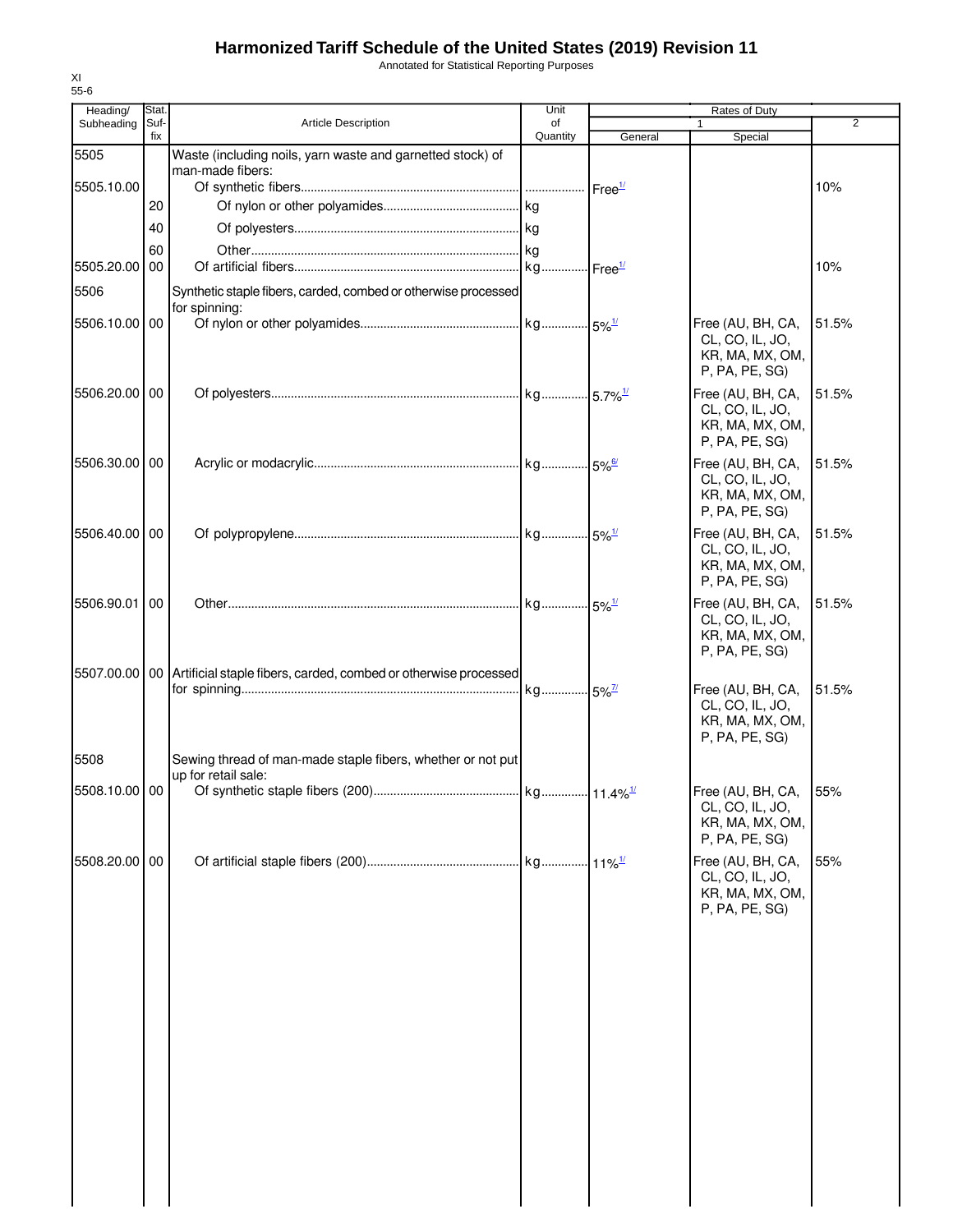Annotated for Statistical Reporting Purposes

| Heading/      | Stat.       |                                                                                           | Unit           |                      | Rates of Duty                        |                |
|---------------|-------------|-------------------------------------------------------------------------------------------|----------------|----------------------|--------------------------------------|----------------|
| Subheading    | Suf-<br>fix | <b>Article Description</b>                                                                | of<br>Quantity | General              | Special                              | $\overline{2}$ |
| 5509          |             | Yarn (other than sewing thread) of synthetic staple fibers, not                           |                |                      |                                      |                |
|               |             | put up for retail sale:                                                                   |                |                      |                                      |                |
|               |             | Containing 85 percent or more by weight of staple fibers<br>of nylon or other polyamides: |                |                      |                                      |                |
| 5509.11.00    | 00          |                                                                                           |                |                      | Free (AU, BH, CA,                    | 54%            |
|               |             |                                                                                           |                |                      | CL, CO, IL, JO,                      |                |
|               |             |                                                                                           |                |                      | KR, MA, MX, OM,                      |                |
|               |             |                                                                                           |                |                      | P, PA, PE, SG)                       |                |
| 5509.12.00 00 |             |                                                                                           |                |                      | Free (AU, BH, CA,<br>CL, CO, IL, JO, | 61.5%          |
|               |             |                                                                                           |                |                      | KR, MA, MX, OM,                      |                |
|               |             |                                                                                           |                |                      | P, PA, PE, SG)                       |                |
|               |             | Containing 85 percent or more by weight of polyester staple                               |                |                      |                                      |                |
| 5509.21.00 00 |             | fibers:                                                                                   |                |                      | Free (AU, BH, CA,                    | 54%            |
|               |             |                                                                                           |                |                      | CL, CO, IL, JO,                      |                |
|               |             |                                                                                           |                |                      | KR, MA, MX, OM,                      |                |
|               |             |                                                                                           |                |                      | P, PA, PE, SG)                       |                |
| 5509.22.00    |             |                                                                                           |                |                      | Free (AU, BH, CA,                    | 61.5%          |
|               |             |                                                                                           |                |                      | CL, CO, IL, JO,<br>KR, MA, MX, OM,   |                |
|               |             |                                                                                           |                |                      | P, PA, PE, SG)                       |                |
|               | 10          | Multiple (folded), with a final "Z" twist (200) kg                                        |                |                      |                                      |                |
|               | 90          |                                                                                           |                |                      |                                      |                |
|               |             | Containing 85 percent or more by weight of acrylic or<br>modacrylic staple fibers:        |                |                      |                                      |                |
| 5509.31.00    | 00          |                                                                                           |                |                      | Free (AU, BH, CA,                    | 54%            |
|               |             |                                                                                           |                |                      | CL, CO, IL, JO,                      |                |
|               |             |                                                                                           |                |                      | KR, MA, MX, OM,                      |                |
|               |             |                                                                                           |                |                      | P, PA, PE, SG)                       |                |
| 5509.32.00 00 |             |                                                                                           |                |                      | Free (AU, BH, CA,<br>CL, CO, IL, JO, | 61.5%          |
|               |             |                                                                                           |                |                      | KR, MA, MX, OM,                      |                |
|               |             |                                                                                           |                |                      | P, PA, PE, SG)                       |                |
|               |             | Other yarn, containing 85 percent or more by weight of<br>synthetic staple fibers:        |                |                      |                                      |                |
| 5509.41.00    |             |                                                                                           |                | $.9\%$ <sup>1/</sup> | Free (AU, BH, CA,                    | 54%            |
|               |             |                                                                                           |                |                      | CL, CO, IL, JO,                      |                |
|               |             |                                                                                           |                |                      | KR, MA, MX, OM,                      |                |
|               | 10          |                                                                                           |                |                      | P, PA, PE, SG)                       |                |
|               | 90          |                                                                                           |                |                      |                                      |                |
| 5509.42.00    |             |                                                                                           |                | $7\%$ <sup>1/</sup>  | Free (AU, BH, CA,                    | 61.5%          |
|               |             |                                                                                           |                |                      | CL, CO, IL, JO,                      |                |
|               |             |                                                                                           |                |                      | KR, MA, MX, OM,<br>P, PA, PE, SG)    |                |
|               | 10          |                                                                                           |                |                      |                                      |                |
|               | 90          |                                                                                           |                |                      |                                      |                |
|               |             |                                                                                           |                |                      |                                      |                |
|               |             |                                                                                           |                |                      |                                      |                |
|               |             |                                                                                           |                |                      |                                      |                |
|               |             |                                                                                           |                |                      |                                      |                |
|               |             |                                                                                           |                |                      |                                      |                |
|               |             |                                                                                           |                |                      |                                      |                |
|               |             |                                                                                           |                |                      |                                      |                |
|               |             |                                                                                           |                |                      |                                      |                |
|               |             |                                                                                           |                |                      |                                      |                |
|               |             |                                                                                           |                |                      |                                      |                |
|               |             |                                                                                           |                |                      |                                      |                |
|               |             |                                                                                           |                |                      |                                      |                |
|               |             |                                                                                           |                |                      |                                      |                |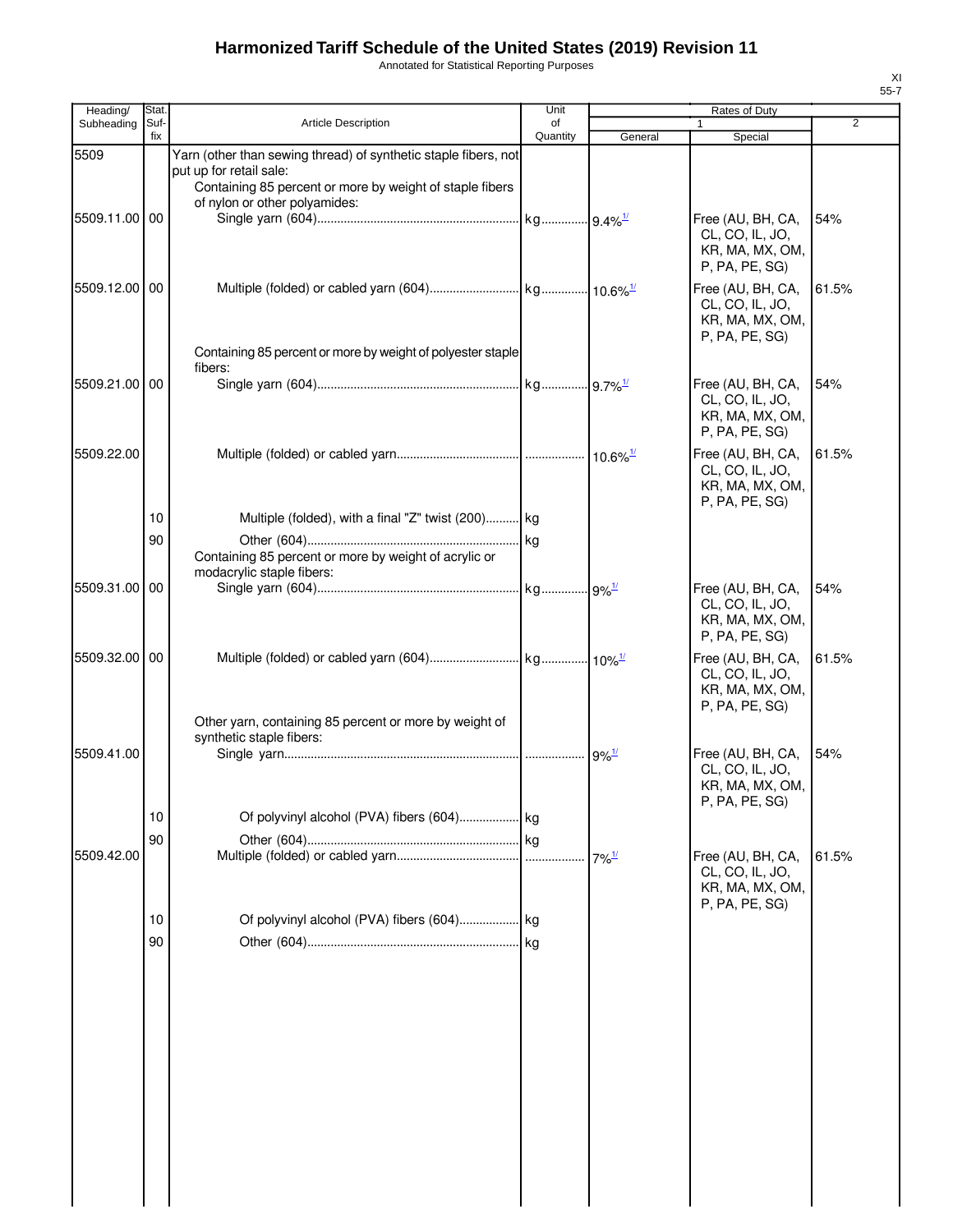Annotated for Statistical Reporting Purposes

| Heading/                                | Stat.       |                                                                                                                                                                                                       | Unit           |         | Rates of Duty                                                             |       |
|-----------------------------------------|-------------|-------------------------------------------------------------------------------------------------------------------------------------------------------------------------------------------------------|----------------|---------|---------------------------------------------------------------------------|-------|
| Subheading                              | Suf-<br>fix | <b>Article Description</b>                                                                                                                                                                            | of<br>Quantity | General | 1<br>Special                                                              | 2     |
| 5509 (con.)<br>5509.51<br>5509.51.30 00 |             | Yarn (other than sewing thread) of synthetic staple fibers, not<br>put up for retail sale: (con.)<br>Other yarn, of polyester staple fibers:<br>Mixed mainly or solely with artificial staple fibers: |                |         | Free (AU, BH, CA,                                                         | 54%   |
|                                         |             |                                                                                                                                                                                                       |                |         | CL, CO, IL, JO,<br>KR, MA, MX, OM,<br>P, PA, PE, SG)                      |       |
| 5509.51.60 00                           |             |                                                                                                                                                                                                       |                |         | Free (AU, BH, CA,<br>CL, CO, IL, JO,<br>KR, MA, MX, OM,<br>P, PA, PE, SG) | 61.5% |
| 5509.52.00 00                           |             | Mixed mainly or solely with wool or fine animal hair                                                                                                                                                  |                |         | Free (AU, BH, CA,<br>CL, CO, IL, JO,<br>KR, MA, MX, OM,<br>P, PA, PE, SG) | 81%   |
| 5509.53.00                              | 30          |                                                                                                                                                                                                       |                |         | Free (AU, BH, CA,<br>CL, CO, IL, JO,<br>KR, MA, MX, OM,<br>P, PA, PE, SG) | 81%   |
|                                         | 60          |                                                                                                                                                                                                       |                |         |                                                                           |       |
| 5509.59.00                              | 00          |                                                                                                                                                                                                       |                |         | Free (AU, BH, CA,<br>CL, CO, IL, JO,<br>KR, MA, MX, OM,<br>P, PA, PE, SG) | 81%   |
| 5509.61.00 00                           |             | Other yarn, of acrylic or modacrylic staple fibers:<br>Mixed mainly or solely with wool or fine animal hair                                                                                           |                |         | Free (AU, BH, CA,<br>CL, CO, IL, JO,<br>KR, MA, MX, OM,<br>P, PA, PE, SG) | 81%   |
| 5509.62.00 00                           |             |                                                                                                                                                                                                       |                |         | Free (AU, BH, CA,<br>CL, CO, IL, JO,<br>KR, MA, MX, OM,<br>P, PA, PE, SG) | 81%   |
| 5509.69                                 |             | Other:                                                                                                                                                                                                |                |         |                                                                           |       |
| 5509.69.20 00                           |             | Mixed mainly or solely with artificial staple fibers:                                                                                                                                                 |                |         | Free (AU, BH, CA,<br>CL, CO, IL, JO,<br>KR, MA, MX, OM,<br>P, PA, PE, SG) | 54%   |
| 5509.69.40 00                           |             |                                                                                                                                                                                                       |                |         | Free (AU, BH, CA,<br>CL, CO, IL, JO,<br>KR, MA, MX, OM,<br>P, PA, PE, SG) | 61.5% |
| 5509.69.60 00                           |             |                                                                                                                                                                                                       |                |         | Free (AU, BH, CA,<br>CL, CO, IL, JO,<br>KR, MA, MX, OM,<br>P, PA, PE, SG) | 81%   |
|                                         |             |                                                                                                                                                                                                       |                |         |                                                                           |       |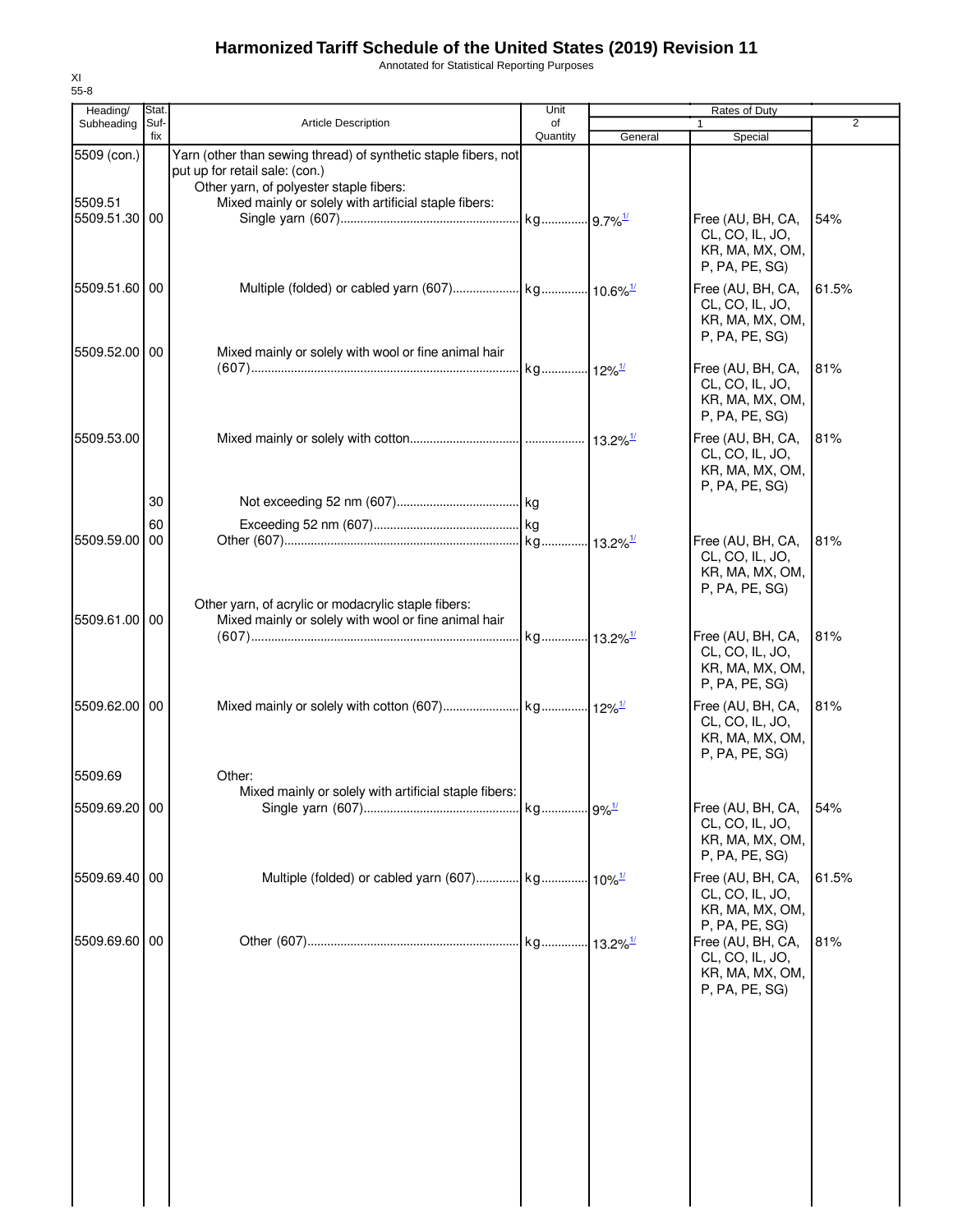Annotated for Statistical Reporting Purposes

| Heading/      | Stat.       |                                                                                                                  | Unit                 | Rates of Duty |                                                                                             |                |
|---------------|-------------|------------------------------------------------------------------------------------------------------------------|----------------------|---------------|---------------------------------------------------------------------------------------------|----------------|
| Subheading    | Suf-<br>fix | Article Description                                                                                              | of<br>Quantity       | General       | 1<br>Special                                                                                | $\overline{2}$ |
| 5509 (con.)   |             | Yarn (other than sewing thread) of synthetic staple fibers, not<br>put up for retail sale: (con.)<br>Other yarn: |                      |               |                                                                                             |                |
| 5509.91.00 00 |             | Mixed mainly or solely with wool or fine animal hair                                                             | kg 12% <sup>1/</sup> |               | Free (AU, BH, CA,<br>CL, CO, IL, JO,<br>KR, MA, MX, OM,                                     | 81%            |
| 5509.92.00 00 |             |                                                                                                                  |                      |               | P, PA, PE, SG)<br>Free (AU, BH, CA,<br>CL, CO, IL, JO,<br>KR, MA, MX, OM,<br>P, PA, PE, SG) | 81%            |
| 5509.99       |             | Other:<br>Mixed mainly or solely with artificial staple fibers:                                                  |                      |               |                                                                                             |                |
| 5509.99.20 00 |             |                                                                                                                  |                      |               | Free (AU, BH, CA,<br>CL, CO, IL, JO,<br>KR, MA, MX, OM,<br>P, PA, PE, SG)                   | 54%            |
| 5509.99.40 00 |             | Multiple (folded) or cabled yarn (607) kg 10.6% <sup>1/</sup>                                                    |                      |               | Free (AU, BH, CA,<br>CL, CO, IL, JO,<br>KR, MA, MX, OM,<br>P, PA, PE, SG)                   | 61.5%          |
| 5509.99.60 00 |             |                                                                                                                  |                      |               | Free (AU, BH, CA,<br>CL, CO, IL, JO,<br>KR, MA, MX, OM,<br>P, PA, PE, SG)                   | 81%            |
|               |             |                                                                                                                  |                      |               |                                                                                             |                |
|               |             |                                                                                                                  |                      |               |                                                                                             |                |
|               |             |                                                                                                                  |                      |               |                                                                                             |                |
|               |             |                                                                                                                  |                      |               |                                                                                             |                |
|               |             |                                                                                                                  |                      |               |                                                                                             |                |
|               |             |                                                                                                                  |                      |               |                                                                                             |                |
|               |             |                                                                                                                  |                      |               |                                                                                             |                |
|               |             |                                                                                                                  |                      |               |                                                                                             |                |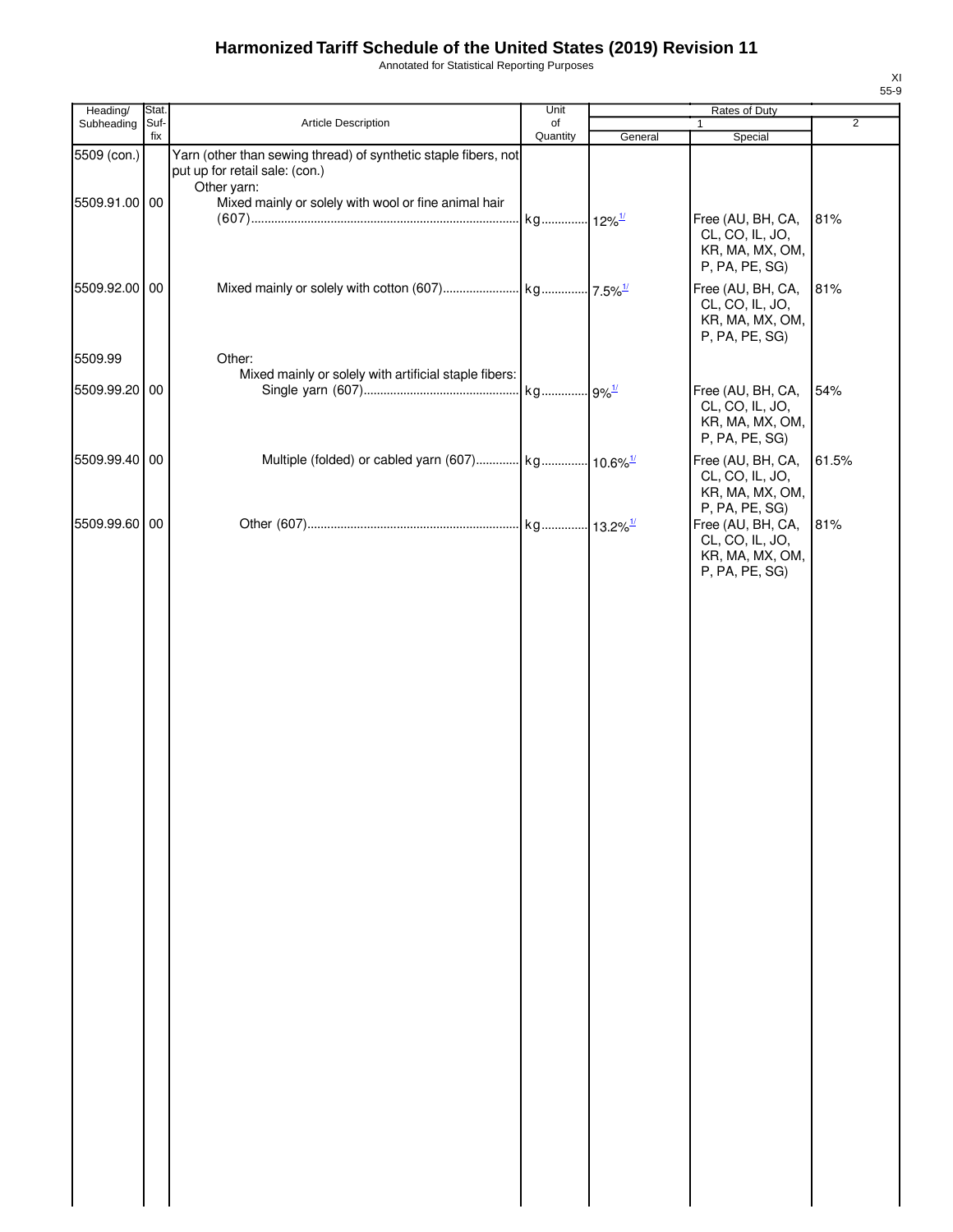Annotated for Statistical Reporting Purposes

| Heading/      | Stat.       |                                                                                                                                                             | Unit           | <b>Rates of Duty</b> |                                                                                             |                |
|---------------|-------------|-------------------------------------------------------------------------------------------------------------------------------------------------------------|----------------|----------------------|---------------------------------------------------------------------------------------------|----------------|
| Subheading    | Suf-<br>fix | <b>Article Description</b>                                                                                                                                  | of<br>Quantity | General              | 1<br>Special                                                                                | $\overline{2}$ |
| 5510          |             | Yarn (other than sewing thread) of artificial staple fibers, not<br>put up for retail sale:<br>Containing 85 percent or more by weight of artificial staple |                |                      |                                                                                             |                |
| 5510.11.00 00 |             | fibers:                                                                                                                                                     |                |                      | Free (AU, BH, CA,<br>CL, CO, IL, JO,<br>KR, MA, MX, OM,<br>P, PA, PE, SG)                   | 54%            |
| 5510.12.00 00 |             |                                                                                                                                                             |                |                      | Free (AU, BH, CA,<br>CL, CO, IL, JO,<br>KR, MA, MX, OM,<br>P, PA, PE, SG)                   | 61.5%          |
| 5510.20.00 00 |             | Other yarn, mixed mainly or solely with wool or fine animal                                                                                                 |                |                      | Free (AU, BH, CA,<br>CL, CO, IL, JO,<br>KR, MA, MX, OM,<br>P, PA, PE, SG)                   | 81%            |
| 5510.30.00 00 |             |                                                                                                                                                             |                |                      | Free (AU, BH, CA,<br>CL, CO, IL, JO,<br>KR, MA, MX, OM,<br>P, PA, PE, SG)                   | 81%            |
| 5510.90       |             | Other yarn:                                                                                                                                                 |                |                      |                                                                                             |                |
| 5510.90.20 00 |             | Mixed mainly or solely with synthetic staple fibers:                                                                                                        |                |                      | Free (AU, BH, CA,<br>CL, CO, IL, JO,<br>KR, MA, MX, OM,<br>P, PA, PE, SG)                   | 54%            |
| 5510.90.40 00 |             |                                                                                                                                                             |                |                      | Free (AU, BH, CA,<br>CL, CO, IL, JO,<br>KR, MA, MX, OM,                                     | 61.5%          |
| 5510.90.60 00 |             |                                                                                                                                                             |                |                      | P, PA, PE, SG)<br>Free (AU, BH, CA,<br>CL, CO, IL, JO,<br>KR, MA, MX, OM,<br>P, PA, PE, SG) | 81%            |
| 5511          |             | Yarn (other than sewing thread) of man-made staple fibers,<br>put up for retail sale:                                                                       |                |                      |                                                                                             |                |
| 5511.10.00    |             | Of synthetic staple fibers, containing 85 percent or more                                                                                                   |                |                      | Free (AU, BH, CA, 55%<br>CL, CO, IL, JO,<br>KR, MA, MX, OM,<br>P, PA, PE, SG)               |                |
|               | 30          |                                                                                                                                                             |                |                      |                                                                                             |                |
|               | 60          |                                                                                                                                                             |                |                      |                                                                                             |                |
| 5511.20.00    | 00          | Of synthetic staple fibers, containing less than 85 percent                                                                                                 |                |                      | Free (AU, BH, CA,<br>CL, CO, IL, JO,<br>KR, MA, MX, OM,<br>P, PA, PE, SG)                   | 55%            |
| 5511.30.00 00 |             |                                                                                                                                                             |                |                      | Free (AU, BH, CA,<br>CL, CO, IL, JO,<br>KR, MA, MX, OM,<br>P, PA, PE, SG)                   | 55%            |
|               |             |                                                                                                                                                             |                |                      |                                                                                             |                |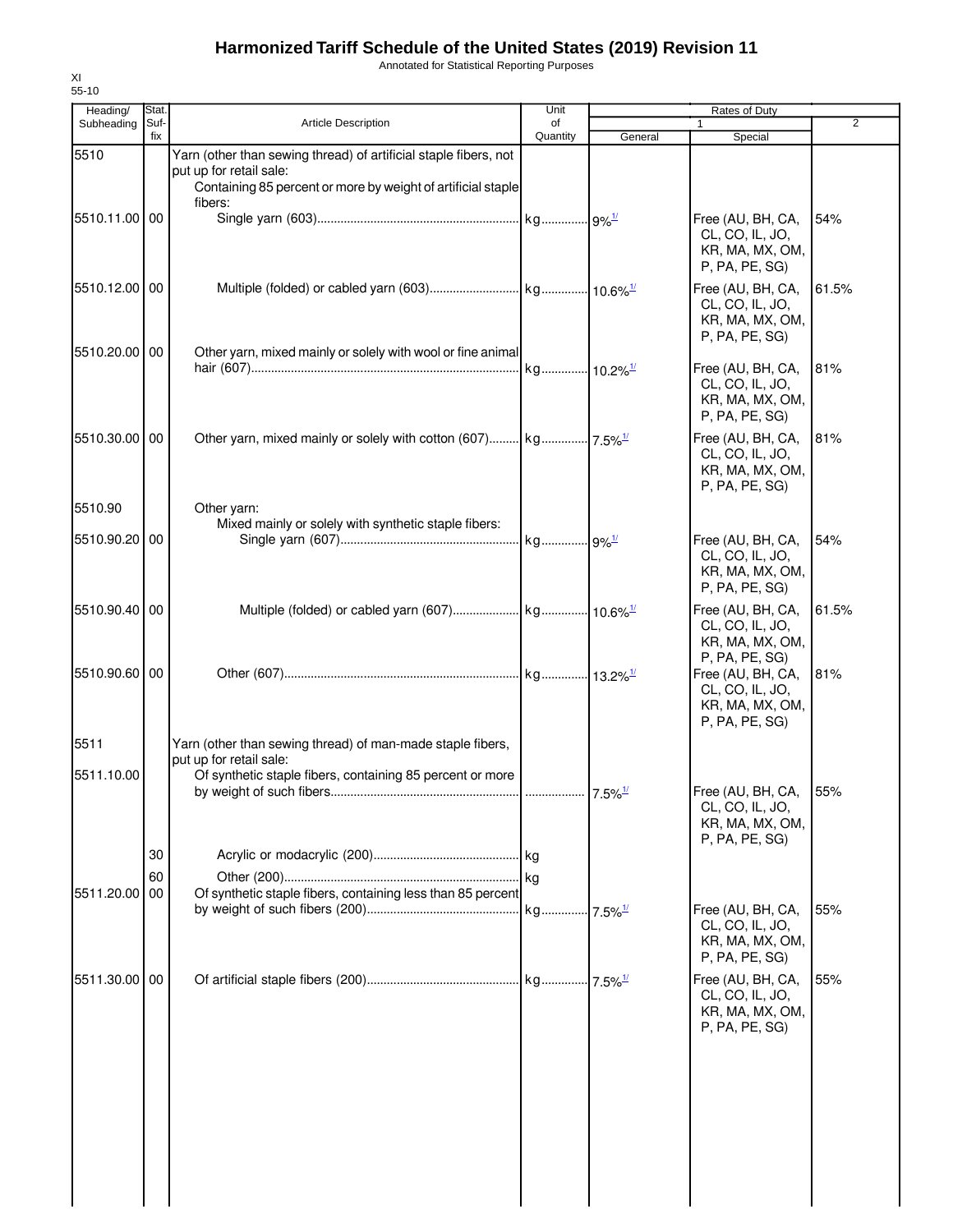Annotated for Statistical Reporting Purposes

| Heading/   | Stat. |                                                                                                                                                                                            | Unit                 |                      | Rates of Duty                                           |                |
|------------|-------|--------------------------------------------------------------------------------------------------------------------------------------------------------------------------------------------|----------------------|----------------------|---------------------------------------------------------|----------------|
| Subheading | Suf-  | Article Description                                                                                                                                                                        | of                   |                      |                                                         | $\overline{2}$ |
| 5512       | fix   | Woven fabrics of synthetic staple fibers, containing 85 percent<br>or more by weight of synthetic staple fibers:<br>Containing 85 percent or more by weight of polyester staple<br>fibers: | Quantity             | General              | Special                                                 |                |
| 5512.11.00 |       |                                                                                                                                                                                            |                      | $12\%$ <sup>1/</sup> | Free (AU, BH, CA,<br>CL, CO, IL, JO,<br>KR, MA, MX, OM, | 81%            |
|            | 10    |                                                                                                                                                                                            | kg                   |                      | P, PA, PE, SG)                                          |                |
|            | 22    | Sheeting:<br>Of a width exceeding 254 cm (613) m <sup>2</sup>                                                                                                                              | kg                   |                      |                                                         |                |
|            | 27    |                                                                                                                                                                                            | kg                   |                      |                                                         |                |
|            | 30    |                                                                                                                                                                                            | kg                   |                      |                                                         |                |
|            | 40    | Cheesecloth; lawns, voiles or batistes (226) m <sup>2</sup>                                                                                                                                | kg                   |                      |                                                         |                |
|            | 50    |                                                                                                                                                                                            | kg                   |                      |                                                         |                |
|            | 60    | Satin weave or twill weave (617)                                                                                                                                                           | m <sup>2</sup><br>kg |                      |                                                         |                |
|            | 70    |                                                                                                                                                                                            | kg                   |                      |                                                         |                |
|            | 90    |                                                                                                                                                                                            | kg                   |                      |                                                         |                |
|            |       |                                                                                                                                                                                            |                      |                      |                                                         |                |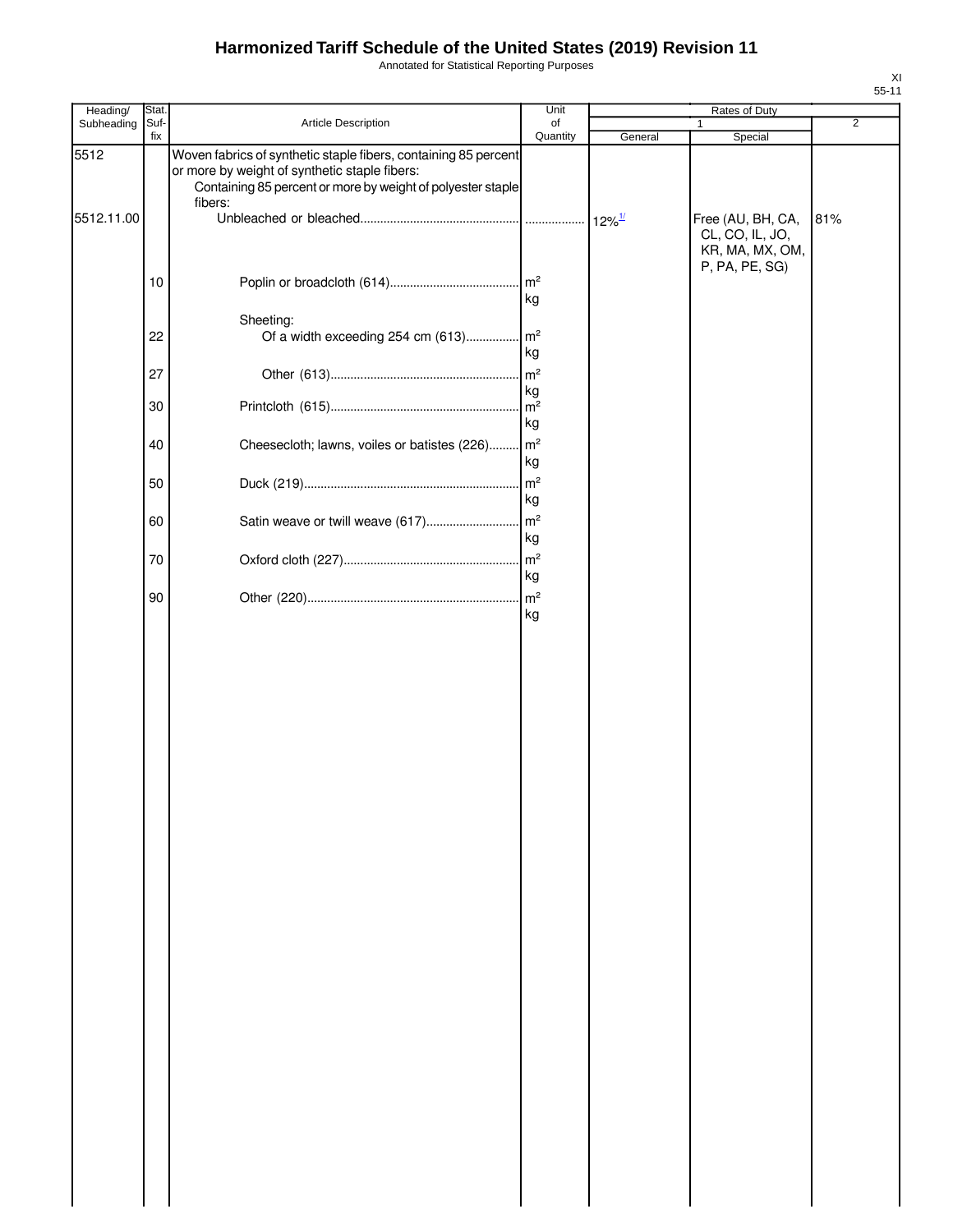Annotated for Statistical Reporting Purposes

| Heading/    | Stat.    |                                                                                                                                                                                                          | Unit     |         | Rates of Duty                                                             |                |
|-------------|----------|----------------------------------------------------------------------------------------------------------------------------------------------------------------------------------------------------------|----------|---------|---------------------------------------------------------------------------|----------------|
| Subheading  | Suf-     | Article Description                                                                                                                                                                                      | of       |         |                                                                           | $\overline{2}$ |
| 5512 (con.) | fix      | Woven fabrics of synthetic staple fibers, containing 85 percent<br>or more by weight of synthetic staple fibers: (con.)<br>Containing 85 percent or more by weight of polyester staple<br>fibers: (con.) | Quantity | General | Special                                                                   |                |
| 5512.19.00  |          |                                                                                                                                                                                                          |          |         | Free (AU, BH, CA,<br>CL, CO, IL, JO,<br>KR, MA, MX, OM,<br>P, PA, PE, SG) | 81%            |
|             | 05       | Of yarns of different colors, except blue denim or                                                                                                                                                       | kg       |         |                                                                           |                |
|             | 10       |                                                                                                                                                                                                          | kg       |         |                                                                           |                |
|             | 15       | Other:                                                                                                                                                                                                   | kg       |         |                                                                           |                |
|             | 22       | Sheeting:<br>Of a width exceeding 254 cm (613) m <sup>2</sup>                                                                                                                                            |          |         |                                                                           |                |
|             | 27       |                                                                                                                                                                                                          | kg<br>kg |         |                                                                           |                |
|             | 30       |                                                                                                                                                                                                          | kg       |         |                                                                           |                |
|             | 35<br>40 | Cheesecloth; lawns, voiles or batistes (226)   m <sup>2</sup>                                                                                                                                            | kg       |         |                                                                           |                |
|             | 45       |                                                                                                                                                                                                          | kg       |         |                                                                           |                |
|             | 50       |                                                                                                                                                                                                          | kg       |         |                                                                           |                |
|             | 90       |                                                                                                                                                                                                          | kg<br>kg |         |                                                                           |                |
|             |          |                                                                                                                                                                                                          |          |         |                                                                           |                |
|             |          |                                                                                                                                                                                                          |          |         |                                                                           |                |
|             |          |                                                                                                                                                                                                          |          |         |                                                                           |                |
|             |          |                                                                                                                                                                                                          |          |         |                                                                           |                |
|             |          |                                                                                                                                                                                                          |          |         |                                                                           |                |
|             |          |                                                                                                                                                                                                          |          |         |                                                                           |                |
|             |          |                                                                                                                                                                                                          |          |         |                                                                           |                |
|             |          |                                                                                                                                                                                                          |          |         |                                                                           |                |
|             |          |                                                                                                                                                                                                          |          |         |                                                                           |                |
|             |          |                                                                                                                                                                                                          |          |         |                                                                           |                |
|             |          |                                                                                                                                                                                                          |          |         |                                                                           |                |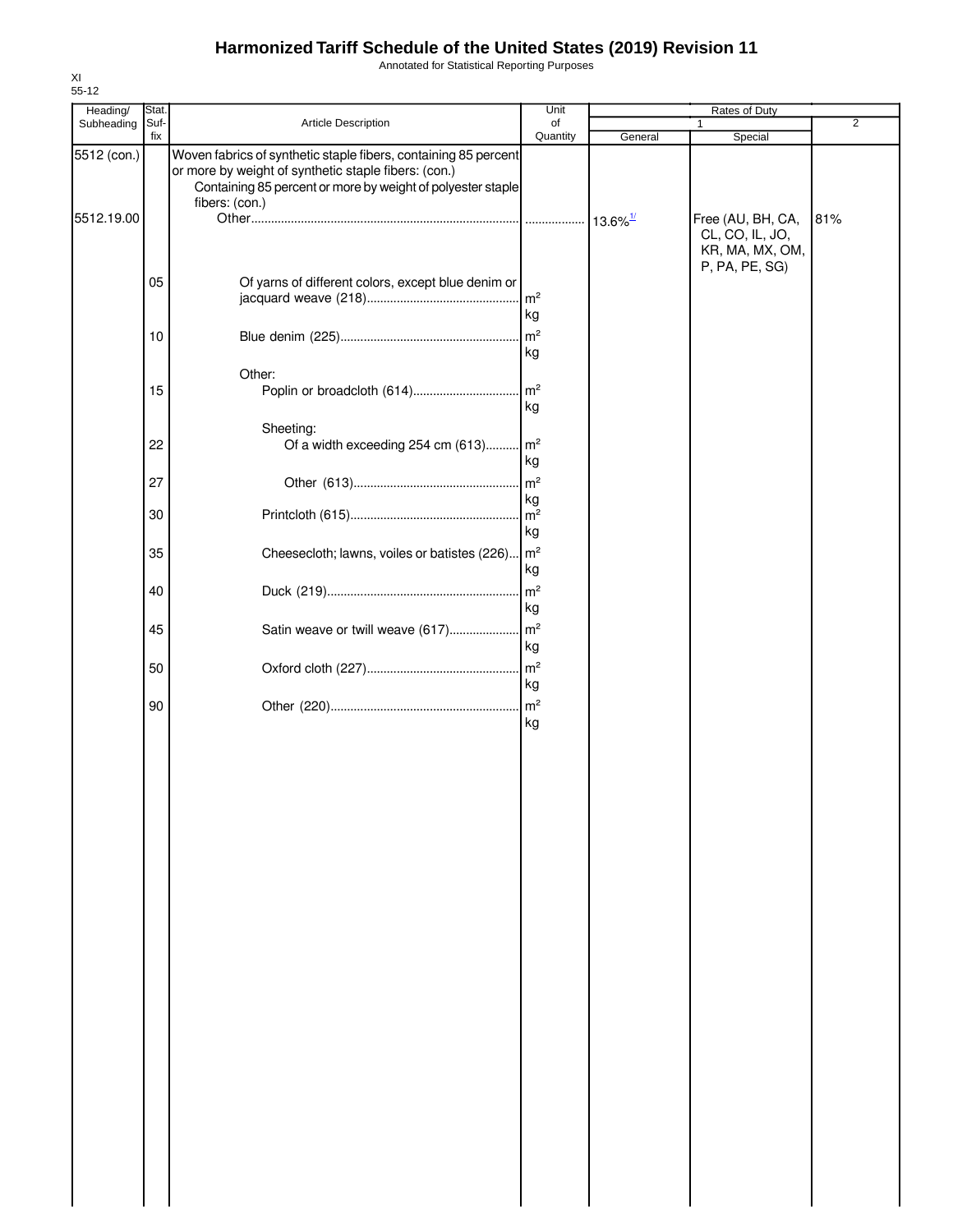Annotated for Statistical Reporting Purposes

| Heading/                  | <b>Stat</b>    |                                                                                                                                                                                                               | Unit                       |                      | Rates of Duty                                           |                |
|---------------------------|----------------|---------------------------------------------------------------------------------------------------------------------------------------------------------------------------------------------------------------|----------------------------|----------------------|---------------------------------------------------------|----------------|
| Subheading                | Suf-<br>fix    | <b>Article Description</b>                                                                                                                                                                                    | of<br>Quantity             | General              | Special                                                 | $\overline{2}$ |
| 5512 (con.)<br>5512.21.00 |                | Woven fabrics of synthetic staple fibers, containing 85 percent<br>or more by weight of synthetic staple fibers: (con.)<br>Containing 85 percent of more by weight of acrylic or<br>modacrylic staple fibers: |                            |                      | Free (AU, BH, CA,<br>CL, CO, IL, JO,<br>KR, MA, MX, OM, | 81%            |
|                           | 10             |                                                                                                                                                                                                               | $\mathsf{Im}^2$            |                      | P, PA, PE, SG)                                          |                |
|                           | 20             |                                                                                                                                                                                                               | kg<br>kg                   |                      |                                                         |                |
|                           | 30             |                                                                                                                                                                                                               | $\mathsf{Im}^2$<br>kg      |                      |                                                         |                |
|                           | 40             | Cheesecloth; lawns, voiles or batistes (226) m <sup>2</sup>                                                                                                                                                   | kg                         |                      |                                                         |                |
|                           | 50             |                                                                                                                                                                                                               | kg                         |                      |                                                         |                |
|                           | 60             | Satin weave or twill weave (617)                                                                                                                                                                              | m <sup>2</sup><br>kg       |                      |                                                         |                |
|                           | 70<br>90       |                                                                                                                                                                                                               | kg                         |                      |                                                         |                |
| 5512.29.00                |                |                                                                                                                                                                                                               | kg                         | $12\%$ <sup>1/</sup> | Free (AU, BH, CA,<br>CL, CO, IL, JO,                    | 81%            |
|                           | 05<br>10<br>15 | Of yarns of different colors, except blue denim or<br>Other:                                                                                                                                                  | kg<br>kg<br>kg             |                      | KR, MA, MX, OM,<br>P, PA, PE, SG)                       |                |
|                           | 20<br>25       |                                                                                                                                                                                                               | kg<br>m <sup>2</sup>       |                      |                                                         |                |
|                           | 30             | Cheesecloth; lawns, voiles or batistes (226) m <sup>2</sup>                                                                                                                                                   | kg                         |                      |                                                         |                |
|                           | 35             |                                                                                                                                                                                                               | kg<br>m <sup>2</sup>       |                      |                                                         |                |
|                           | 40             | Satin weave or twill weave (617)                                                                                                                                                                              | kg<br>m <sup>2</sup><br>kg |                      |                                                         |                |
|                           | 45             |                                                                                                                                                                                                               | m <sup>2</sup><br>kg       |                      |                                                         |                |
|                           | 90             |                                                                                                                                                                                                               | m <sup>2</sup><br>kg       |                      |                                                         |                |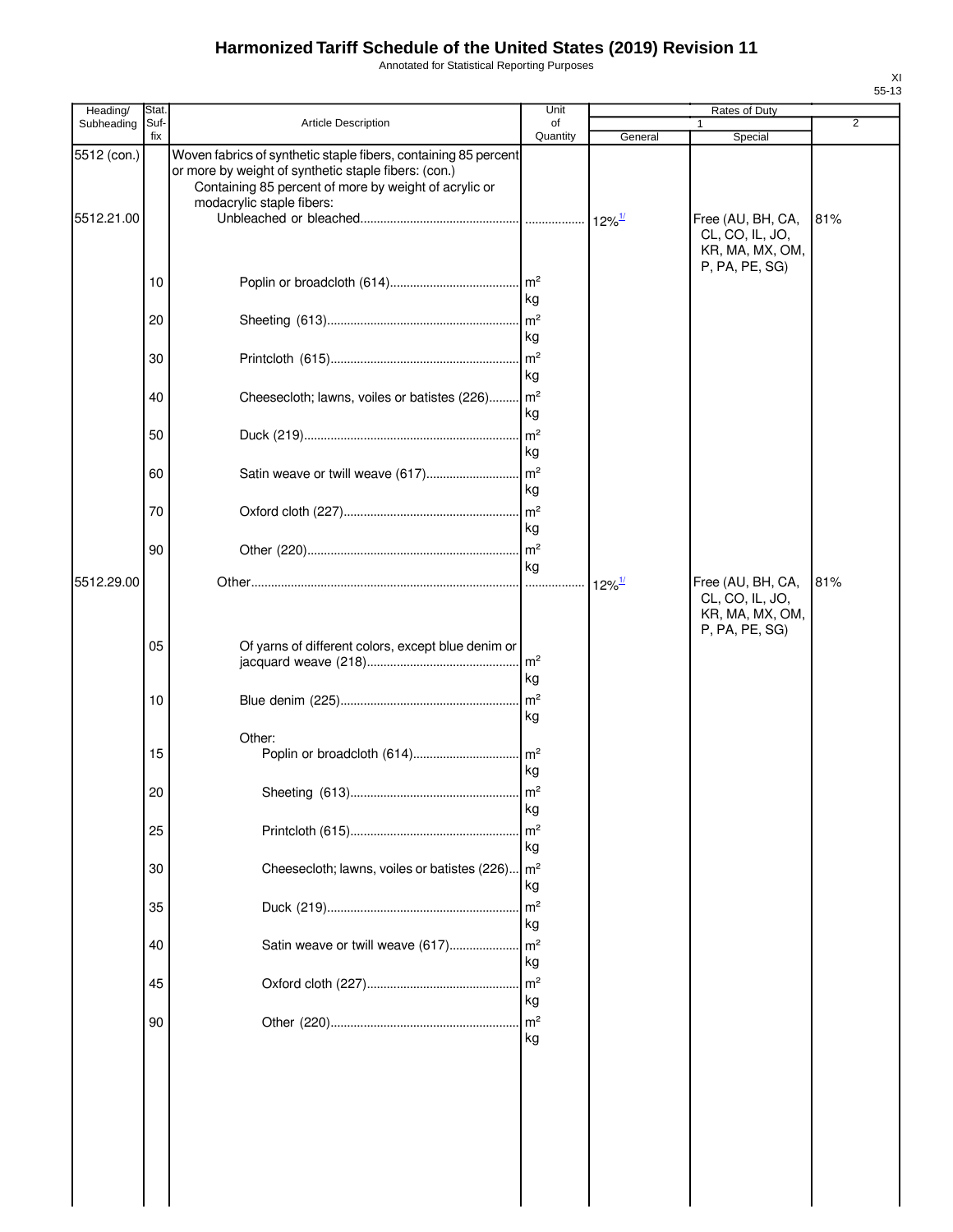Annotated for Statistical Reporting Purposes

| Heading/    | Stat.       |                                                                                                                                   | Unit                  |                      | <b>Rates of Duty</b>                                                      |     |
|-------------|-------------|-----------------------------------------------------------------------------------------------------------------------------------|-----------------------|----------------------|---------------------------------------------------------------------------|-----|
| Subheading  | Suf-<br>fix | Article Description                                                                                                               | of<br>Quantity        | General              | 1<br>Special                                                              | 2   |
| 5512 (con.) |             | Woven fabrics of synthetic staple fibers, containing 85 percent<br>or more by weight of synthetic staple fibers: (con.)<br>Other: |                       |                      |                                                                           |     |
| 5512.91.00  |             |                                                                                                                                   |                       |                      | Free (AU, BH, CA,<br>CL, CO, IL, JO,<br>KR, MA, MX, OM,<br>P, PA, PE, SG) | 81% |
|             | 10          |                                                                                                                                   | $\mathsf{Im}^2$<br>kg |                      |                                                                           |     |
|             | 20          |                                                                                                                                   | kg                    |                      |                                                                           |     |
|             | 30          |                                                                                                                                   | $\mathsf{m}^2$<br>kg  |                      |                                                                           |     |
|             | 40          | Cheesecloth; lawns, voiles or batistes (226)                                                                                      | m <sup>2</sup><br>kg  |                      |                                                                           |     |
|             | 50          |                                                                                                                                   | m <sup>2</sup><br>kg  |                      |                                                                           |     |
|             | 60          | Satin weave or twill weave (617)                                                                                                  | $\mathsf{Im}^2$<br>kg |                      |                                                                           |     |
|             | 70          |                                                                                                                                   | kg                    |                      |                                                                           |     |
|             | 90          |                                                                                                                                   | $\mathsf{Im}^2$<br>kg |                      |                                                                           |     |
| 5512.99.00  |             |                                                                                                                                   |                       | $12\%$ <sup>8/</sup> | Free (AU, BH, CA,<br>CL, CO, IL, JO,<br>KR, MA, MX, OM,<br>P, PA, PE, SG) | 81% |
|             | 05          | Of yarns of different colors, except blue denim or                                                                                | $\mathsf{Im}^2$<br>kg |                      |                                                                           |     |
|             | 10          |                                                                                                                                   | m <sup>2</sup><br>kg  |                      |                                                                           |     |
|             | 15          | Other:<br>Poplin or broadcloth (614)                                                                                              | $\mathsf{m}^2$<br>kg  |                      |                                                                           |     |
|             | 20          |                                                                                                                                   | $\mathsf{Im}^2$<br>kg |                      |                                                                           |     |
|             | 25          |                                                                                                                                   | m <sup>2</sup><br>kg  |                      |                                                                           |     |
|             | 30          | Cheesecloth; lawns, voiles or batistes (226)                                                                                      | $\mathsf{Im}^2$<br>kg |                      |                                                                           |     |
|             | 35          |                                                                                                                                   | m <sup>2</sup><br>kg  |                      |                                                                           |     |
|             | 40          | Satin weave or twill weave (617)                                                                                                  | m <sup>2</sup><br>kg  |                      |                                                                           |     |
|             | 45          |                                                                                                                                   | m <sup>2</sup><br>kg  |                      |                                                                           |     |
|             | 90          |                                                                                                                                   | m <sup>2</sup><br>kg  |                      |                                                                           |     |
|             |             |                                                                                                                                   |                       |                      |                                                                           |     |
|             |             |                                                                                                                                   |                       |                      |                                                                           |     |
|             |             |                                                                                                                                   |                       |                      |                                                                           |     |
|             |             |                                                                                                                                   |                       |                      |                                                                           |     |
|             |             |                                                                                                                                   |                       |                      |                                                                           |     |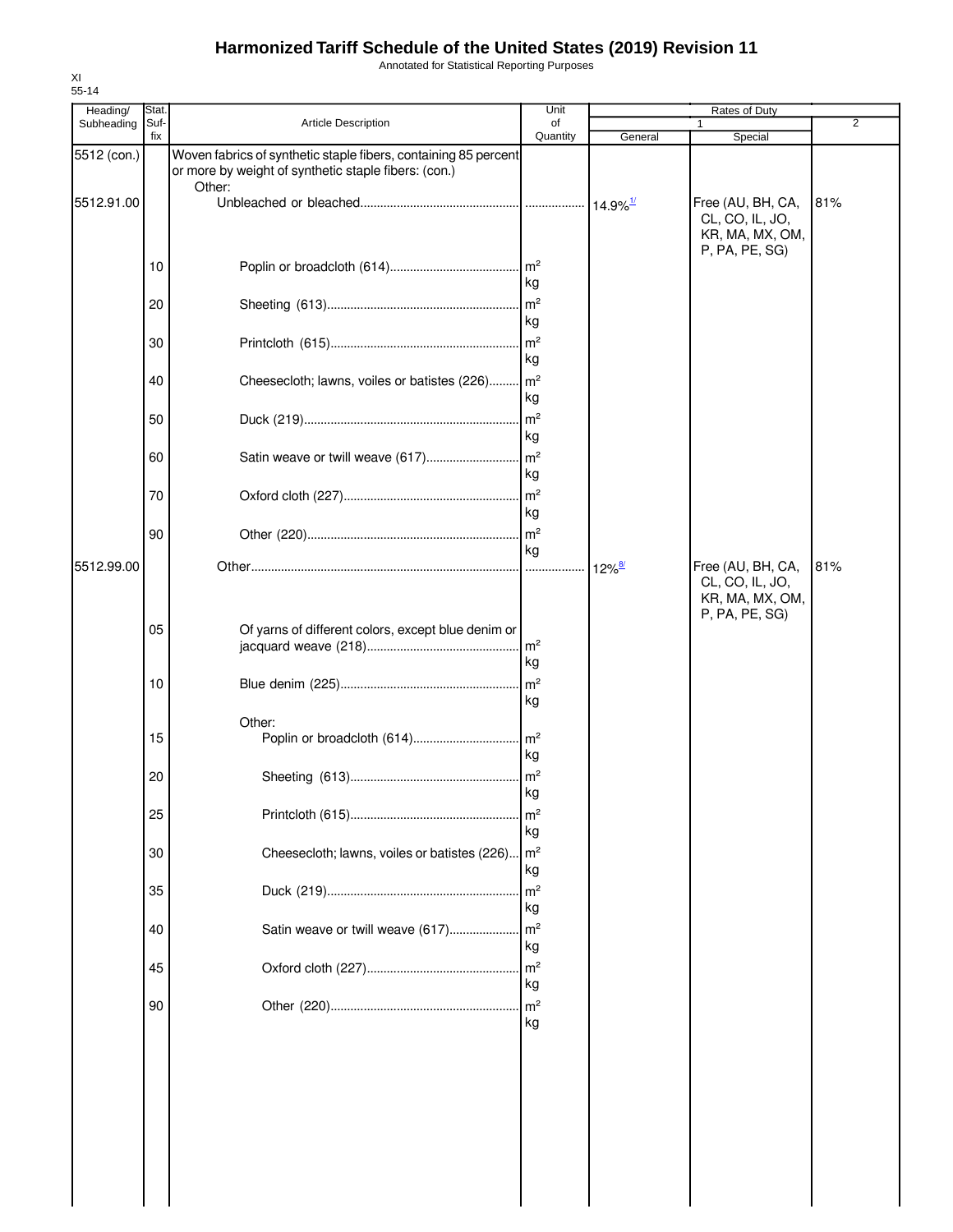Annotated for Statistical Reporting Purposes

| Heading/           | Stat.       |                                                                                                                                                                                                                           | Unit                 |                        | Rates of Duty                                                             |     |
|--------------------|-------------|---------------------------------------------------------------------------------------------------------------------------------------------------------------------------------------------------------------------------|----------------------|------------------------|---------------------------------------------------------------------------|-----|
| Subheading         | Suf-<br>fix | <b>Article Description</b>                                                                                                                                                                                                | of<br>Quantity       | General                | 1<br>Special                                                              | 2   |
| 5513<br>5513.11.00 |             | Woven fabrics of synthetic staple fibers, containing less than<br>85 percent by weight of such fibers, mixed mainly or solely<br>with cotton, of a weight not exceeding 170 g/m <sup>2</sup> :<br>Unbleached or bleached: |                      |                        | Free (AU, BH, CA,                                                         | 81% |
|                    |             |                                                                                                                                                                                                                           |                      |                        | CL, CO, IL, JO,<br>KR, MA, MX, OM,<br>P, PA, PE, SG)                      |     |
|                    | 20          |                                                                                                                                                                                                                           | kg                   |                        |                                                                           |     |
|                    | 40          |                                                                                                                                                                                                                           | kg                   |                        |                                                                           |     |
|                    | 60          |                                                                                                                                                                                                                           | kg                   |                        |                                                                           |     |
|                    | 90          | Cheesecloth; lawns, voiles or batistes (226) m <sup>2</sup>                                                                                                                                                               | kg                   |                        |                                                                           |     |
| 5513.12.00         | 00          | 3-thread or 4-thread twill, including cross twill, of                                                                                                                                                                     | kg                   |                        | Free (AU, BH, CA,<br>CL, CO, IL, JO,                                      | 81% |
|                    |             |                                                                                                                                                                                                                           |                      |                        | KR, MA, MX, OM,<br>P, PA, PE, SG)                                         |     |
| 5513.13.00         |             | Other woven fabrics of polyester staple fibers  14.9% <sup>1/</sup>                                                                                                                                                       |                      |                        | Free (AU, BH, CA,<br>CL, CO, IL, JO,<br>KR, MA, MX, OM,<br>P, PA, PE, SG) | 81% |
|                    | 20          |                                                                                                                                                                                                                           | kg                   |                        |                                                                           |     |
|                    | 40          |                                                                                                                                                                                                                           | kg                   |                        |                                                                           |     |
|                    | 90          |                                                                                                                                                                                                                           | kg                   |                        |                                                                           |     |
| 5513.19.00         |             |                                                                                                                                                                                                                           |                      | $14.9\%$ <sup>1/</sup> | Free (AU, BH, CA,<br>CL, CO, IL, JO,<br>KR, MA, MX, OM,<br>P, PA, PE, SG) | 81% |
|                    | 10          |                                                                                                                                                                                                                           | kg                   |                        |                                                                           |     |
|                    | 20          |                                                                                                                                                                                                                           | kg                   |                        |                                                                           |     |
|                    | 30          |                                                                                                                                                                                                                           | m <sup>2</sup><br>kg |                        |                                                                           |     |
|                    | 40          | Cheesecloth; lawns, voiles or batistes (226) m <sup>2</sup>                                                                                                                                                               | kg                   |                        |                                                                           |     |
|                    | 50          | Satin weave or twill weave (617)                                                                                                                                                                                          | m <sup>2</sup><br>kg |                        |                                                                           |     |
|                    | 60          |                                                                                                                                                                                                                           | m <sup>2</sup><br>kg |                        |                                                                           |     |
|                    | 90          |                                                                                                                                                                                                                           | kg                   |                        |                                                                           |     |
|                    |             |                                                                                                                                                                                                                           |                      |                        |                                                                           |     |
|                    |             |                                                                                                                                                                                                                           |                      |                        |                                                                           |     |
|                    |             |                                                                                                                                                                                                                           |                      |                        |                                                                           |     |
|                    |             |                                                                                                                                                                                                                           |                      |                        |                                                                           |     |
|                    |             |                                                                                                                                                                                                                           |                      |                        |                                                                           |     |
|                    |             |                                                                                                                                                                                                                           |                      |                        |                                                                           |     |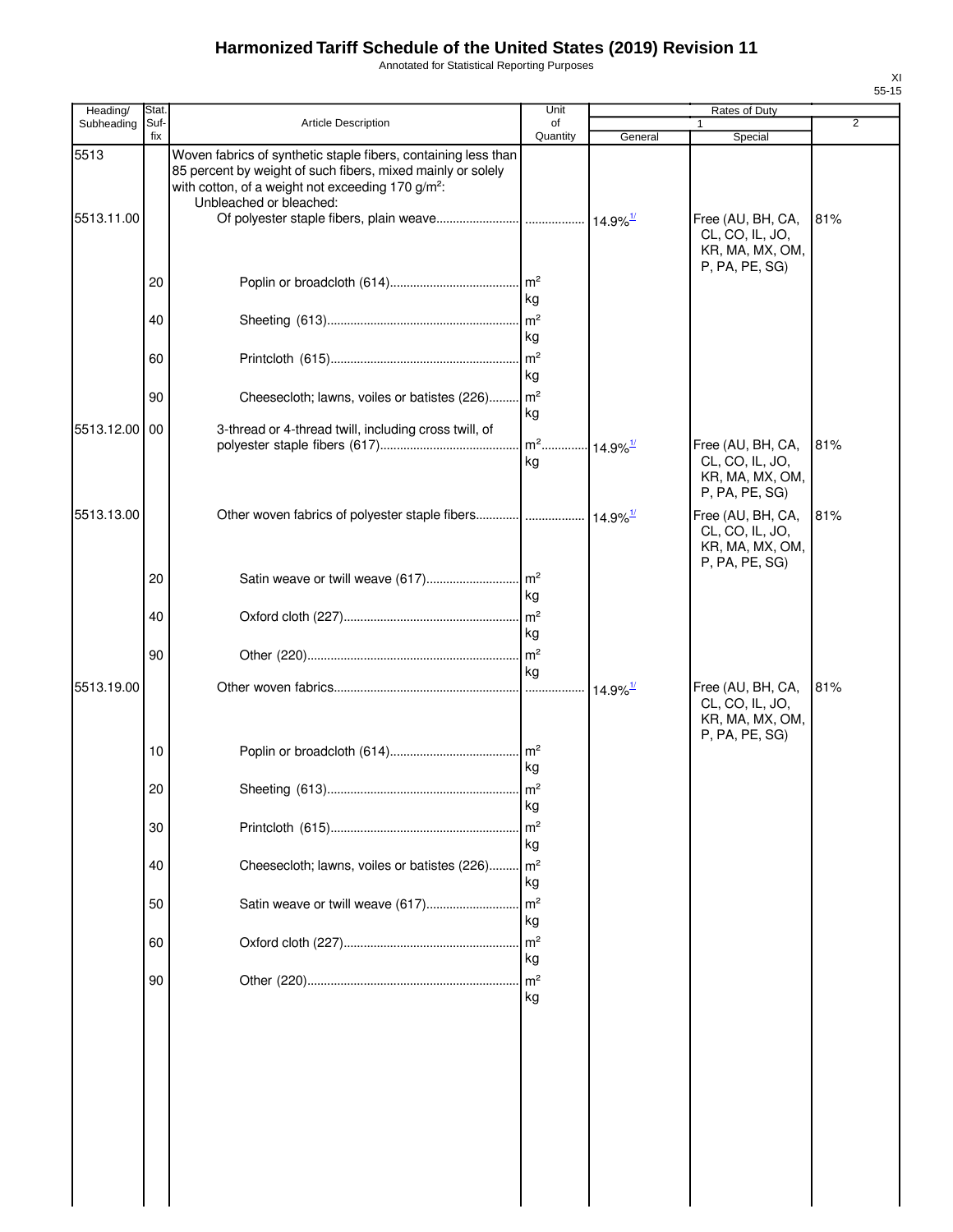Annotated for Statistical Reporting Purposes

| Heading/    | <b>Stat</b> |                                                                                                                                                                                                                | Unit                 |                        | Rates of Duty                                                             |                |
|-------------|-------------|----------------------------------------------------------------------------------------------------------------------------------------------------------------------------------------------------------------|----------------------|------------------------|---------------------------------------------------------------------------|----------------|
| Subheading  | Suf-<br>fix | <b>Article Description</b>                                                                                                                                                                                     | of<br>Quantity       | General                | Special                                                                   | $\overline{2}$ |
| 5513 (con.) |             | Woven fabrics of synthetic staple fibers, containing less than<br>85 percent by weight of such fibers, mixed mainly or solely<br>with cotton, of a weight not exceeding 170 g/m <sup>2</sup> : (con.)<br>Dyed: |                      |                        |                                                                           |                |
| 5513.21.00  |             |                                                                                                                                                                                                                |                      |                        | Free (AU, BH, CA,<br>CL, CO, IL, JO,<br>KR, MA, MX, OM,<br>P, PA, PE, SG) | 81%            |
|             | 20          |                                                                                                                                                                                                                | kg                   |                        |                                                                           |                |
|             | 40          |                                                                                                                                                                                                                | kg                   |                        |                                                                           |                |
|             | 60          |                                                                                                                                                                                                                | kg                   |                        |                                                                           |                |
| 5513.23.01  | 90          | Cheesecloth; lawns, voiles or batistes (226)                                                                                                                                                                   | m <sup>2</sup><br>kg |                        | Free (AU, BH, CA,                                                         | 81%            |
|             |             |                                                                                                                                                                                                                |                      | $14.9\%$ <sup>1/</sup> | CL, CO, IL, JO,<br>KR, MA, MX, OM,<br>P, PA, PE, SG)                      |                |
|             | 21          |                                                                                                                                                                                                                | kg                   |                        |                                                                           |                |
|             | 41          |                                                                                                                                                                                                                | kg                   |                        |                                                                           |                |
| 5513.29.00  | 91          |                                                                                                                                                                                                                | ka                   | $14.9\%$ <sup>1/</sup> | Free (AU, BH, CA,                                                         | 81%            |
|             |             |                                                                                                                                                                                                                |                      |                        | CL, CO, IL, JO,<br>KR, MA, MX, OM,<br>P, PA, PE, SG)                      |                |
|             | 10          |                                                                                                                                                                                                                | kg                   |                        |                                                                           |                |
|             | 20          |                                                                                                                                                                                                                | kg                   |                        |                                                                           |                |
|             | 30          |                                                                                                                                                                                                                | m <sup>2</sup><br>kg |                        |                                                                           |                |
|             | 40<br>50    | Cheesecloth; lawns, voiles or batistes (226) m <sup>2</sup>                                                                                                                                                    | kg<br>m <sup>2</sup> |                        |                                                                           |                |
|             | 60          | Satin weave or twill weave (617)                                                                                                                                                                               | kg<br>m <sup>2</sup> |                        |                                                                           |                |
|             | 90          |                                                                                                                                                                                                                | kg<br>m <sup>2</sup> |                        |                                                                           |                |
|             |             |                                                                                                                                                                                                                | kg                   |                        |                                                                           |                |
|             |             |                                                                                                                                                                                                                |                      |                        |                                                                           |                |
|             |             |                                                                                                                                                                                                                |                      |                        |                                                                           |                |
|             |             |                                                                                                                                                                                                                |                      |                        |                                                                           |                |
|             |             |                                                                                                                                                                                                                |                      |                        |                                                                           |                |
|             |             |                                                                                                                                                                                                                |                      |                        |                                                                           |                |
|             |             |                                                                                                                                                                                                                |                      |                        |                                                                           |                |
|             |             |                                                                                                                                                                                                                |                      |                        |                                                                           |                |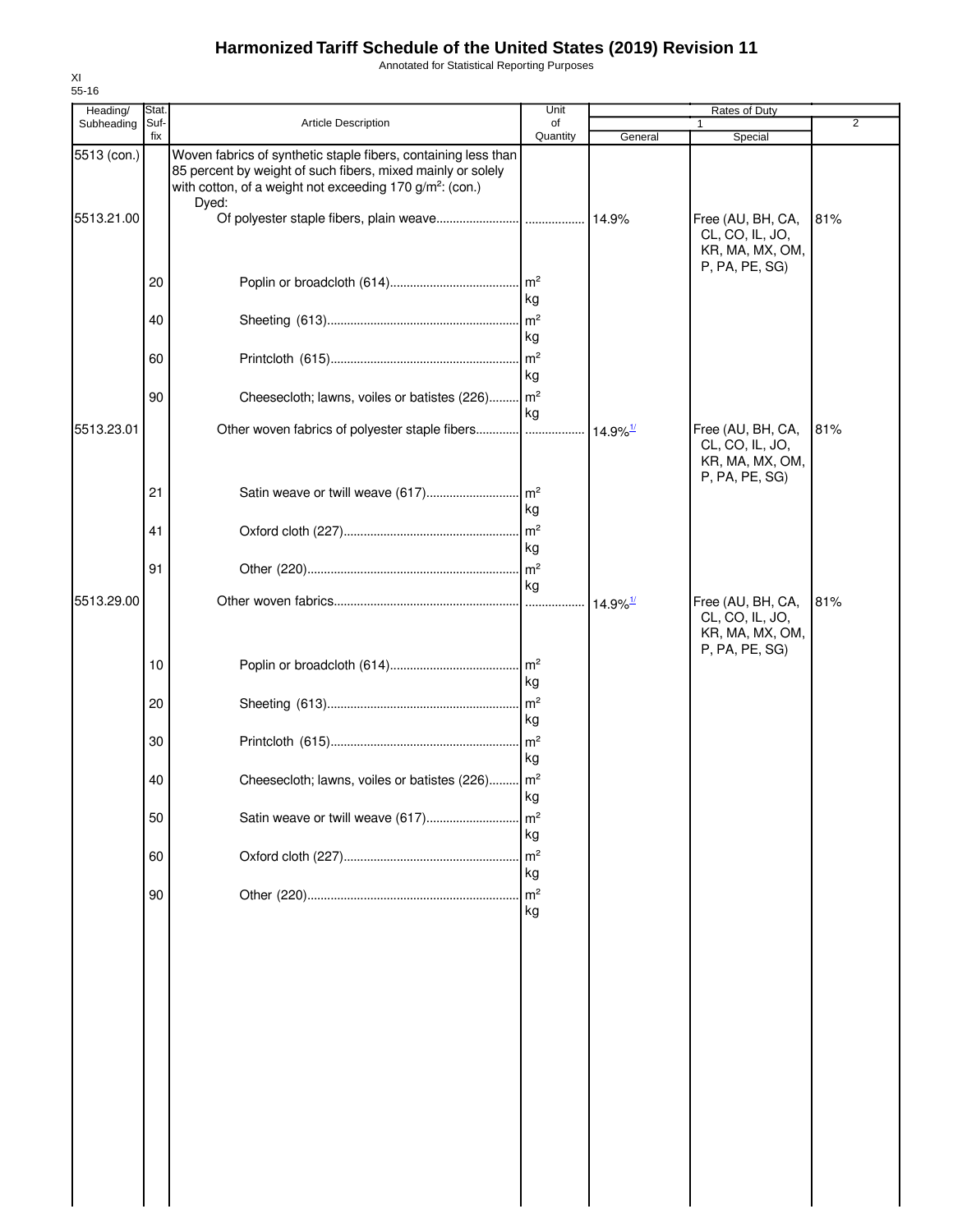Annotated for Statistical Reporting Purposes

| Heading/                     | Stat.       |                                                                                                                                                                                                                                                                                                                             | Unit                 |                        |                                                                           |                |
|------------------------------|-------------|-----------------------------------------------------------------------------------------------------------------------------------------------------------------------------------------------------------------------------------------------------------------------------------------------------------------------------|----------------------|------------------------|---------------------------------------------------------------------------|----------------|
| Subheading                   | Suf-<br>fix | Article Description                                                                                                                                                                                                                                                                                                         | of<br>Quantity       | General                | 1<br>Special                                                              | $\overline{2}$ |
| 5513 (con.)<br>5513.31.00 00 |             | Woven fabrics of synthetic staple fibers, containing less than<br>85 percent by weight of such fibers, mixed mainly or solely<br>with cotton, of a weight not exceeding 170 g/m <sup>2</sup> : (con.)<br>Of yarns of different colors:<br>Of polyester staple fibers, plain weave (218) $\left  m^2$ $14.9\%$ <sup>1/</sup> |                      |                        | Free (AU, BH, CA,                                                         | 81%            |
|                              |             |                                                                                                                                                                                                                                                                                                                             | kg                   |                        | CL, CO, IL, JO,<br>KR, MA, MX, OM,<br>P, PA, PE, SG)                      |                |
| 5513.39.01                   |             |                                                                                                                                                                                                                                                                                                                             |                      | $14.9\%$ <sup>1/</sup> | Free (AU, BH, CA,<br>CL, CO, IL, JO,<br>KR, MA, MX, OM,<br>P, PA, PE, SG) | 81%            |
|                              | 11          |                                                                                                                                                                                                                                                                                                                             | $\mathsf{m}^2$<br>kg |                        |                                                                           |                |
|                              | 15          |                                                                                                                                                                                                                                                                                                                             | $\mathsf{m}^2$<br>kg |                        |                                                                           |                |
|                              | 91          |                                                                                                                                                                                                                                                                                                                             | kg                   |                        |                                                                           |                |
|                              |             |                                                                                                                                                                                                                                                                                                                             |                      |                        |                                                                           |                |
|                              |             |                                                                                                                                                                                                                                                                                                                             |                      |                        |                                                                           |                |
|                              |             |                                                                                                                                                                                                                                                                                                                             |                      |                        |                                                                           |                |
|                              |             |                                                                                                                                                                                                                                                                                                                             |                      |                        |                                                                           |                |
|                              |             |                                                                                                                                                                                                                                                                                                                             |                      |                        |                                                                           |                |
|                              |             |                                                                                                                                                                                                                                                                                                                             |                      |                        |                                                                           |                |
|                              |             |                                                                                                                                                                                                                                                                                                                             |                      |                        |                                                                           |                |
|                              |             |                                                                                                                                                                                                                                                                                                                             |                      |                        |                                                                           |                |
|                              |             |                                                                                                                                                                                                                                                                                                                             |                      |                        |                                                                           |                |
|                              |             |                                                                                                                                                                                                                                                                                                                             |                      |                        |                                                                           |                |
|                              |             |                                                                                                                                                                                                                                                                                                                             |                      |                        |                                                                           |                |
|                              |             |                                                                                                                                                                                                                                                                                                                             |                      |                        |                                                                           |                |
|                              |             |                                                                                                                                                                                                                                                                                                                             |                      |                        |                                                                           |                |
|                              |             |                                                                                                                                                                                                                                                                                                                             |                      |                        |                                                                           |                |
|                              |             |                                                                                                                                                                                                                                                                                                                             |                      |                        |                                                                           |                |
|                              |             |                                                                                                                                                                                                                                                                                                                             |                      |                        |                                                                           |                |
|                              |             |                                                                                                                                                                                                                                                                                                                             |                      |                        |                                                                           |                |
|                              |             |                                                                                                                                                                                                                                                                                                                             |                      |                        |                                                                           |                |
|                              |             |                                                                                                                                                                                                                                                                                                                             |                      |                        |                                                                           |                |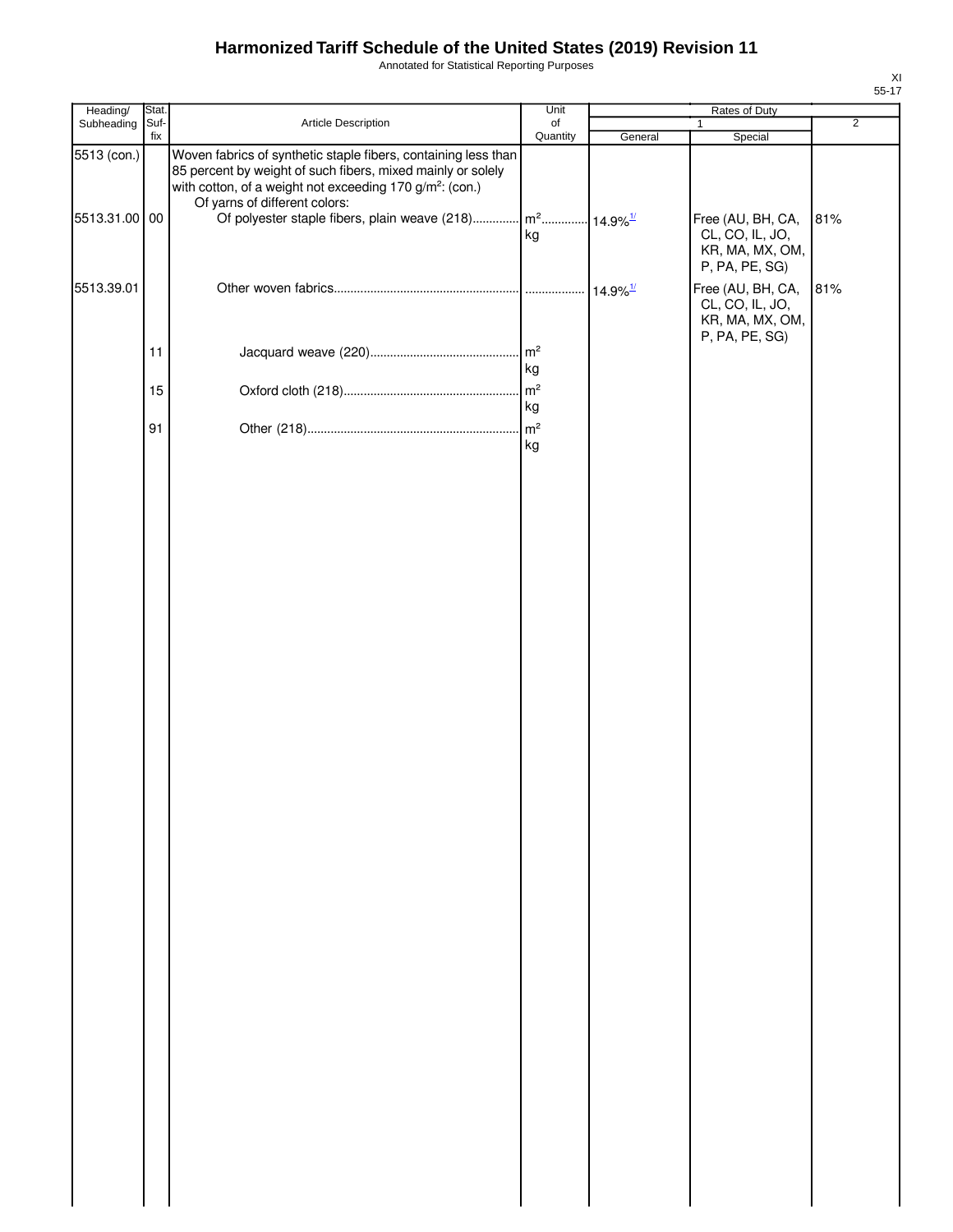Annotated for Statistical Reporting Purposes

| Heading/<br>Subheading   | Stat.<br>Suf- | <b>Article Description</b>                                                                                                                                                                                        | Unit<br>of           |                       | Rates of Duty<br>1                                                        | 2   |
|--------------------------|---------------|-------------------------------------------------------------------------------------------------------------------------------------------------------------------------------------------------------------------|----------------------|-----------------------|---------------------------------------------------------------------------|-----|
|                          | fix           |                                                                                                                                                                                                                   | Quantity             | General               | Special                                                                   |     |
| 5513 (con.)              |               | Woven fabrics of synthetic staple fibers, containing less than<br>85 percent by weight of such fibers, mixed mainly or solely<br>with cotton, of a weight not exceeding 170 g/m <sup>2</sup> : (con.)<br>Printed: |                      |                       |                                                                           |     |
| 5513.41.00               |               |                                                                                                                                                                                                                   |                      |                       | Free (AU, BH, CA,<br>CL, CO, IL, JO,<br>KR, MA, MX, OM,<br>P, PA, PE, SG) | 81% |
|                          | 20            |                                                                                                                                                                                                                   | kg                   |                       |                                                                           |     |
|                          | 40            |                                                                                                                                                                                                                   | kg                   |                       |                                                                           |     |
|                          | 60            |                                                                                                                                                                                                                   | kg                   |                       |                                                                           |     |
|                          | 90            | Cheesecloth; lawns, voiles or batistes (226) m <sup>2</sup>                                                                                                                                                       | kg                   |                       |                                                                           |     |
| 5513.49<br>5513.49.10 00 |               | Other woven fabrics:<br>3-thread or 4-thread twill, including cross twill, of                                                                                                                                     | kg                   |                       | Free (AU, BH, CA,<br>CL, CO, IL, JO,<br>KR, MA, MX, OM,                   | 81% |
| 5513.49.20               |               |                                                                                                                                                                                                                   |                      |                       | P, PA, PE, SG)<br>Free (AU, BH, CA,<br>CL, CO, IL, JO,<br>KR, MA, MX, OM, | 81% |
|                          | 20            |                                                                                                                                                                                                                   | kg                   |                       | P, PA, PE, SG)                                                            |     |
|                          | 40            |                                                                                                                                                                                                                   | kg                   |                       |                                                                           |     |
|                          | 90            |                                                                                                                                                                                                                   | kg                   |                       |                                                                           |     |
| 5513.49.90               |               |                                                                                                                                                                                                                   |                      | $8.5\%$ <sup>1/</sup> | Free (AU, BH, CA,<br>CL, CO, IL, JO,<br>KR, MA, MX, OM,<br>P, PA, PE, SG) | 81% |
|                          | 10            |                                                                                                                                                                                                                   | kg                   |                       |                                                                           |     |
|                          | 20            |                                                                                                                                                                                                                   | m <sup>2</sup><br>kg |                       |                                                                           |     |
|                          | 30            |                                                                                                                                                                                                                   | m <sup>2</sup><br>kg |                       |                                                                           |     |
|                          | 40            | Cheesecloth; lawns, voiles or batistes (226)                                                                                                                                                                      | m <sup>2</sup><br>kg |                       |                                                                           |     |
|                          | 50            | Satin weave or twill weave (617)                                                                                                                                                                                  | m <sup>2</sup><br>kg |                       |                                                                           |     |
|                          | 60            |                                                                                                                                                                                                                   | m <sup>2</sup><br>kg |                       |                                                                           |     |
|                          | 90            |                                                                                                                                                                                                                   | m <sup>2</sup><br>kg |                       |                                                                           |     |
|                          |               |                                                                                                                                                                                                                   |                      |                       |                                                                           |     |
|                          |               |                                                                                                                                                                                                                   |                      |                       |                                                                           |     |
|                          |               |                                                                                                                                                                                                                   |                      |                       |                                                                           |     |
|                          |               |                                                                                                                                                                                                                   |                      |                       |                                                                           |     |

XI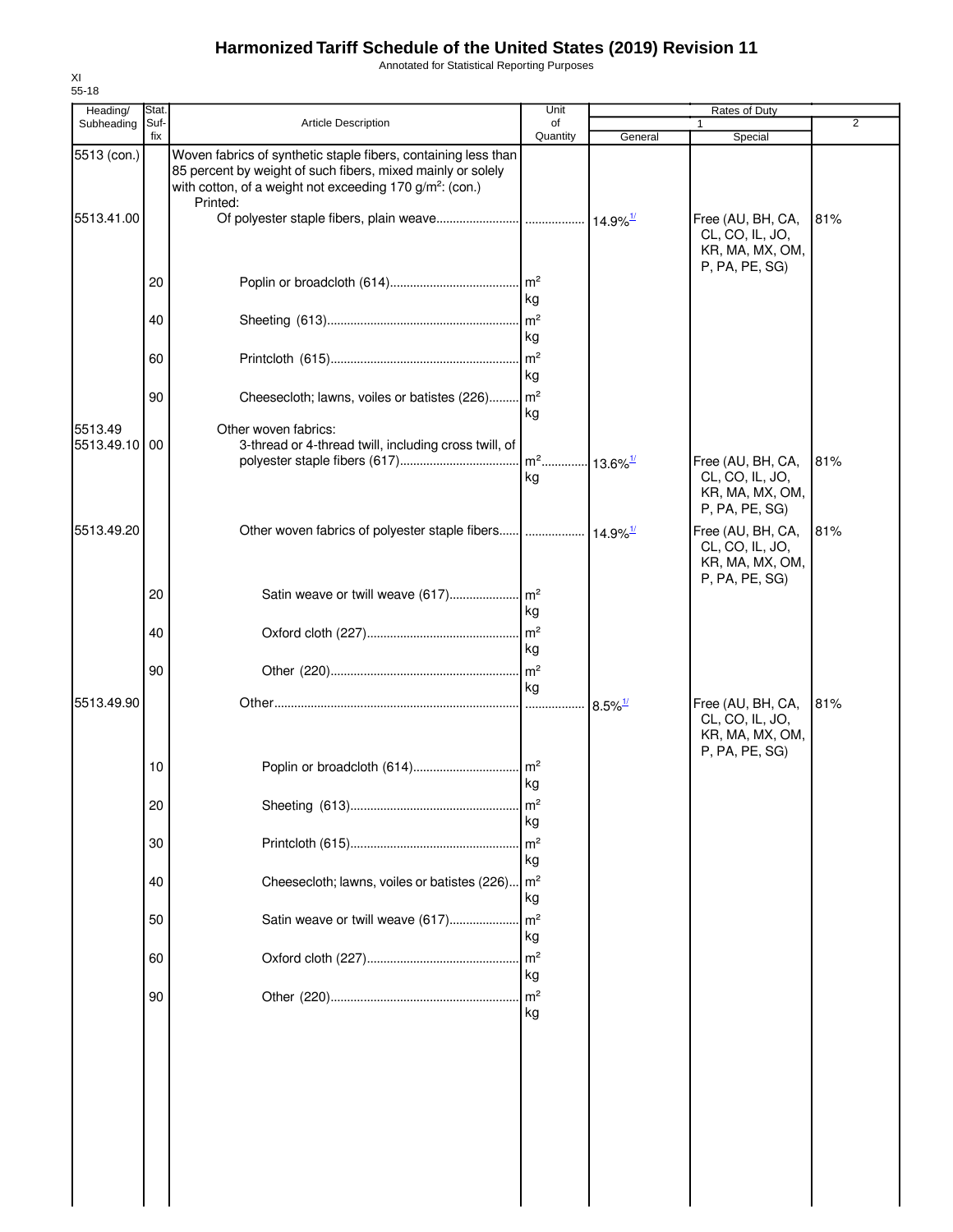Annotated for Statistical Reporting Purposes

| Heading/              | Stat.       |                                                                                                                                                                                                                       | Unit                  |                        | Rates of Duty                                                             |     |
|-----------------------|-------------|-----------------------------------------------------------------------------------------------------------------------------------------------------------------------------------------------------------------------|-----------------------|------------------------|---------------------------------------------------------------------------|-----|
| Subheading            | Suf-<br>fix | Article Description                                                                                                                                                                                                   | of<br>Quantity        | General                | 1<br>Special                                                              | 2   |
| 5514<br>5514.11.00    |             | Woven fabrics of synthetic staple fibers, containing less than<br>85 percent by weight of such fibers, mixed mainly or solely<br>with cotton, of a weight exceeding 170 g/m <sup>2</sup> :<br>Unbleached or bleached: |                       |                        | Free (AU, BH, CA,<br>CL, CO, IL, JO,<br>KR, MA, MX, OM,                   | 81% |
|                       | 20          |                                                                                                                                                                                                                       | kg                    |                        | P, PA, PE, SG)                                                            |     |
|                       |             | Sheeting:                                                                                                                                                                                                             |                       |                        |                                                                           |     |
|                       | 30          |                                                                                                                                                                                                                       | kg                    |                        |                                                                           |     |
|                       | 50          |                                                                                                                                                                                                                       | kg                    |                        |                                                                           |     |
|                       | 90          |                                                                                                                                                                                                                       | kg                    |                        |                                                                           |     |
| 5514.12.00            |             | 3-thread or 4-thread twill, including cross twill, of                                                                                                                                                                 |                       | $14.9\%$ <sup>1/</sup> | Free (AU, BH, CA,<br>CL, CO, IL, JO,<br>KR, MA, MX, OM,                   | 81% |
|                       | 20          |                                                                                                                                                                                                                       | kg                    |                        | P, PA, PE, SG)                                                            |     |
|                       | 40          |                                                                                                                                                                                                                       | kg                    |                        |                                                                           |     |
| 5514.19<br>5514.19.10 |             | Other woven fabrics:<br>Woven fabrics of polyester staple fibers  14.9% <sup>1/</sup>                                                                                                                                 |                       |                        | Free (AU, BH, CA,<br>CL, CO, IL, JO,<br>KR, MA, MX, OM,                   | 81% |
|                       | 20          |                                                                                                                                                                                                                       | kg                    |                        | P, PA, PE, SG)                                                            |     |
|                       | 40          | Duck, except plain weave (219)                                                                                                                                                                                        | m <sup>2</sup><br>kg  |                        |                                                                           |     |
|                       | 90          |                                                                                                                                                                                                                       | m <sup>2</sup><br>kg  |                        |                                                                           |     |
| 5514.19.90            |             |                                                                                                                                                                                                                       |                       | $8.5\%$ <sup>1/</sup>  | Free (AU, BH, CA,<br>CL, CO, IL, JO,<br>KR, MA, MX, OM,<br>P, PA, PE, SG) | 81% |
|                       | 10          |                                                                                                                                                                                                                       | kg                    |                        |                                                                           |     |
|                       | 20          |                                                                                                                                                                                                                       | m <sup>2</sup><br>kg  |                        |                                                                           |     |
|                       | 30          |                                                                                                                                                                                                                       | m <sup>2</sup><br>kg  |                        |                                                                           |     |
|                       | 40          | Satin weave or twill weave (617)                                                                                                                                                                                      | $\mathsf{Im}^2$<br>kg |                        |                                                                           |     |
|                       | 90          |                                                                                                                                                                                                                       | m <sup>2</sup><br>kg  |                        |                                                                           |     |
|                       |             |                                                                                                                                                                                                                       |                       |                        |                                                                           |     |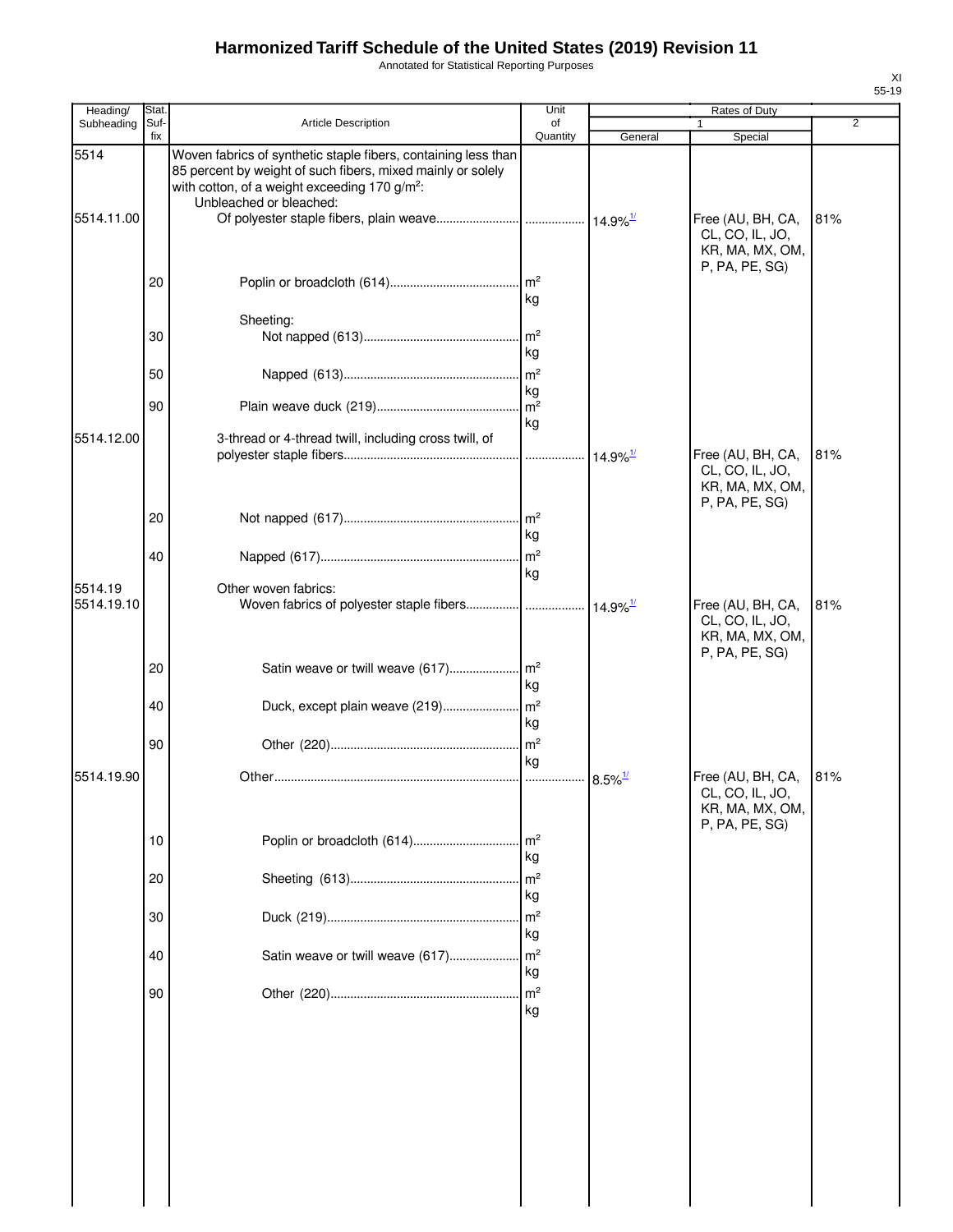Annotated for Statistical Reporting Purposes

| Heading/                  | Stat.       |                                                                                                                                                                                                            | Unit                       | Rates of Duty          |                                                                           |                |  |
|---------------------------|-------------|------------------------------------------------------------------------------------------------------------------------------------------------------------------------------------------------------------|----------------------------|------------------------|---------------------------------------------------------------------------|----------------|--|
| Subheading                | Suf-<br>fix | Article Description                                                                                                                                                                                        | of<br>Quantity             | General                | 1<br>Special                                                              | $\overline{2}$ |  |
| 5514 (con.)<br>5514.21.00 |             | Woven fabrics of synthetic staple fibers, containing less than<br>85 percent by weight of such fibers, mixed mainly or solely<br>with cotton, of a weight exceeding 170 g/m <sup>2</sup> : (con.)<br>Dyed: |                            |                        | Free (AU, BH, CA,                                                         | 81%            |  |
|                           |             |                                                                                                                                                                                                            |                            |                        | CL, CO, IL, JO,<br>KR, MA, MX, OM,<br>P, PA, PE, SG)                      |                |  |
|                           | 20          |                                                                                                                                                                                                            | $\mathsf{Im}^2$<br>kg      |                        |                                                                           |                |  |
|                           | 30          | Sheeting:                                                                                                                                                                                                  | m <sup>2</sup><br>kg       |                        |                                                                           |                |  |
|                           | 50          |                                                                                                                                                                                                            | m <sup>2</sup>             |                        |                                                                           |                |  |
|                           | 90          |                                                                                                                                                                                                            | kg<br>m <sup>2</sup><br>kg |                        |                                                                           |                |  |
| 5514.22.00                |             | 3-thread or 4-thread twill, including cross twill, of                                                                                                                                                      |                            | $14.9\%$ <sup>1/</sup> | Free (AU, BH, CA,<br>CL, CO, IL, JO,<br>KR, MA, MX, OM,                   | 81%            |  |
|                           | 20          |                                                                                                                                                                                                            | $\mathsf{Im}^2$<br>kg      |                        | P, PA, PE, SG)                                                            |                |  |
| 5514.23.00                | 40          | Other woven fabrics of polyester staple fibers                                                                                                                                                             | $\mathsf{Im}^2$<br>kg      | $14.9\%$ <sup>1/</sup> | Free (AU, BH, CA,                                                         | 81%            |  |
|                           |             |                                                                                                                                                                                                            |                            |                        | CL, CO, IL, JO,<br>KR, MA, MX, OM,<br>P, PA, PE, SG)                      |                |  |
|                           | 20          | Satin weave or twill weave (617)                                                                                                                                                                           | m <sup>2</sup><br>kg       |                        |                                                                           |                |  |
|                           | 40          | Duck, except plain weave (219)                                                                                                                                                                             | m <sup>2</sup><br>kg       |                        |                                                                           |                |  |
|                           | 90          |                                                                                                                                                                                                            | $\mathsf{m}^2$<br>kg       |                        |                                                                           |                |  |
| 5514.29.00                |             |                                                                                                                                                                                                            | .                          | $12\%$ <sup>1/</sup>   | Free (AU, BH, CA,<br>CL, CO, IL, JO,<br>KR, MA, MX, OM,<br>P, PA, PE, SG) | 81%            |  |
|                           | 10          |                                                                                                                                                                                                            | m <sup>2</sup><br>kg       |                        |                                                                           |                |  |
|                           | 20          |                                                                                                                                                                                                            | m <sup>2</sup><br>kg       |                        |                                                                           |                |  |
|                           | 30          |                                                                                                                                                                                                            | m <sup>2</sup><br>kg       |                        |                                                                           |                |  |
|                           | 40          | Satin weave or twill weave (617)                                                                                                                                                                           | m <sup>2</sup><br>kg       |                        |                                                                           |                |  |
|                           | 90          |                                                                                                                                                                                                            | m <sup>2</sup><br>kg       |                        |                                                                           |                |  |
|                           |             |                                                                                                                                                                                                            |                            |                        |                                                                           |                |  |
|                           |             |                                                                                                                                                                                                            |                            |                        |                                                                           |                |  |
|                           |             |                                                                                                                                                                                                            |                            |                        |                                                                           |                |  |
|                           |             |                                                                                                                                                                                                            |                            |                        |                                                                           |                |  |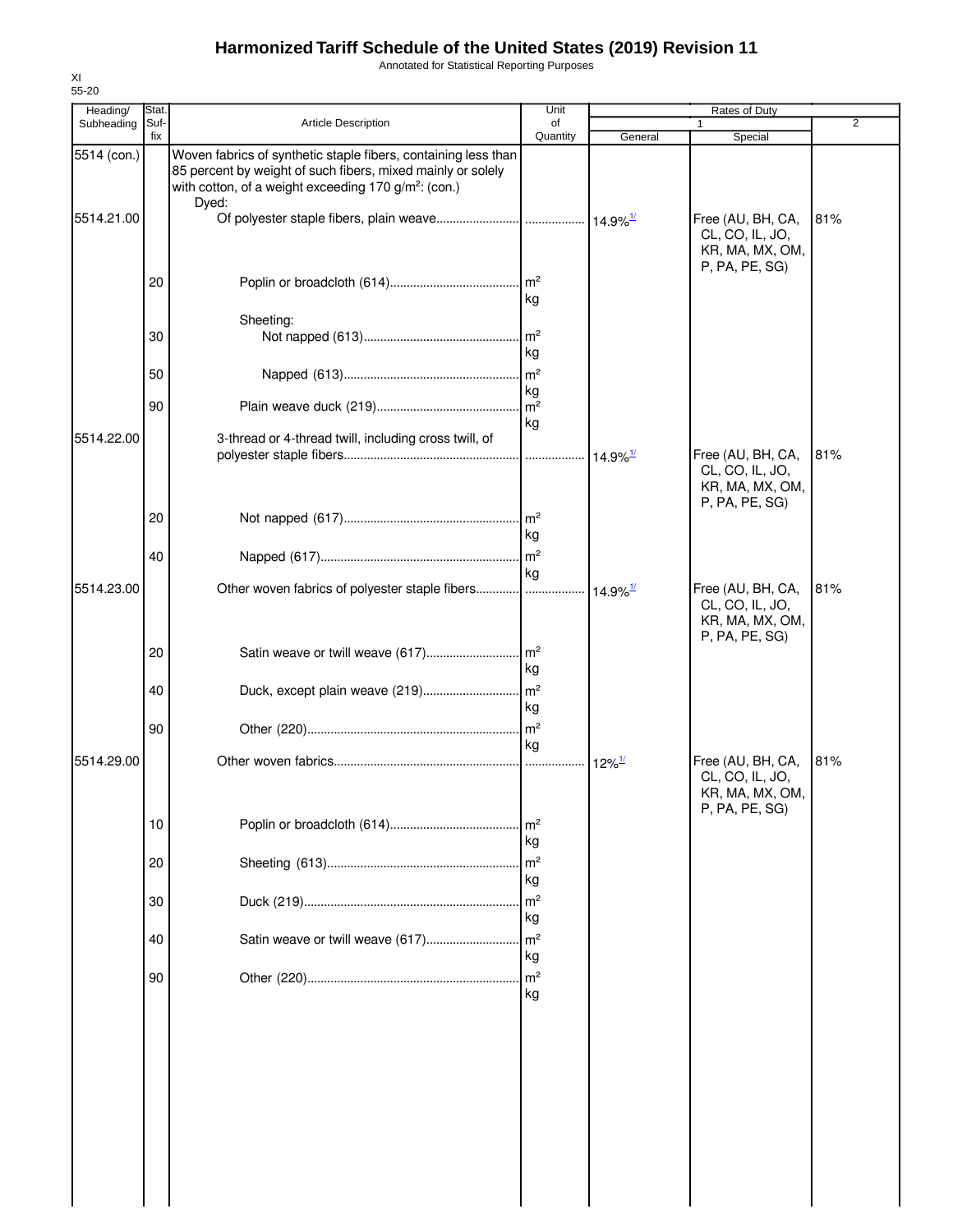Annotated for Statistical Reporting Purposes

| Heading/                             | Stat.       |                                                                                                                                                                                                                                                                                                                 | Unit                       |                                            | Rates of Duty                                                             |                |
|--------------------------------------|-------------|-----------------------------------------------------------------------------------------------------------------------------------------------------------------------------------------------------------------------------------------------------------------------------------------------------------------|----------------------------|--------------------------------------------|---------------------------------------------------------------------------|----------------|
| Subheading                           | Suf-<br>fix | Article Description                                                                                                                                                                                                                                                                                             | of<br>Quantity             | General                                    | Special                                                                   | $\overline{2}$ |
| 5514 (con.)<br>5514.30<br>5514.30.31 | 00          | Woven fabrics of synthetic staple fibers, containing less than<br>85 percent by weight of such fibers, mixed mainly or solely<br>with cotton, of a weight exceeding 170 g/m <sup>2</sup> : (con.)<br>Of yarns of different colors:<br>Of polyester staple fibers, plain weave (218) $\left  m^2 \right  14.9\%$ | kg                         |                                            | Free (AU, BH, CA,<br>CL, CO, IL, JO,<br>KR, MA, MX, OM,<br>P, PA, PE, SG) | 81%            |
| 5514.30.32                           | 10          | 3-thread or 4-thread twill, including cross twill, of<br>Denim:                                                                                                                                                                                                                                                 | $\mathsf{Im}^2$            |                                            | Free (AU, BH, CA,<br>CL, CO, IL, JO,<br>KR, MA, MX, OM,<br>P, PA, PE, SG) | 81%            |
|                                      | 15          |                                                                                                                                                                                                                                                                                                                 | kg<br>m <sup>2</sup>       |                                            |                                                                           |                |
|                                      | 80          |                                                                                                                                                                                                                                                                                                                 | kg<br>m <sup>2</sup><br>kg |                                            |                                                                           |                |
| 5514.30.33                           |             | Other woven fabrics of polyester staple fibers                                                                                                                                                                                                                                                                  |                            | $12\%$ <sup><math>\frac{1}{2}</math></sup> | Free (AU, BH, CA,<br>CL, CO, IL, JO,<br>KR, MA, MX, OM,<br>P, PA, PE, SG) | 81%            |
|                                      | 10          |                                                                                                                                                                                                                                                                                                                 | kg                         |                                            |                                                                           |                |
| 5514.30.39                           | 90          |                                                                                                                                                                                                                                                                                                                 | kg                         | Free <sup>1/</sup>                         |                                                                           | 81%            |
|                                      | 10          |                                                                                                                                                                                                                                                                                                                 | kg                         |                                            |                                                                           |                |
|                                      | 20          |                                                                                                                                                                                                                                                                                                                 | kg                         |                                            |                                                                           |                |
|                                      | 90          |                                                                                                                                                                                                                                                                                                                 | kg                         |                                            |                                                                           |                |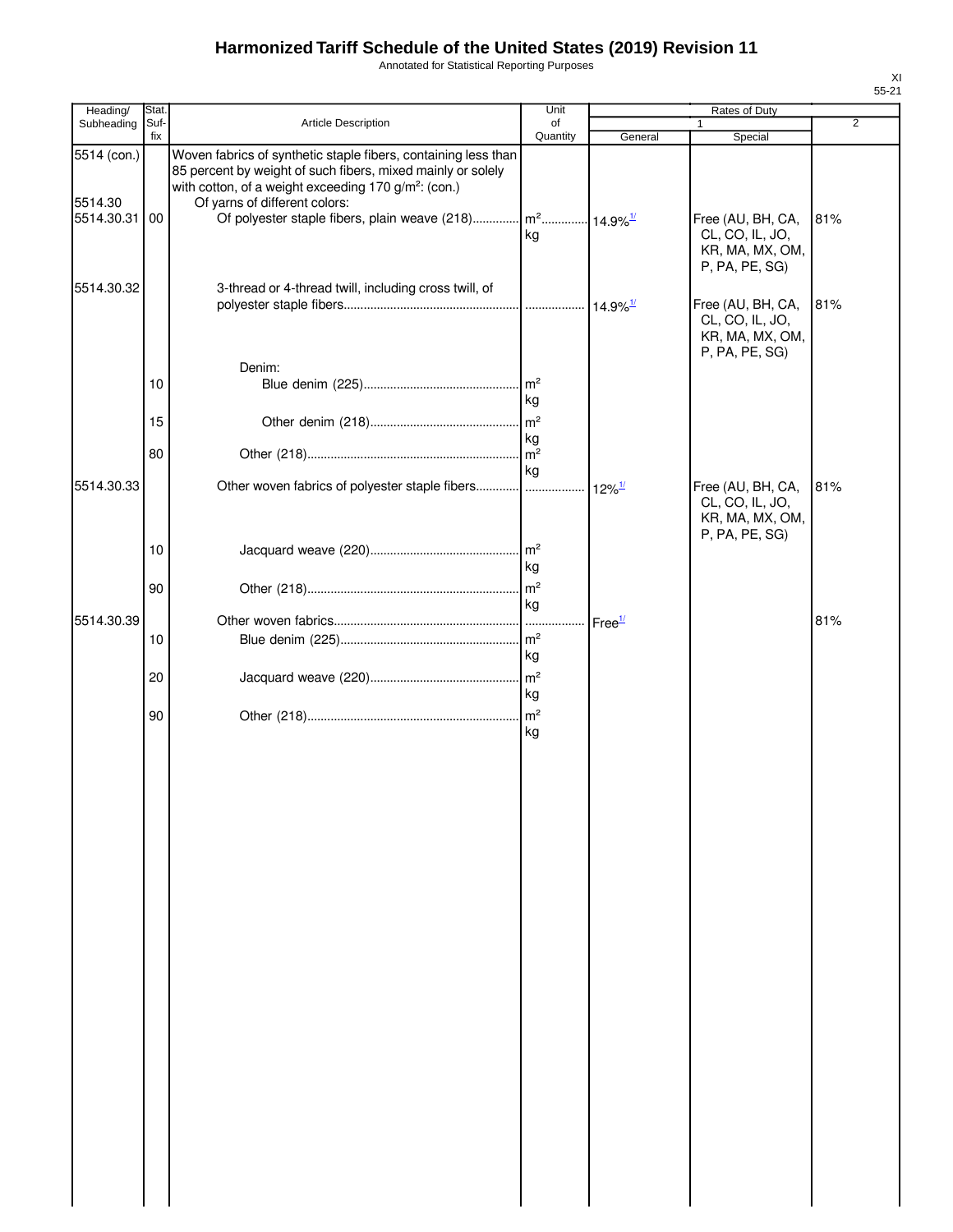Annotated for Statistical Reporting Purposes

| Heading/    | Stat.       |                                                                                                                                                                                                               | Unit                        |                        | Rates of Duty                                                             |                |
|-------------|-------------|---------------------------------------------------------------------------------------------------------------------------------------------------------------------------------------------------------------|-----------------------------|------------------------|---------------------------------------------------------------------------|----------------|
| Subheading  | Suf-<br>fix | <b>Article Description</b>                                                                                                                                                                                    | of<br>Quantity              | General                | 1<br>Special                                                              | $\overline{2}$ |
| 5514 (con.) |             | Woven fabrics of synthetic staple fibers, containing less than<br>85 percent by weight of such fibers, mixed mainly or solely<br>with cotton, of a weight exceeding 170 g/m <sup>2</sup> : (con.)<br>Printed: |                             |                        |                                                                           |                |
| 5514.41.00  |             |                                                                                                                                                                                                               |                             |                        | Free (AU, BH, CA,<br>CL, CO, IL, JO,<br>KR, MA, MX, OM,<br>P, PA, PE, SG) | 81%            |
|             | 20          |                                                                                                                                                                                                               | m <sup>2</sup><br>kg        |                        |                                                                           |                |
|             | 30          | Sheeting:                                                                                                                                                                                                     | $\mathsf{Im}^2$             |                        |                                                                           |                |
|             | 50          |                                                                                                                                                                                                               | kg<br>$\mathsf{Im}^2$       |                        |                                                                           |                |
|             | 90          |                                                                                                                                                                                                               | kg<br>$\mathsf{Im}^2$<br>kg |                        |                                                                           |                |
| 5514.42.00  |             | 3-thread or 4-thread twill, including cross twill, of                                                                                                                                                         |                             | $14.9\%$ <sup>1/</sup> | Free (AU, BH, CA,<br>CL, CO, IL, JO,<br>KR, MA, MX, OM,                   | 81%            |
|             | 20<br>40    |                                                                                                                                                                                                               | . $\mathsf{Im}^2$<br>kg     |                        | P, PA, PE, SG)                                                            |                |
| 5514.43.00  |             | Other woven fabrics of polyester staple fibers                                                                                                                                                                | kg                          | Free <sup>1/</sup>     |                                                                           | 81%            |
|             | 20          |                                                                                                                                                                                                               | kg                          |                        |                                                                           |                |
|             | 40          | Duck, except plain weave (219)                                                                                                                                                                                | $\mathsf{Im}^2$<br>kg       |                        |                                                                           |                |
|             | 90          |                                                                                                                                                                                                               | m <sup>2</sup><br>kg        |                        |                                                                           |                |
| 5514.49.00  |             |                                                                                                                                                                                                               |                             | $8.5\%$ <sup>1/</sup>  | Free (AU, BH, CA,<br>CL, CO, IL, JO,<br>KR, MA, MX, OM,<br>P, PA, PE, SG) | 81%            |
|             | 10          |                                                                                                                                                                                                               | ny                          |                        |                                                                           |                |
|             | 20          |                                                                                                                                                                                                               | m <sup>2</sup><br>kg        |                        |                                                                           |                |
|             | 30          |                                                                                                                                                                                                               | m <sup>2</sup><br>kg        |                        |                                                                           |                |
|             | 40          | Satin weave or twill weave (617)                                                                                                                                                                              | m <sup>2</sup><br>kg        |                        |                                                                           |                |
|             | 90          |                                                                                                                                                                                                               | m <sup>2</sup><br>kg        |                        |                                                                           |                |
|             |             |                                                                                                                                                                                                               |                             |                        |                                                                           |                |
|             |             |                                                                                                                                                                                                               |                             |                        |                                                                           |                |
|             |             |                                                                                                                                                                                                               |                             |                        |                                                                           |                |
|             |             |                                                                                                                                                                                                               |                             |                        |                                                                           |                |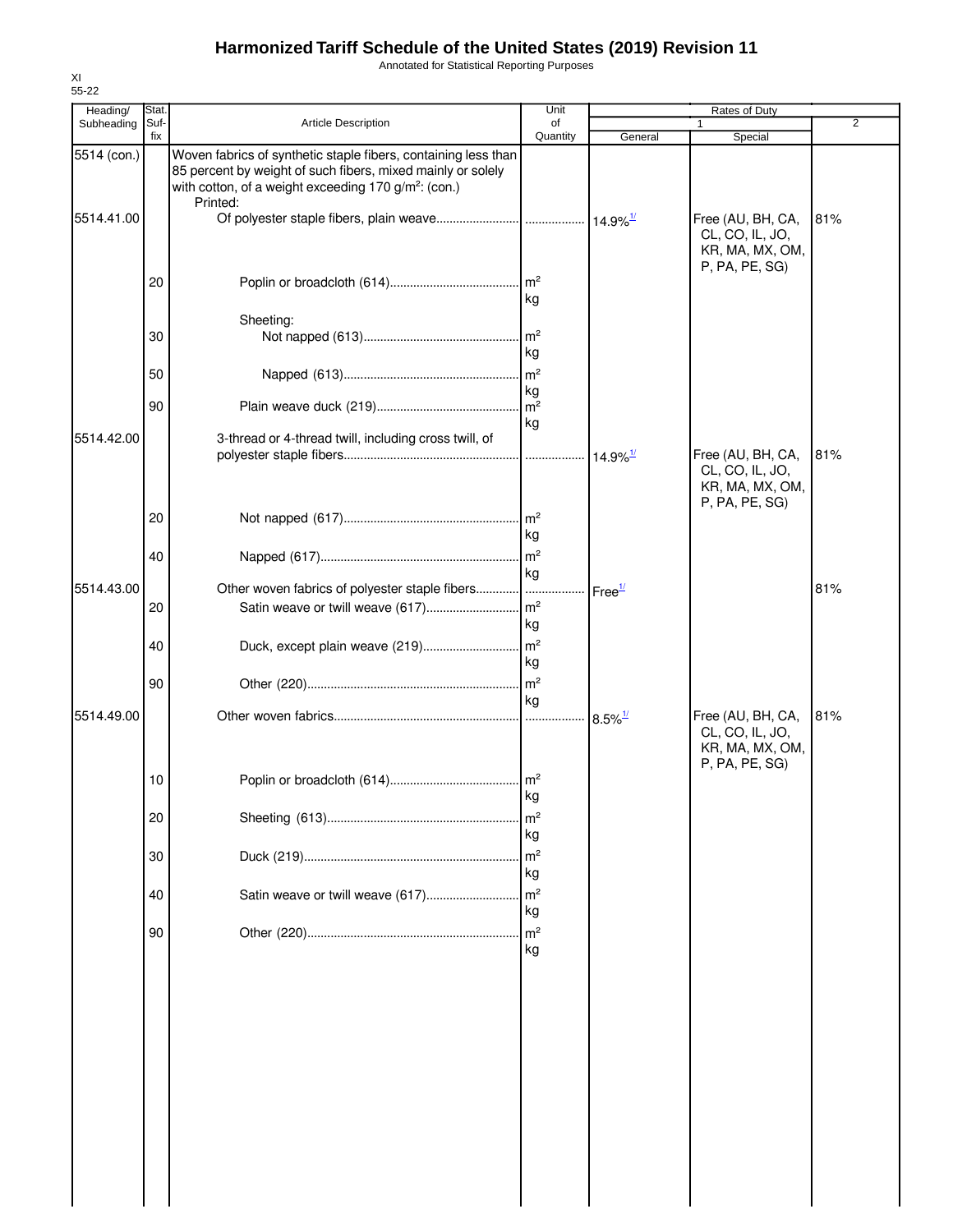Annotated for Statistical Reporting Purposes

| Heading/   | Stat        |                                                             | Unit                  |                        | Rates of Duty                        |                |
|------------|-------------|-------------------------------------------------------------|-----------------------|------------------------|--------------------------------------|----------------|
| Subheading | Suf-<br>fix | Article Description                                         | of<br>Quantity        | General                | Special                              | $\overline{2}$ |
| 5515       |             | Other woven fabrics of synthetic staple fibers:             |                       |                        |                                      |                |
|            |             | Of polyester staple fibers:                                 |                       |                        |                                      |                |
| 5515.11.00 |             | Mixed mainly or solely with viscose rayon staple            |                       |                        |                                      |                |
|            |             |                                                             |                       | $14.9\%$ <sup>1/</sup> | Free (AU, BH, CA,<br>CL, CO, IL, JO, | 81%            |
|            |             |                                                             |                       |                        | KR, MA, MX, OM,                      |                |
|            |             |                                                             |                       |                        | P, PA, PE, SG)                       |                |
|            | 05          | Of yarns of different colors, except blue denim or          |                       |                        |                                      |                |
|            |             |                                                             | $\mathsf{Im}^2$       |                        |                                      |                |
|            |             |                                                             | kg                    |                        |                                      |                |
|            | 10          |                                                             | $\mathsf{Im}^2$<br>kg |                        |                                      |                |
|            |             |                                                             |                       |                        |                                      |                |
|            | 15          | Other:                                                      |                       |                        |                                      |                |
|            |             |                                                             | kg                    |                        |                                      |                |
|            | 20          |                                                             | m <sup>2</sup>        |                        |                                      |                |
|            |             |                                                             | kg                    |                        |                                      |                |
|            | 25          |                                                             | m <sup>2</sup>        |                        |                                      |                |
|            |             |                                                             | kg                    |                        |                                      |                |
|            | 30          | Cheesecloth; lawns, voiles or batistes (226) m <sup>2</sup> |                       |                        |                                      |                |
|            |             |                                                             | kg                    |                        |                                      |                |
|            | 35          |                                                             | $\mathsf{m}^2$        |                        |                                      |                |
|            |             |                                                             | kg                    |                        |                                      |                |
|            | 40          | Satin weave or twill weave (617)                            | $\mathsf{Im}^2$       |                        |                                      |                |
|            |             |                                                             | kg                    |                        |                                      |                |
|            | 45          |                                                             | m <sup>2</sup>        |                        |                                      |                |
|            |             |                                                             | kg                    |                        |                                      |                |
|            | 90          |                                                             | m <sup>2</sup>        |                        |                                      |                |
|            |             |                                                             | kg                    |                        |                                      |                |
| 5515.12.00 |             | Mixed mainly or solely with man-made filaments              |                       | $12\%$ <sup>1/</sup>   | Free (AU, BH, CA,                    | 81%            |
|            |             |                                                             |                       |                        | CL, CO, IL, JO,                      |                |
|            |             |                                                             |                       |                        | KR, MA, MX, OM,                      |                |
|            | 10          |                                                             |                       |                        | P, PA, PE, SG)                       |                |
|            |             |                                                             | kg                    |                        |                                      |                |
|            |             | Sheeting:                                                   |                       |                        |                                      |                |
|            | 22          | Of a width exceeding 254 cm (627)                           | m <sup>2</sup>        |                        |                                      |                |
|            |             |                                                             | kg                    |                        |                                      |                |
|            | 27          |                                                             | m <sup>2</sup>        |                        |                                      |                |
|            |             |                                                             | kg                    |                        |                                      |                |
|            | 30          |                                                             | m <sup>2</sup>        |                        |                                      |                |
|            |             |                                                             | kg                    |                        |                                      |                |
|            | 40          | Satin weave or twill weave (628)                            | m <sup>2</sup>        |                        |                                      |                |
|            |             |                                                             | kg                    |                        |                                      |                |
|            | 90          |                                                             | m <sup>2</sup><br>kg  |                        |                                      |                |
|            |             |                                                             |                       |                        |                                      |                |
|            |             |                                                             |                       |                        |                                      |                |
|            |             |                                                             |                       |                        |                                      |                |
|            |             |                                                             |                       |                        |                                      |                |
|            |             |                                                             |                       |                        |                                      |                |
|            |             |                                                             |                       |                        |                                      |                |
|            |             |                                                             |                       |                        |                                      |                |
|            |             |                                                             |                       |                        |                                      |                |
|            |             |                                                             |                       |                        |                                      |                |
|            |             |                                                             |                       |                        |                                      |                |
|            |             |                                                             |                       |                        |                                      |                |
|            |             |                                                             |                       |                        |                                      |                |
|            |             |                                                             |                       |                        |                                      |                |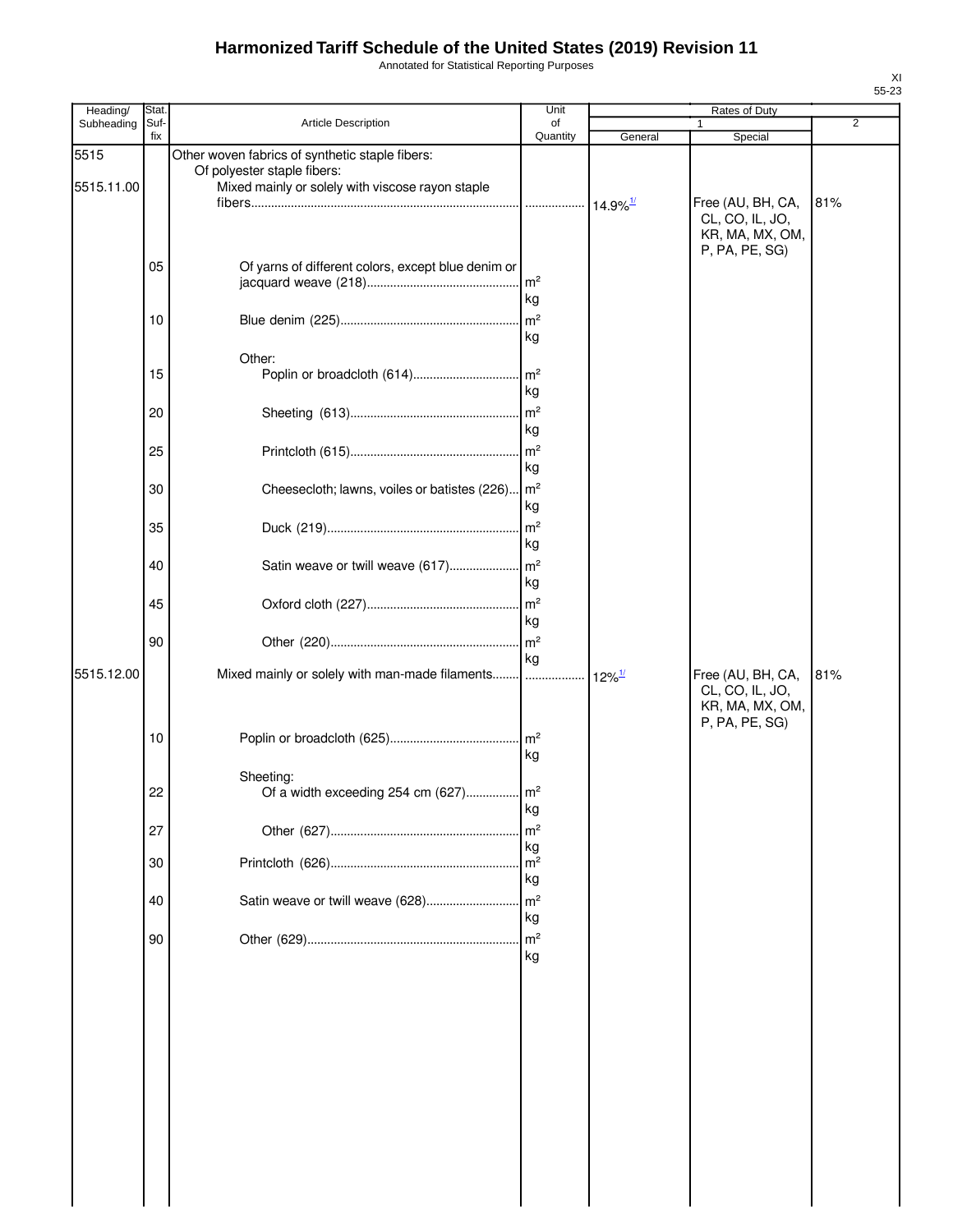Annotated for Statistical Reporting Purposes

| Heading/<br>Subheading               | Stat.<br>Suf- | <b>Article Description</b>                                                                                                                                                                               | Unit<br>of           |                      | Rates of Duty<br>$\mathbf{1}$                                             | $\overline{2}$        |
|--------------------------------------|---------------|----------------------------------------------------------------------------------------------------------------------------------------------------------------------------------------------------------|----------------------|----------------------|---------------------------------------------------------------------------|-----------------------|
|                                      | fix           |                                                                                                                                                                                                          | Quantity             | General              | Special                                                                   |                       |
| 5515 (con.)<br>5515.13<br>5515.13.05 |               | Other woven fabrics of synthetic staple fibers: (con.)<br>Of polyester staple fibers: (con.)<br>Mixed mainly or solely with wool or fine animal hair:<br>Containing 36 percent or more by weight of wool |                      |                      |                                                                           |                       |
|                                      |               |                                                                                                                                                                                                          |                      | $25\%$ <sup>1/</sup> | Free (AU, BH, CA,<br>CL, CO, IL, JO,<br>KR, MA, MX, OM,<br>P, PA, PE, SG) | $48.5¢/kg +$<br>68.5% |
|                                      | 10            |                                                                                                                                                                                                          | kg                   |                      |                                                                           |                       |
| 5515.13.10                           | 20            |                                                                                                                                                                                                          | kg                   |                      |                                                                           | 80.5%                 |
|                                      |               |                                                                                                                                                                                                          |                      | $12\%$ <sup>1/</sup> | Free (AU, BH, CA,<br>CL, CO, IL, JO,<br>KR, MA, MX, OM,<br>P, PA, PE, SG) |                       |
|                                      | 10            |                                                                                                                                                                                                          | m <sup>2</sup><br>kg |                      |                                                                           |                       |
|                                      | 20            |                                                                                                                                                                                                          | m <sup>2</sup><br>kg |                      |                                                                           |                       |
| 5515.19.00                           |               |                                                                                                                                                                                                          | .                    | $12\%$ <sup>1/</sup> | Free (AU, BH, CA,<br>CL, CO, IL, JO,<br>KR, MA, MX, OM,<br>P, PA, PE, SG) | 81%                   |
|                                      | 05            | Of yarns of different colors, except blue denim or                                                                                                                                                       | m <sup>2</sup><br>kg |                      |                                                                           |                       |
|                                      | 10            |                                                                                                                                                                                                          | m <sup>2</sup><br>kg |                      |                                                                           |                       |
|                                      | 15            | Other:                                                                                                                                                                                                   | m <sup>2</sup><br>kg |                      |                                                                           |                       |
|                                      | 20            |                                                                                                                                                                                                          | m <sup>2</sup><br>kg |                      |                                                                           |                       |
|                                      | 25            |                                                                                                                                                                                                          | m <sup>2</sup><br>kg |                      |                                                                           |                       |
|                                      | 30            | Cheesecloth; lawns, voiles or batistes (226)   m <sup>2</sup>                                                                                                                                            | kg                   |                      |                                                                           |                       |
|                                      | 35            |                                                                                                                                                                                                          | m <sup>2</sup><br>kg |                      |                                                                           |                       |
|                                      | 40            | Satin weave or twill weave (617)                                                                                                                                                                         | m <sup>2</sup><br>kg |                      |                                                                           |                       |
|                                      | 45            |                                                                                                                                                                                                          | m <sup>2</sup><br>kg |                      |                                                                           |                       |
|                                      | 90            |                                                                                                                                                                                                          | m <sup>2</sup><br>kg |                      |                                                                           |                       |
|                                      |               |                                                                                                                                                                                                          |                      |                      |                                                                           |                       |
|                                      |               |                                                                                                                                                                                                          |                      |                      |                                                                           |                       |
|                                      |               |                                                                                                                                                                                                          |                      |                      |                                                                           |                       |
|                                      |               |                                                                                                                                                                                                          |                      |                      |                                                                           |                       |
|                                      |               |                                                                                                                                                                                                          |                      |                      |                                                                           |                       |
|                                      |               |                                                                                                                                                                                                          |                      |                      |                                                                           |                       |

XI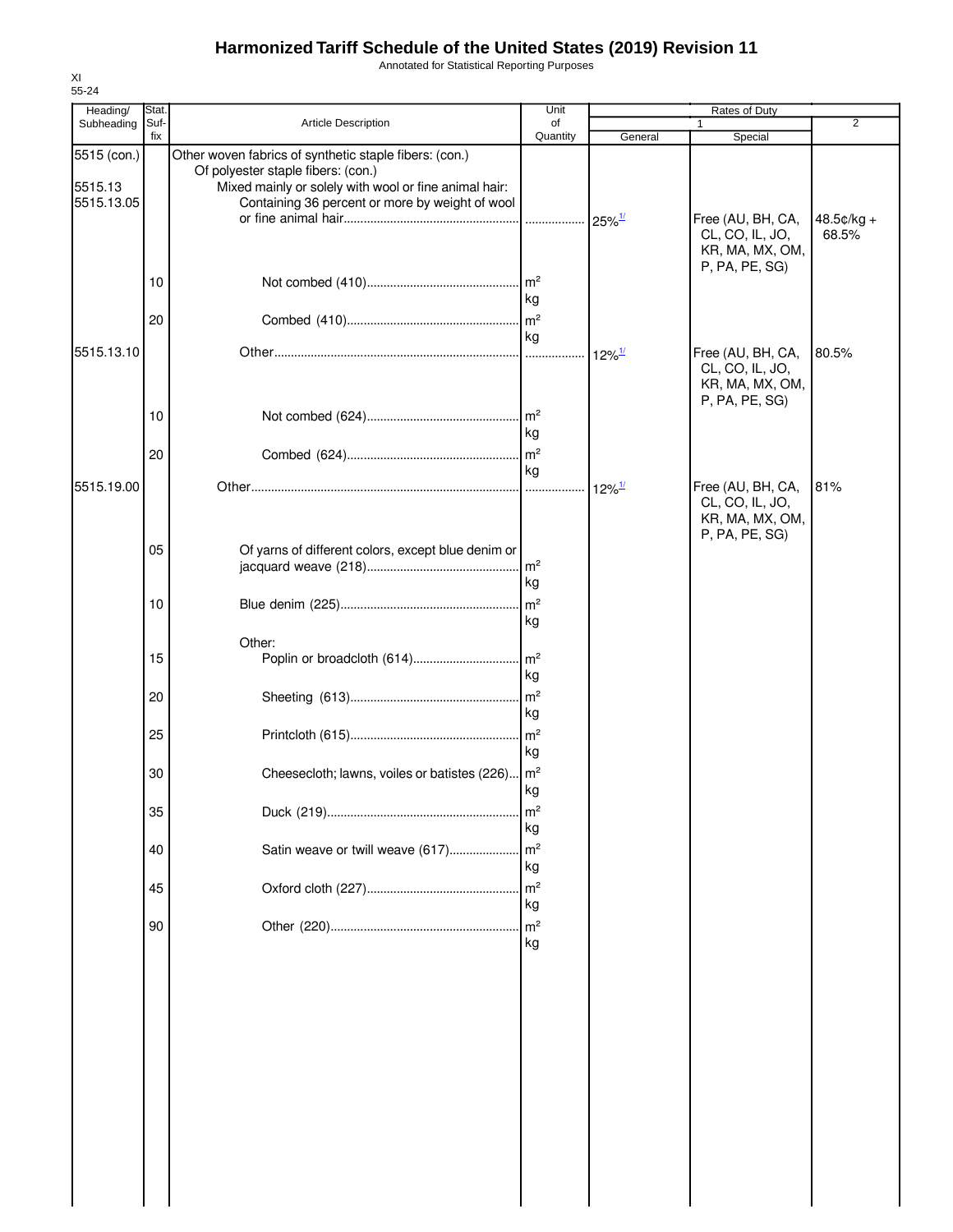Annotated for Statistical Reporting Purposes

| Heading/    | Stat.       |                                                        | Unit                 |                        | Rates of Duty                        |                     |
|-------------|-------------|--------------------------------------------------------|----------------------|------------------------|--------------------------------------|---------------------|
| Subheading  | Suf-<br>fix | Article Description                                    | of<br>Quantity       | General                | 1<br>Special                         | 2                   |
| 5515 (con.) |             | Other woven fabrics of synthetic staple fibers: (con.) |                      |                        |                                      |                     |
|             |             | Of acrylic or modacrylic staple fibers:                |                      |                        |                                      |                     |
| 5515.21.00  |             | Mixed mainly or solely with man-made filaments         |                      | Free <sup>1/</sup>     |                                      | 81%                 |
|             | 10          |                                                        |                      |                        |                                      |                     |
|             |             |                                                        | kg                   |                        |                                      |                     |
|             | 20          |                                                        | kg                   |                        |                                      |                     |
|             |             |                                                        | m <sup>2</sup>       |                        |                                      |                     |
|             | 30          |                                                        | kg                   |                        |                                      |                     |
|             | 40          |                                                        |                      |                        |                                      |                     |
|             |             |                                                        | kg                   |                        |                                      |                     |
|             | 90          |                                                        | m <sup>2</sup>       |                        |                                      |                     |
|             |             |                                                        | kg                   |                        |                                      |                     |
| 5515.22     |             | Mixed mainly or solely with wool or fine animal hair:  |                      |                        |                                      |                     |
| 5515.22.05  |             | Containing 36 percent or more by weight of wool        |                      |                        |                                      |                     |
|             |             |                                                        | .                    | $20.1\%$ <sup>1/</sup> | Free (AU, BH, CA,<br>CL, CO, IL, JO, | 48.5¢/kg +<br>68.5% |
|             |             |                                                        |                      |                        | KR, MA, MX, OM,                      |                     |
|             |             |                                                        |                      |                        | P, PA, PE, SG)                       |                     |
|             | 10          |                                                        |                      |                        |                                      |                     |
|             |             |                                                        | kg                   |                        |                                      |                     |
|             | 20          |                                                        |                      |                        |                                      |                     |
| 5515.22.10  | 00          |                                                        | kg                   | $12\%$ <sup>1/</sup>   | Free (AU, BH, CA,                    | 80.5%               |
|             |             |                                                        | kg                   |                        | CL, CO, IL, JO,                      |                     |
|             |             |                                                        |                      |                        | KR, MA, MX, OM,                      |                     |
| 5515.29.00  |             |                                                        |                      |                        | P, PA, PE, SG)                       | 81%                 |
|             | 05          | Of yarns of different colors, except blue denim or     |                      | Free <sup>1/</sup>     |                                      |                     |
|             |             |                                                        |                      |                        |                                      |                     |
|             |             |                                                        | kg                   |                        |                                      |                     |
|             | 10          |                                                        |                      |                        |                                      |                     |
|             |             |                                                        | kg                   |                        |                                      |                     |
|             |             | Other:                                                 |                      |                        |                                      |                     |
|             | 15          |                                                        |                      |                        |                                      |                     |
|             |             |                                                        | kg                   |                        |                                      |                     |
|             | 20          |                                                        |                      |                        |                                      |                     |
|             |             |                                                        | kg                   |                        |                                      |                     |
|             | 25          |                                                        | m <sup>2</sup><br>kg |                        |                                      |                     |
|             | 30          | Cheesecloth; lawns, voiles or batistes (226)           | m <sup>2</sup>       |                        |                                      |                     |
|             |             |                                                        | kg                   |                        |                                      |                     |
|             | 35          |                                                        | m <sup>2</sup>       |                        |                                      |                     |
|             |             |                                                        | kg                   |                        |                                      |                     |
|             | 40          | Satin weave or twill weave (617)                       | m <sup>2</sup>       |                        |                                      |                     |
|             |             |                                                        | kg                   |                        |                                      |                     |
|             | 45          |                                                        | m <sup>2</sup>       |                        |                                      |                     |
|             |             |                                                        | kg                   |                        |                                      |                     |
|             | 90          |                                                        | m <sup>2</sup>       |                        |                                      |                     |
|             |             |                                                        | kg                   |                        |                                      |                     |
|             |             |                                                        |                      |                        |                                      |                     |
|             |             |                                                        |                      |                        |                                      |                     |
|             |             |                                                        |                      |                        |                                      |                     |
|             |             |                                                        |                      |                        |                                      |                     |
|             |             |                                                        |                      |                        |                                      |                     |
|             |             |                                                        |                      |                        |                                      |                     |
|             |             |                                                        |                      |                        |                                      |                     |
|             |             |                                                        |                      |                        |                                      |                     |
|             |             |                                                        |                      |                        |                                      |                     |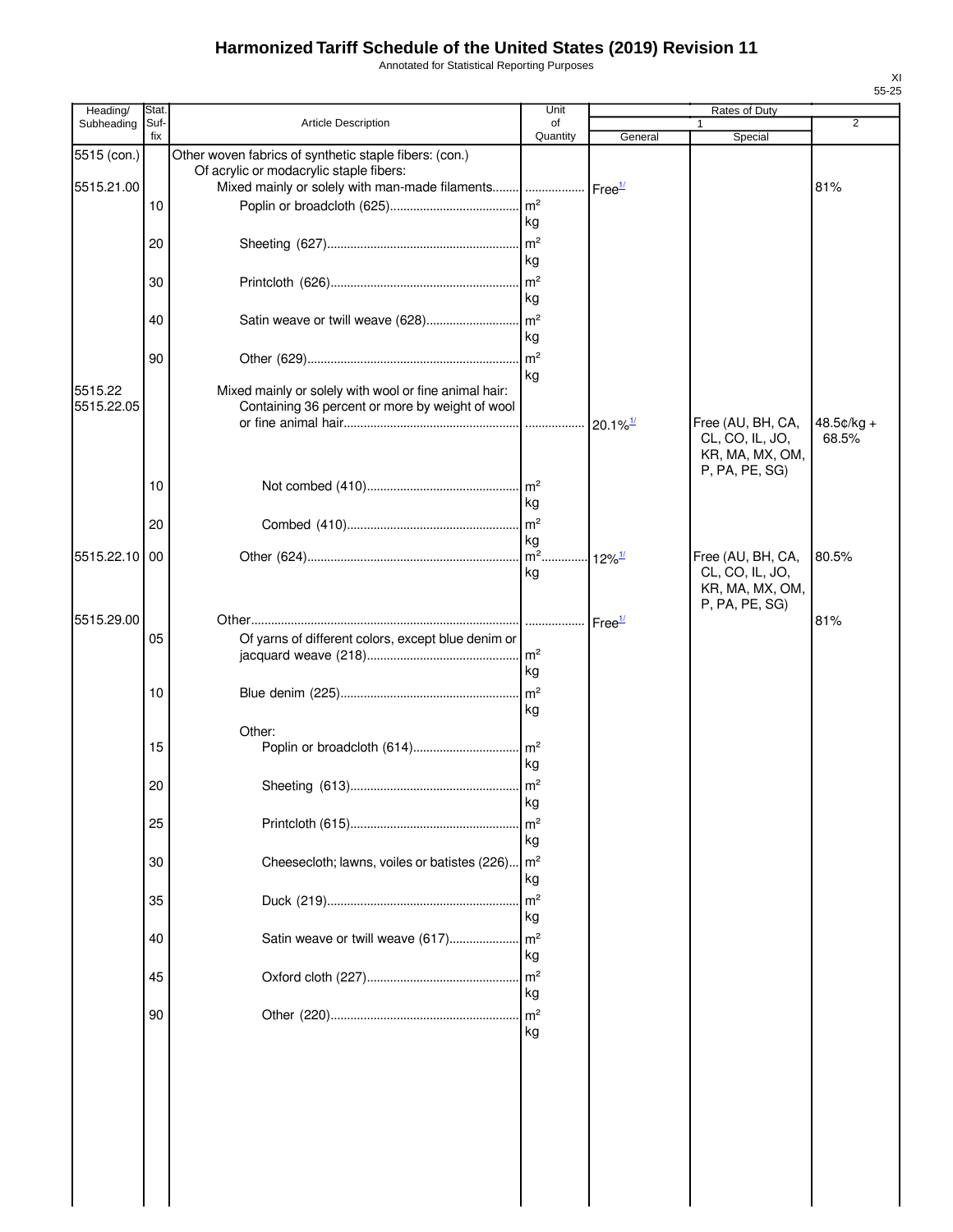Annotated for Statistical Reporting Purposes

| Heading/    | Stat.  |                                                        | Unit     |         | Rates of Duty     |                |
|-------------|--------|--------------------------------------------------------|----------|---------|-------------------|----------------|
| Subheading  | Suf-   | Article Description                                    | of       |         | $\mathbf{1}$      | $\overline{2}$ |
|             | fix    |                                                        | Quantity | General | Special           |                |
| 5515 (con.) |        | Other woven fabrics of synthetic staple fibers: (con.) |          |         |                   |                |
| 5515.91.00  |        | Other woven fabrics:                                   |          |         | Free (AU, BH, CA, | 81%            |
|             |        |                                                        |          |         | CL, CO, IL, JO,   |                |
|             |        |                                                        |          |         | KR, MA, MX, OM,   |                |
|             |        |                                                        |          |         | P, PA, PE, SG)    |                |
|             | $10$   |                                                        |          |         |                   |                |
|             |        |                                                        | kg       |         |                   |                |
|             | $20\,$ |                                                        |          |         |                   |                |
|             |        |                                                        | kg       |         |                   |                |
|             |        |                                                        |          |         |                   |                |
|             | 30     |                                                        | kg       |         |                   |                |
|             |        |                                                        |          |         |                   |                |
|             | 40     |                                                        |          |         |                   |                |
|             |        |                                                        | kg       |         |                   |                |
|             | $90\,$ |                                                        |          |         |                   |                |
|             |        |                                                        | kg       |         |                   |                |
|             |        |                                                        |          |         |                   |                |
|             |        |                                                        |          |         |                   |                |
|             |        |                                                        |          |         |                   |                |
|             |        |                                                        |          |         |                   |                |
|             |        |                                                        |          |         |                   |                |
|             |        |                                                        |          |         |                   |                |
|             |        |                                                        |          |         |                   |                |
|             |        |                                                        |          |         |                   |                |
|             |        |                                                        |          |         |                   |                |
|             |        |                                                        |          |         |                   |                |
|             |        |                                                        |          |         |                   |                |
|             |        |                                                        |          |         |                   |                |
|             |        |                                                        |          |         |                   |                |
|             |        |                                                        |          |         |                   |                |
|             |        |                                                        |          |         |                   |                |
|             |        |                                                        |          |         |                   |                |
|             |        |                                                        |          |         |                   |                |
|             |        |                                                        |          |         |                   |                |
|             |        |                                                        |          |         |                   |                |
|             |        |                                                        |          |         |                   |                |
|             |        |                                                        |          |         |                   |                |
|             |        |                                                        |          |         |                   |                |
|             |        |                                                        |          |         |                   |                |
|             |        |                                                        |          |         |                   |                |
|             |        |                                                        |          |         |                   |                |
|             |        |                                                        |          |         |                   |                |
|             |        |                                                        |          |         |                   |                |
|             |        |                                                        |          |         |                   |                |
|             |        |                                                        |          |         |                   |                |
|             |        |                                                        |          |         |                   |                |
|             |        |                                                        |          |         |                   |                |
|             |        |                                                        |          |         |                   |                |
|             |        |                                                        |          |         |                   |                |
|             |        |                                                        |          |         |                   |                |
|             |        |                                                        |          |         |                   |                |
|             |        |                                                        |          |         |                   |                |
|             |        |                                                        |          |         |                   |                |
|             |        |                                                        |          |         |                   |                |
|             |        |                                                        |          |         |                   |                |
|             |        |                                                        |          |         |                   |                |
|             |        |                                                        |          |         |                   |                |
|             |        |                                                        |          |         |                   |                |
|             |        |                                                        |          |         |                   |                |
|             |        |                                                        |          |         |                   |                |
|             |        |                                                        |          |         |                   |                |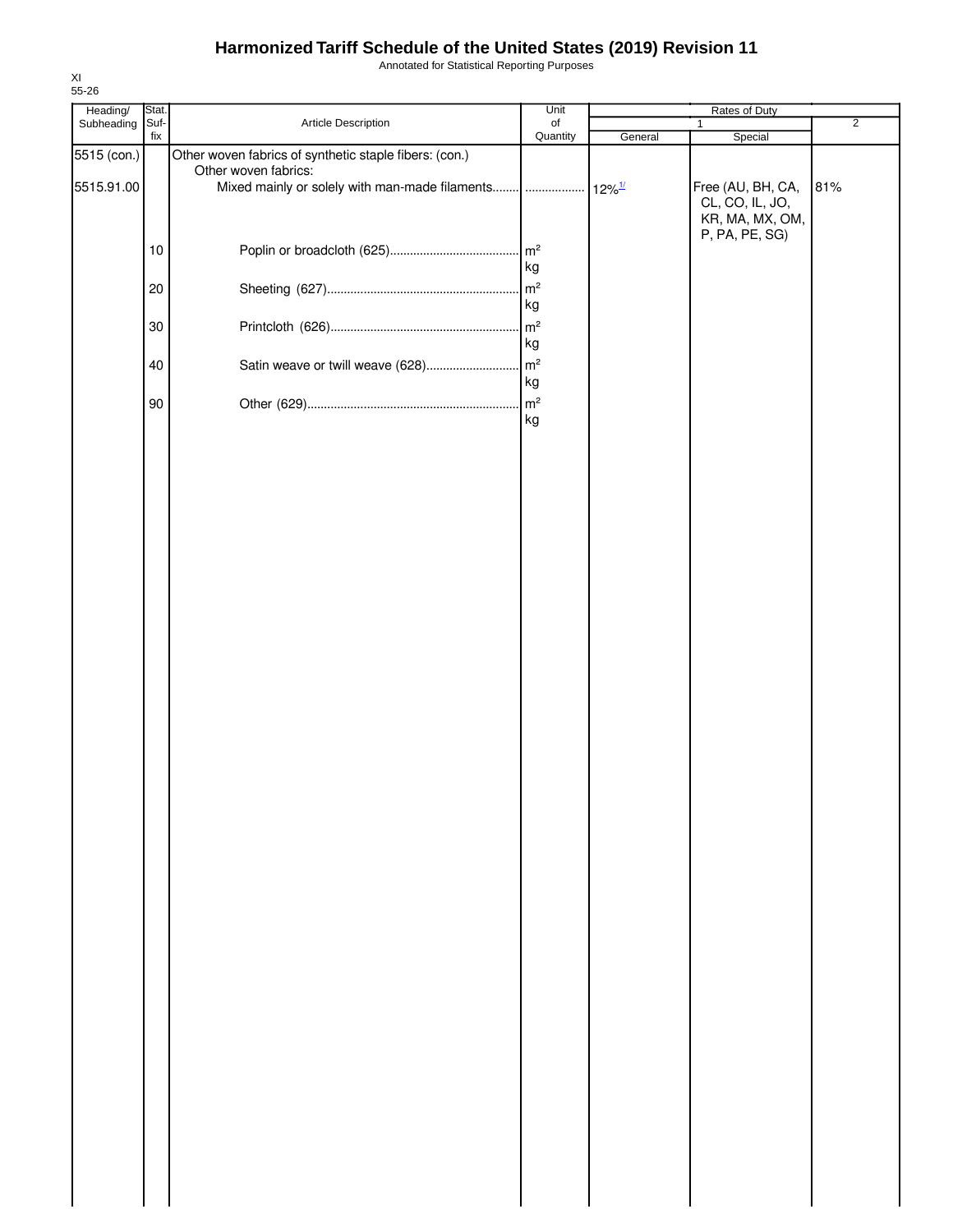Annotated for Statistical Reporting Purposes

| Heading/    | Stat.       |                                                                                                     | Unit                    |                      | Rates of Duty                                                             |                     |
|-------------|-------------|-----------------------------------------------------------------------------------------------------|-------------------------|----------------------|---------------------------------------------------------------------------|---------------------|
| Subheading  | Suf-<br>fix | <b>Article Description</b>                                                                          | of                      |                      |                                                                           | $\overline{2}$      |
| 5515 (con.) |             | Other woven fabrics of synthetic staple fibers: (con.)                                              | Quantity                | General              | Special                                                                   |                     |
| 5515.99     |             | Other woven fabrics: (con.)<br>Other:                                                               |                         |                      |                                                                           |                     |
| 5515.99.05  |             | Mixed mainly or solely with wool or fine animal hair:<br>Containing 36 percent or more by weight of |                         |                      |                                                                           |                     |
|             |             |                                                                                                     |                         |                      | Free (AU, BH, CA,<br>CL, CO, IL, JO,<br>KR, MA, MX, OM,<br>P, PA, PE, SG) | 48.5¢/kg +<br>68.5% |
|             | 10          |                                                                                                     | kg                      |                      |                                                                           |                     |
|             | 20          |                                                                                                     | kg                      |                      |                                                                           |                     |
| 5515.99.10  |             |                                                                                                     |                         | $12\%$ <sup>1/</sup> | Free (AU, BH, CA,<br>CL, CO, IL, JO,<br>KR, MA, MX, OM,<br>P, PA, PE, SG) | 80.5%               |
|             | 10          |                                                                                                     | kg                      |                      |                                                                           |                     |
|             | 20          |                                                                                                     | kg                      |                      |                                                                           |                     |
| 5515.99.90  |             |                                                                                                     |                         |                      | Free (AU, BH, CA,<br>CL, CO, IL, JO,<br>KR, MA, MX, OM,<br>P, PA, PE, SG) | 81%                 |
|             | 05          | Of yarns of different colors, except blue denim                                                     | kg                      |                      |                                                                           |                     |
|             | 10          |                                                                                                     | m <sup>2</sup><br>kg    |                      |                                                                           |                     |
|             | 15          | Other:                                                                                              | l kg                    |                      |                                                                           |                     |
|             | 20          |                                                                                                     | kg                      |                      |                                                                           |                     |
|             | 25          |                                                                                                     | m <sup>2</sup><br>kg    |                      |                                                                           |                     |
|             | 30          | Cheesecloth; lawns, voiles or batistes                                                              | $\mathsf{Im}^2$<br>  kg |                      |                                                                           |                     |
|             | 35          |                                                                                                     | kg                      |                      |                                                                           |                     |
|             | 40          | Satin weave or twill weave (617)                                                                    | $\mathsf{Im}^2$<br>kg   |                      |                                                                           |                     |
|             | 45          |                                                                                                     | m <sup>2</sup><br>kg    |                      |                                                                           |                     |
|             | 90          |                                                                                                     | kg                      |                      |                                                                           |                     |
|             |             |                                                                                                     |                         |                      |                                                                           |                     |
|             |             |                                                                                                     |                         |                      |                                                                           |                     |
|             |             |                                                                                                     |                         |                      |                                                                           |                     |
|             |             |                                                                                                     |                         |                      |                                                                           |                     |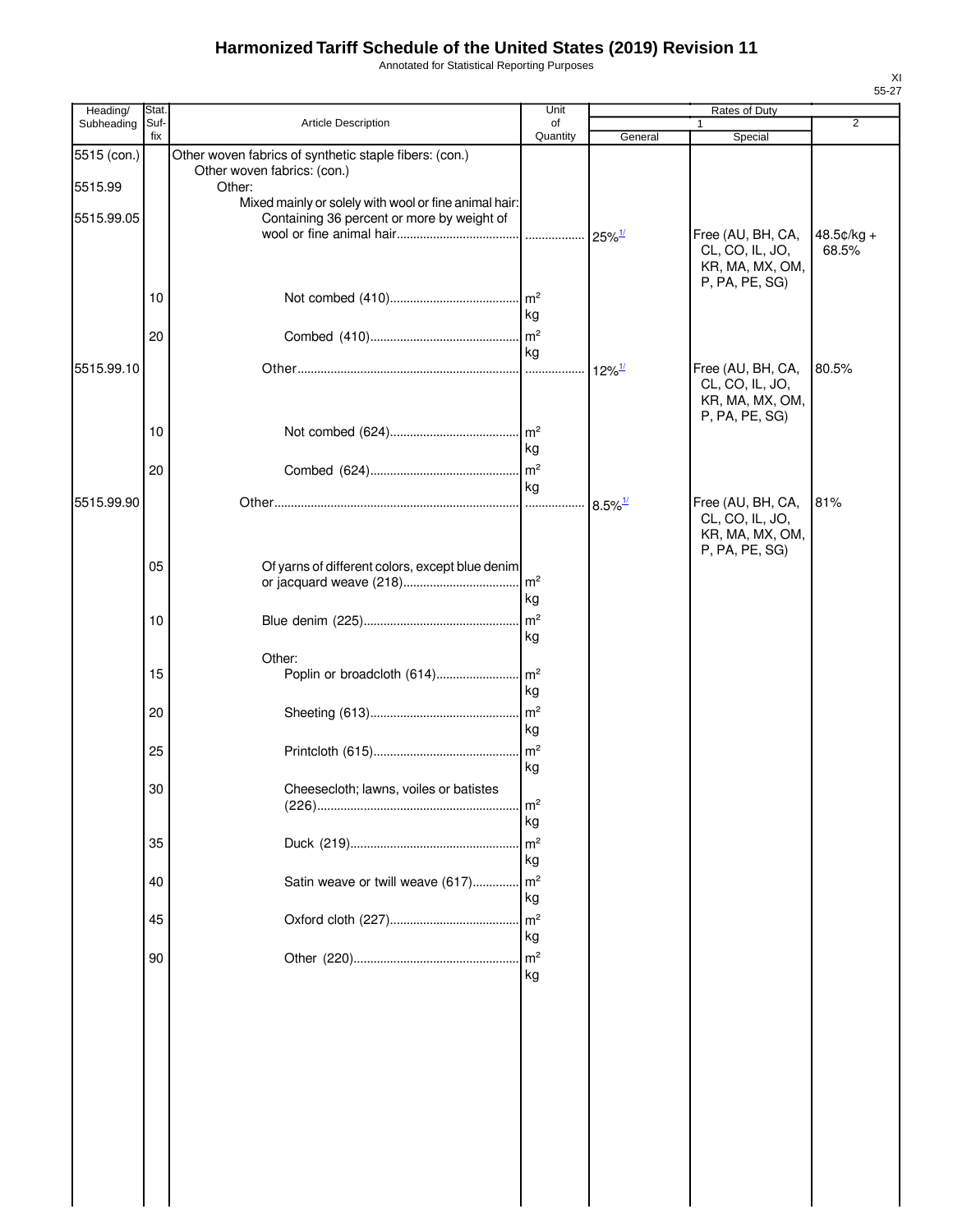Annotated for Statistical Reporting Purposes

| Heading/   | Stat.       |                                                                                                                       | Unit                       |                           |                                                                           |                |
|------------|-------------|-----------------------------------------------------------------------------------------------------------------------|----------------------------|---------------------------|---------------------------------------------------------------------------|----------------|
| Subheading | Suf-<br>fix | Article Description                                                                                                   | of<br>Quantity             | General                   | 1<br>Special                                                              | $\overline{2}$ |
| 5516       |             | Woven fabrics of artificial staple fibers:<br>Containing 85 percent or more by weight of artificial staple<br>fibers: |                            |                           |                                                                           |                |
| 5516.11.00 |             |                                                                                                                       |                            |                           | Free (AU, BH, CA,<br>CL, CO, IL, JO,<br>KR, MA, MX, OM,<br>P, PA, PE, SG) | 81%            |
|            | 10          |                                                                                                                       | kg                         |                           |                                                                           |                |
|            | 20          |                                                                                                                       | kg                         |                           |                                                                           |                |
|            | 90          |                                                                                                                       | kg                         |                           |                                                                           |                |
| 5516.12.00 |             |                                                                                                                       |                            |                           | Free (AU, BH, CA,<br>CL, CO, IL, JO,<br>KR, MA, MX, OM,<br>P, PA, PE, SG) | 81%            |
|            | 10          |                                                                                                                       | kg                         |                           |                                                                           |                |
|            | 20          |                                                                                                                       | kg                         |                           |                                                                           |                |
|            | 90          |                                                                                                                       | kg                         |                           |                                                                           |                |
| 5516.13.00 | 00          |                                                                                                                       | kg                         |                           | Free (AU, BH, CA,<br>CL, CO, IL, JO,<br>KR, MA, MX, OM,<br>P, PA, PE, SG) | 81%            |
| 5516.14.00 |             |                                                                                                                       |                            | ⊶ 10% <sup><u>™</u></sup> | Free (AU, BH, CA,<br>CL, CO, IL, JO,<br>KR, MA, MX, OM,<br>P, PA, PE, SG) | 81%            |
|            | 05          | Plain weave:                                                                                                          | kg                         |                           |                                                                           |                |
|            | 15          |                                                                                                                       | kg                         |                           |                                                                           |                |
|            | 25          | Satin weave or twill weave:                                                                                           |                            |                           |                                                                           |                |
|            | 30          |                                                                                                                       | ĸy<br>m <sup>2</sup><br>kg |                           |                                                                           |                |
|            | 85          | Other:                                                                                                                | m <sup>2</sup>             |                           |                                                                           |                |
|            | 95          |                                                                                                                       | kg<br>kg                   |                           |                                                                           |                |
|            |             |                                                                                                                       |                            |                           |                                                                           |                |
|            |             |                                                                                                                       |                            |                           |                                                                           |                |
|            |             |                                                                                                                       |                            |                           |                                                                           |                |
|            |             |                                                                                                                       |                            |                           |                                                                           |                |
|            |             |                                                                                                                       |                            |                           |                                                                           |                |
|            |             |                                                                                                                       |                            |                           |                                                                           |                |
|            |             |                                                                                                                       |                            |                           |                                                                           |                |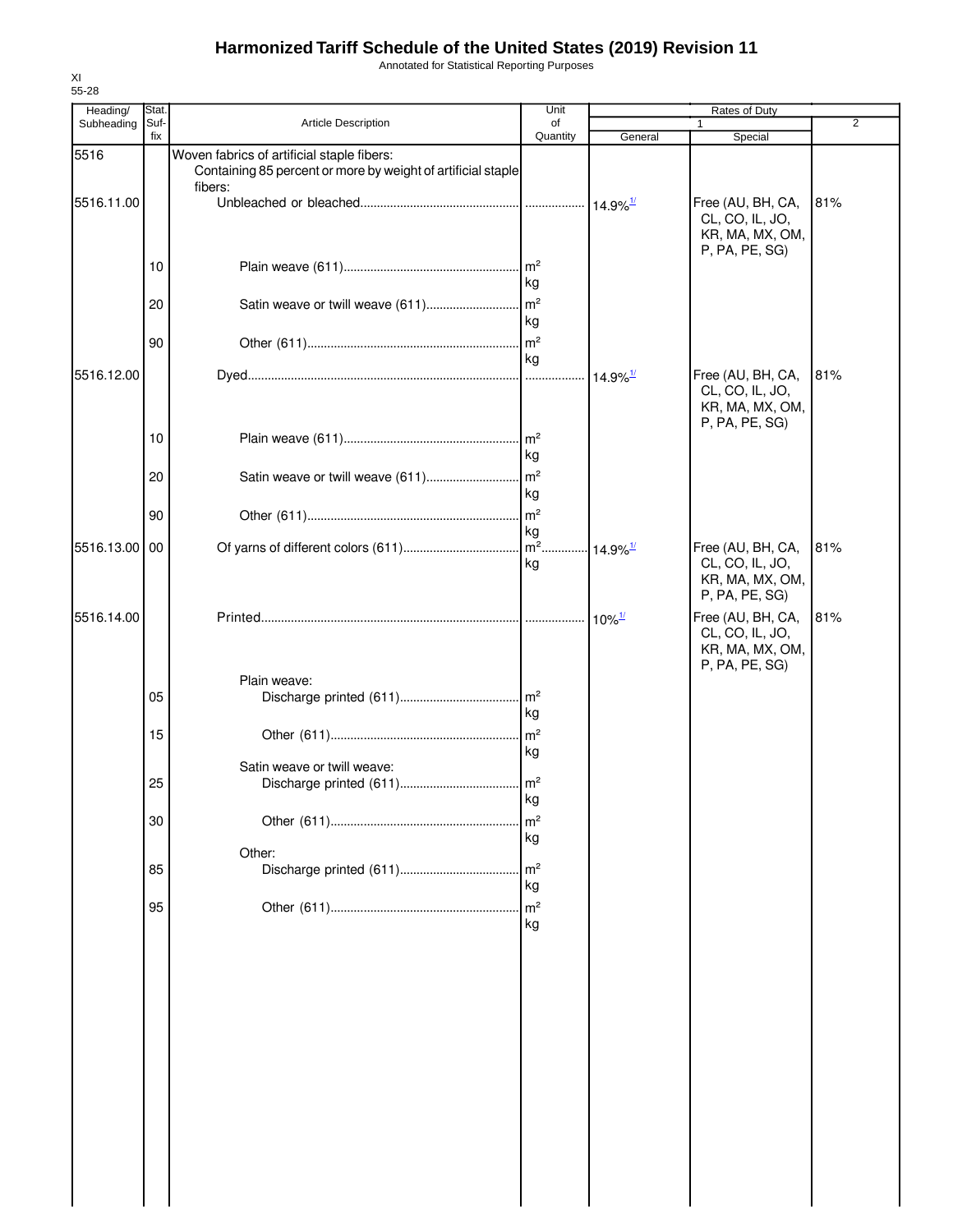Annotated for Statistical Reporting Purposes

| Heading/                  | Stat        |                                                                                                                                                                                | Unit                                     |                        | Rates of Duty                                                             |                |
|---------------------------|-------------|--------------------------------------------------------------------------------------------------------------------------------------------------------------------------------|------------------------------------------|------------------------|---------------------------------------------------------------------------|----------------|
| Subheading                | Suf-<br>fix | Article Description                                                                                                                                                            | of<br>Quantity                           | General                | Special                                                                   | $\overline{2}$ |
| 5516 (con.)<br>5516.21.00 |             | Woven fabrics of artificial staple fibers: (con.)<br>Containing less than 85 percent by weight of artificial staple<br>fibers, mixed mainly or solely with man-made filaments: |                                          |                        | Free (AU, BH, CA,                                                         | 81%            |
|                           | 10          |                                                                                                                                                                                |                                          |                        | CL, CO, IL, JO,<br>KR, MA, MX, OM,<br>P, PA, PE, SG)                      |                |
|                           | 20          |                                                                                                                                                                                | kg<br>$\mathsf{Im}^2$<br>kg              |                        |                                                                           |                |
|                           | 30          |                                                                                                                                                                                | $\mathsf{m}^2$<br>kg                     |                        |                                                                           |                |
|                           | 40          |                                                                                                                                                                                | kg                                       |                        |                                                                           |                |
| 5516.22.00                | 90          |                                                                                                                                                                                | kg                                       | $14.9\%$ <sup>1/</sup> | Free (AU, BH, CA,                                                         | 81%            |
|                           |             |                                                                                                                                                                                |                                          |                        | CL, CO, IL, JO,<br>KR, MA, MX, OM,<br>P, PA, PE, SG)                      |                |
|                           | 10          |                                                                                                                                                                                | kg                                       |                        |                                                                           |                |
|                           | 20<br>30    |                                                                                                                                                                                | $\mathsf{Im}^2$<br>kg<br>$\mathsf{Im}^2$ |                        |                                                                           |                |
|                           | 40          |                                                                                                                                                                                | kg                                       |                        |                                                                           |                |
|                           | 90          |                                                                                                                                                                                | kg<br>$\mathsf{Im}^2$                    |                        |                                                                           |                |
| 5516.23.00                |             |                                                                                                                                                                                | kg                                       |                        | Free (AU, BH, CA,<br>CL, CO, IL, JO,<br>KR, MA, MX, OM,<br>P, PA, PE, SG) | 81%            |
|                           | 10          |                                                                                                                                                                                | kg                                       |                        |                                                                           |                |
|                           | 20          |                                                                                                                                                                                | $\mathsf{Im}^2$<br>kg                    |                        |                                                                           |                |
|                           | 30<br>40    | Satin weave or twill weave (628)                                                                                                                                               | m <sup>2</sup><br>kg<br>m <sup>2</sup>   |                        |                                                                           |                |
|                           | 90          |                                                                                                                                                                                | kg<br>m <sup>2</sup>                     |                        |                                                                           |                |
|                           |             |                                                                                                                                                                                | kg                                       |                        |                                                                           |                |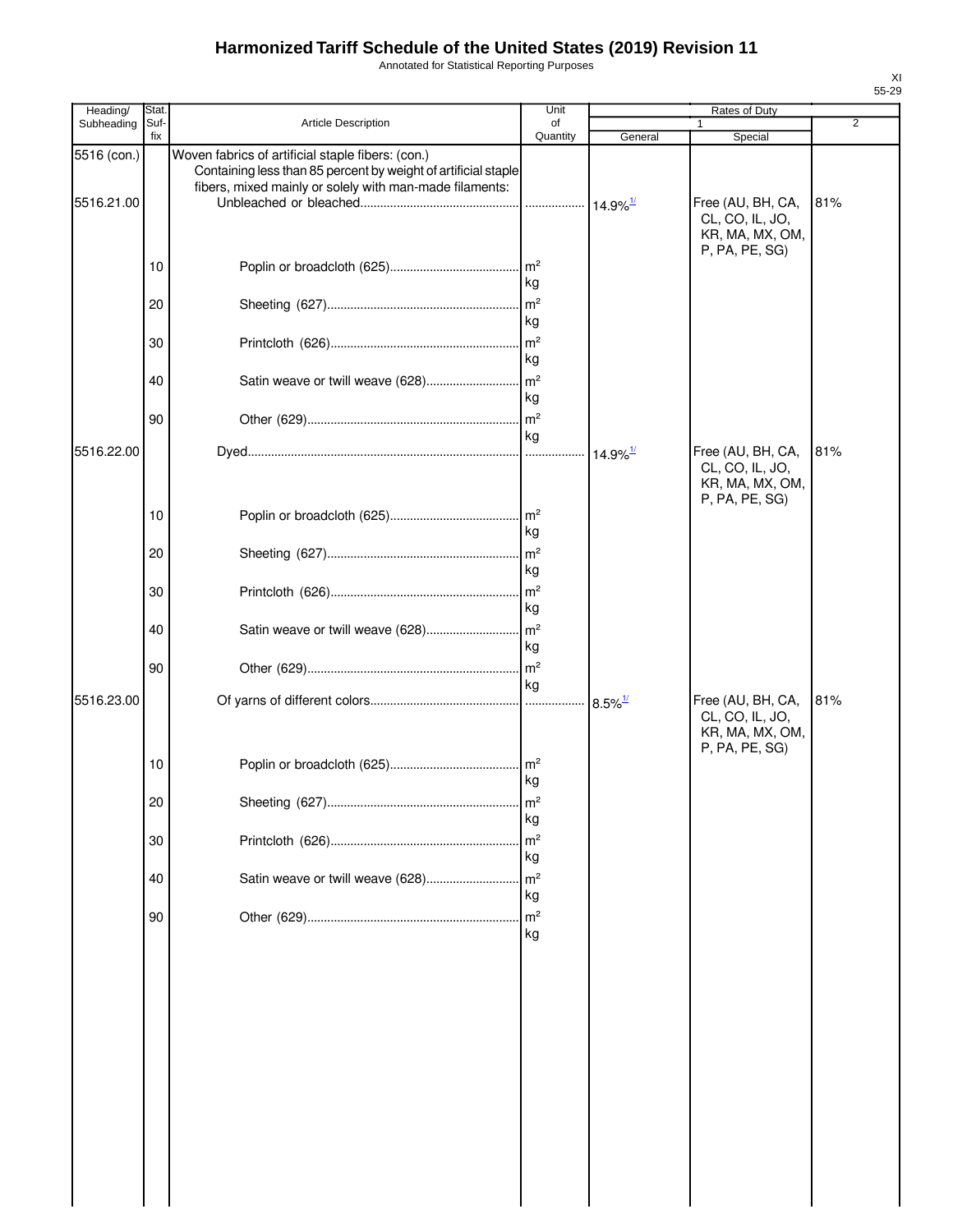Annotated for Statistical Reporting Purposes

| 55-30                  |              |                                                                                                                                                                                          |                                         |                        |                                                                           |                       |
|------------------------|--------------|------------------------------------------------------------------------------------------------------------------------------------------------------------------------------------------|-----------------------------------------|------------------------|---------------------------------------------------------------------------|-----------------------|
| Heading/<br>Subheading | Stat<br>Suf- | <b>Article Description</b>                                                                                                                                                               | Unit<br>of                              |                        | Rates of Duty                                                             | $\overline{2}$        |
|                        | fix          |                                                                                                                                                                                          | Quantity                                | General                | Special                                                                   |                       |
| 5516 (con.)            |              | Woven fabrics of artificial staple fibers: (con.)<br>Containing less than 85 percent by weight of artificial staple<br>fibers, mixed mainly or solely with man-made filaments:<br>(con.) |                                         |                        |                                                                           |                       |
| 5516.24.00             |              |                                                                                                                                                                                          |                                         | $14.9\%$ <sup>1/</sup> | Free (AU, BH, CA,<br>CL, CO, IL, JO,<br>KR, MA, MX, OM,<br>P, PA, PE, SG) | 81%                   |
|                        | 10           |                                                                                                                                                                                          | kg                                      |                        |                                                                           |                       |
|                        | 20           |                                                                                                                                                                                          | kg                                      |                        |                                                                           |                       |
|                        | 30           |                                                                                                                                                                                          | kg                                      |                        |                                                                           |                       |
|                        | 40           | Satin weave or twill weave (628)                                                                                                                                                         | m <sup>2</sup><br>kg                    |                        |                                                                           |                       |
|                        | 85           | Other:                                                                                                                                                                                   | $\mathsf{Im}^2$                         |                        |                                                                           |                       |
|                        | 95           |                                                                                                                                                                                          | kg<br>kg                                |                        |                                                                           |                       |
| 5516.31                |              | Containing less than 85 percent by weight of artificial staple<br>fibers, mixed mainly or solely with wool or fine animal hair:<br>Unbleached or bleached:                               |                                         |                        |                                                                           |                       |
| 5516.31.05             |              | Containing 36 percent or more by weight of wool                                                                                                                                          |                                         | $19.8\%$ <sup>1/</sup> | Free (AU, BH, CA,<br>CL, CO, IL, JO,<br>KR, MA, MX, OM,<br>P, PA, PE, SG) | $48.5¢/kg +$<br>68.5% |
|                        | 10           |                                                                                                                                                                                          | kg                                      |                        |                                                                           |                       |
| 5516.31.10             | 20<br>00     |                                                                                                                                                                                          | m <sup>2</sup><br>kg<br>$\mathsf{Im}^2$ | $12\%$ <sup>1/</sup>   | Free (AU, BH, CA,                                                         | 80.5%                 |
|                        |              |                                                                                                                                                                                          | kg                                      |                        | CL, CO, IL, JO,<br>KR, MA, MX, OM,<br>P, PA, PE, SG)                      |                       |
| 5516.32<br>5516.32.05  |              | Dved:<br>Containing 36 percent or more by weight of wool                                                                                                                                 | .                                       | $25\%$ <sup>1/</sup>   | Free (AU, BH, CA,<br>CL, CO, IL, JO,                                      | 48.5¢/kg +<br>68.5%   |
|                        | 10           |                                                                                                                                                                                          | m <sup>2</sup>                          |                        | KR, MA, MX, OM,<br>P, PA, PE, SG)                                         |                       |
|                        | 20           |                                                                                                                                                                                          | kg<br>m <sup>2</sup>                    |                        |                                                                           |                       |
| 5516.32.10             | 00           |                                                                                                                                                                                          | kg<br>$m2$ .<br>kg                      | $12\%$ <sup>1/</sup>   | Free (AU, BH, CA,<br>CL, CO, IL, JO,<br>KR, MA, MX, OM,<br>P, PA, PE, SG) | 80.5%                 |
|                        |              |                                                                                                                                                                                          |                                         |                        |                                                                           |                       |
|                        |              |                                                                                                                                                                                          |                                         |                        |                                                                           |                       |
|                        |              |                                                                                                                                                                                          |                                         |                        |                                                                           |                       |
|                        |              |                                                                                                                                                                                          |                                         |                        |                                                                           |                       |

XI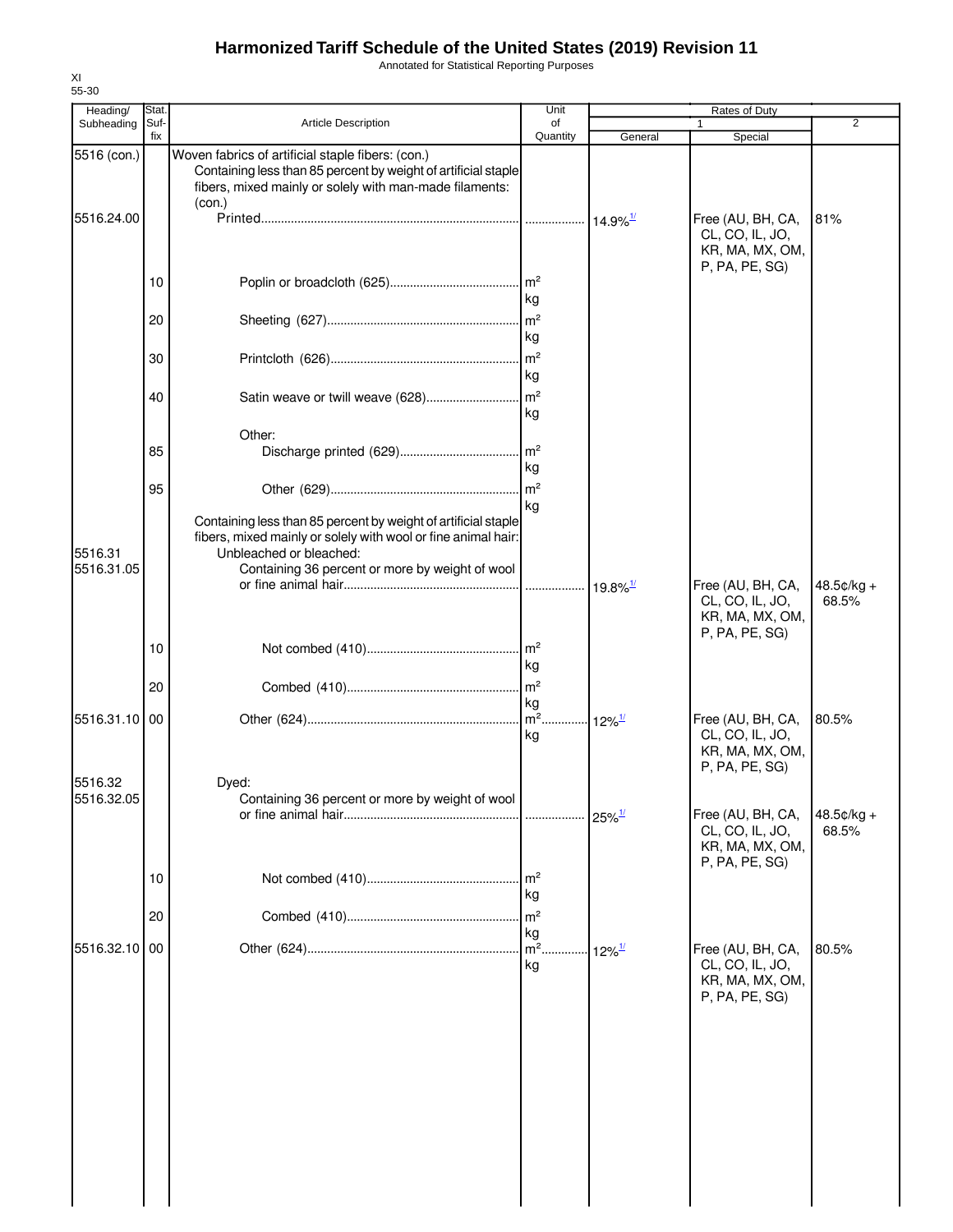Annotated for Statistical Reporting Purposes

| Heading/                             | Stat.       |                                                                                                                                                                                                                                                                                    | Unit                                         | Rates of Duty        |                                                                           |                |
|--------------------------------------|-------------|------------------------------------------------------------------------------------------------------------------------------------------------------------------------------------------------------------------------------------------------------------------------------------|----------------------------------------------|----------------------|---------------------------------------------------------------------------|----------------|
| Subheading                           | Suf-<br>fix | Article Description                                                                                                                                                                                                                                                                | of<br>Quantity                               | General              | 1<br>Special                                                              | $\overline{2}$ |
| 5516 (con.)<br>5516.33<br>5516.33.05 |             | Woven fabrics of artificial staple fibers: (con.)<br>Containing less than 85 percent by weight of artificial staple<br>fibers, mixed mainly or solely with wool or fine animal hair:<br>(con.)<br>Of yarns of different colors:<br>Containing 36 percent or more by weight of wool |                                              | $25\%$ <sup>1/</sup> | Free (AU, BH, CA,                                                         | 48.5¢/kg +     |
|                                      | 10          |                                                                                                                                                                                                                                                                                    | kg                                           |                      | CL, CO, IL, JO,<br>KR, MA, MX, OM,<br>P, PA, PE, SG)                      | 68.5%          |
|                                      | 20          |                                                                                                                                                                                                                                                                                    | m <sup>2</sup><br>kg<br>$\overline{m^2}$ .   |                      |                                                                           |                |
| 5516.33.10 00                        |             |                                                                                                                                                                                                                                                                                    | kg                                           | $12\%$ <sup>1/</sup> | Free (AU, BH, CA,<br>CL, CO, IL, JO,<br>KR, MA, MX, OM,<br>P, PA, PE, SG) | 80.5%          |
| 5516.34<br>5516.34.05                |             | Printed:<br>Containing 36 percent or more by weight of wool                                                                                                                                                                                                                        |                                              |                      | Free (AU, BH, CA,                                                         | 48.5¢/kg +     |
|                                      |             |                                                                                                                                                                                                                                                                                    |                                              |                      | CL, CO, IL, JO,<br>KR, MA, MX, OM,<br>P, PA, PE, SG)                      | 68.5%          |
|                                      | 10<br>20    |                                                                                                                                                                                                                                                                                    | m <sup>2</sup><br>kg<br>m <sup>2</sup>       |                      |                                                                           |                |
| 5516.34.10 00                        |             |                                                                                                                                                                                                                                                                                    | kg<br>m <sup>2</sup> 12% <sup>1/</sup><br>kg |                      | Free (AU, BH, CA,<br>CL, CO, IL, JO,<br>KR, MA, MX, OM,<br>P, PA, PE, SG) | 80.5%          |
|                                      |             |                                                                                                                                                                                                                                                                                    |                                              |                      |                                                                           |                |
|                                      |             |                                                                                                                                                                                                                                                                                    |                                              |                      |                                                                           |                |
|                                      |             |                                                                                                                                                                                                                                                                                    |                                              |                      |                                                                           |                |
|                                      |             |                                                                                                                                                                                                                                                                                    |                                              |                      |                                                                           |                |
|                                      |             |                                                                                                                                                                                                                                                                                    |                                              |                      |                                                                           |                |
|                                      |             |                                                                                                                                                                                                                                                                                    |                                              |                      |                                                                           |                |
|                                      |             |                                                                                                                                                                                                                                                                                    |                                              |                      |                                                                           |                |
|                                      |             |                                                                                                                                                                                                                                                                                    |                                              |                      |                                                                           |                |
|                                      |             |                                                                                                                                                                                                                                                                                    |                                              |                      |                                                                           |                |
|                                      |             |                                                                                                                                                                                                                                                                                    |                                              |                      |                                                                           |                |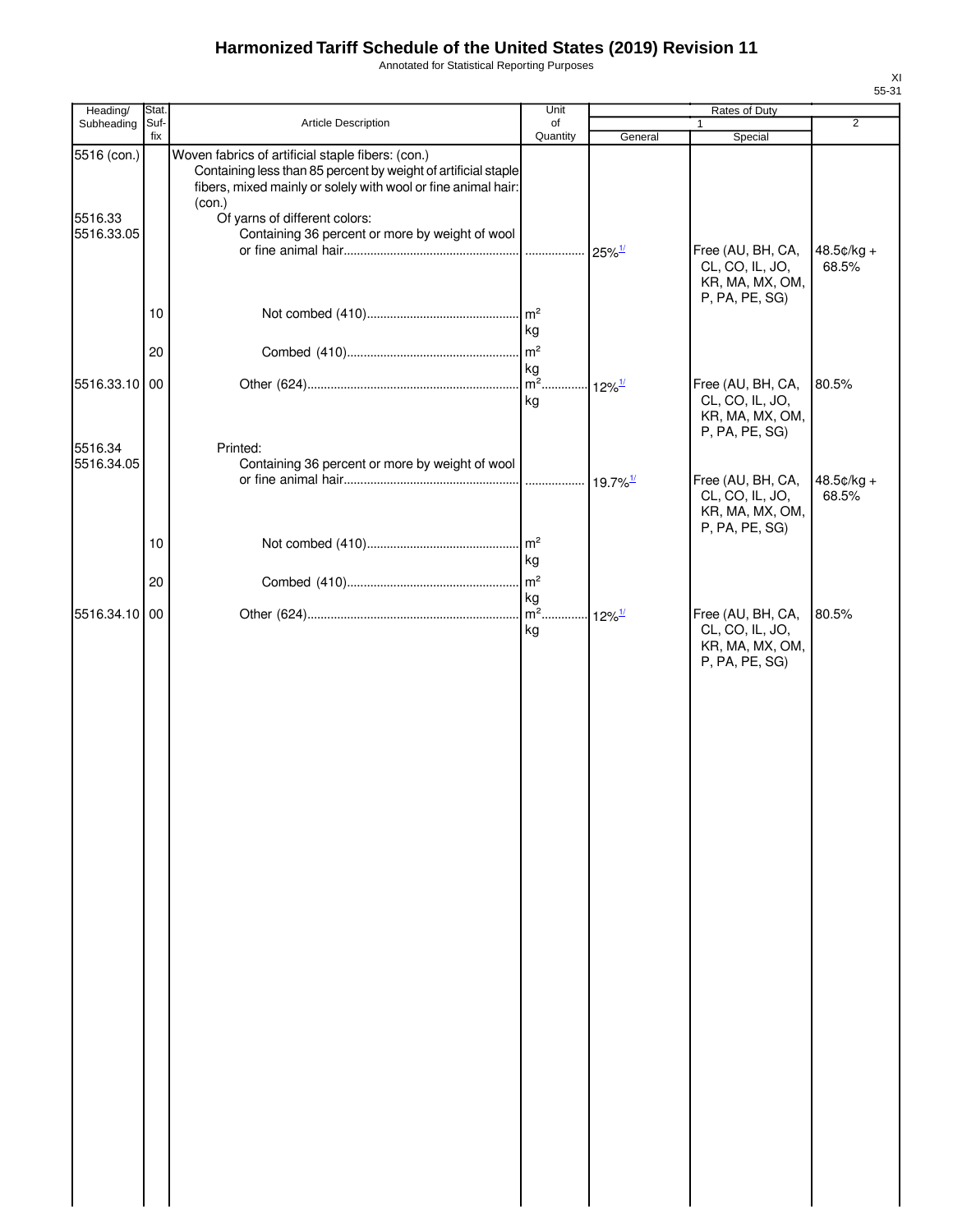Annotated for Statistical Reporting Purposes

| Heading/    | Stat        |                                                                                                                     | Unit                  |                        | Rates of Duty                                                             |     |
|-------------|-------------|---------------------------------------------------------------------------------------------------------------------|-----------------------|------------------------|---------------------------------------------------------------------------|-----|
| Subheading  | Suf-<br>fix | Article Description                                                                                                 | of<br>Quantity        | General                | 1<br>Special                                                              | 2   |
| 5516 (con.) |             | Woven fabrics of artificial staple fibers: (con.)<br>Containing less than 85 percent by weight of artificial staple |                       |                        |                                                                           |     |
| 5516.41.00  |             | fibers, mixed mainly or solely with cotton:                                                                         |                       | $14.9\%$ <sup>1/</sup> | Free (AU, BH, CA,<br>CL, CO, IL, JO,<br>KR, MA, MX, OM,<br>P, PA, PE, SG) | 81% |
|             | 10          |                                                                                                                     | kg                    |                        |                                                                           |     |
|             | 22          | Sheeting:<br>Of a width exceeding 127 cm (613) m <sup>2</sup>                                                       | kg                    |                        |                                                                           |     |
|             | 27          |                                                                                                                     | kg                    |                        |                                                                           |     |
|             | 30          |                                                                                                                     | m <sup>2</sup><br>kg  |                        |                                                                           |     |
|             | 40          | Cheesecloth; lawns, voiles or batistes (226) m <sup>2</sup>                                                         | kg                    |                        |                                                                           |     |
|             | 50          |                                                                                                                     | kg                    |                        |                                                                           |     |
|             | 60          |                                                                                                                     | kg                    |                        |                                                                           |     |
|             | 70          |                                                                                                                     | kg                    |                        |                                                                           |     |
|             | 90          |                                                                                                                     | kg                    |                        |                                                                           |     |
| 5516.42.00  |             |                                                                                                                     |                       | $12\%$ <sup>9/</sup>   | Free (AU, BH, CA,<br>CL, CO, IL, JO,<br>KR, MA, MX, OM,<br>P, PA, PE, SG) | 81% |
|             | 10          |                                                                                                                     | kg                    |                        |                                                                           |     |
|             | 22          | Sheeting:<br>Of a width exceeding 127 cm (613) m <sup>2</sup>                                                       | kg                    |                        |                                                                           |     |
|             | 27          |                                                                                                                     | kg                    |                        |                                                                           |     |
|             | 30          |                                                                                                                     | m <sup>2</sup><br>kg  |                        |                                                                           |     |
|             | 40          | Cheesecloth; lawns, voiles or batistes (226) m <sup>2</sup>                                                         | kg                    |                        |                                                                           |     |
|             | 50          |                                                                                                                     | kg                    |                        |                                                                           |     |
|             | 60          | Satin weave or twill weave (617)                                                                                    | $\mathsf{Im}^2$<br>kg |                        |                                                                           |     |
|             | 70          |                                                                                                                     | kg                    |                        |                                                                           |     |
|             | 90          |                                                                                                                     | kg                    |                        |                                                                           |     |
|             |             |                                                                                                                     |                       |                        |                                                                           |     |
|             |             |                                                                                                                     |                       |                        |                                                                           |     |
|             |             |                                                                                                                     |                       |                        |                                                                           |     |
|             |             |                                                                                                                     |                       |                        |                                                                           |     |
|             |             |                                                                                                                     |                       |                        |                                                                           |     |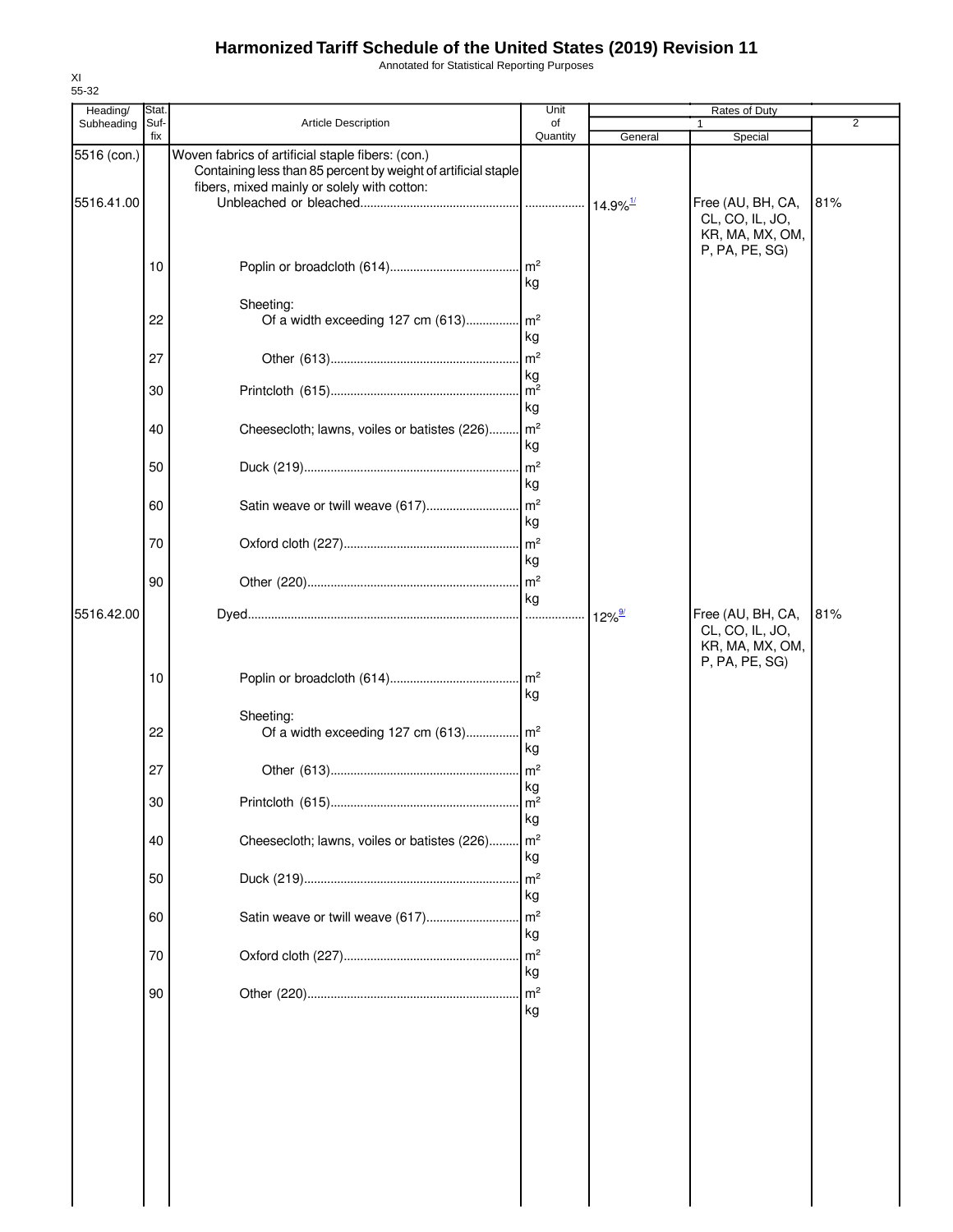Annotated for Statistical Reporting Purposes

| Heading/    | Stat.       |                                                                                                                                                                           | Unit            |                       | Rates of Duty                                                             |     |
|-------------|-------------|---------------------------------------------------------------------------------------------------------------------------------------------------------------------------|-----------------|-----------------------|---------------------------------------------------------------------------|-----|
| Subheading  | Suf-<br>fix | Article Description                                                                                                                                                       | of<br>Quantity  | General               | 1<br>Special                                                              | 2   |
| 5516 (con.) |             | Woven fabrics of artificial staple fibers: (con.)<br>Containing less than 85 percent by weight of artificial staple<br>fibers, mixed mainly or solely with cotton: (con.) |                 |                       |                                                                           |     |
| 5516.43.00  |             |                                                                                                                                                                           |                 |                       |                                                                           | 81% |
|             |             | Denim:                                                                                                                                                                    |                 |                       |                                                                           |     |
|             | 10          |                                                                                                                                                                           |                 |                       |                                                                           |     |
|             |             |                                                                                                                                                                           | kg              |                       |                                                                           |     |
|             | 15          |                                                                                                                                                                           |                 |                       |                                                                           |     |
|             | 20          |                                                                                                                                                                           | kg              |                       |                                                                           |     |
|             |             |                                                                                                                                                                           | kg              |                       |                                                                           |     |
|             |             | Other:                                                                                                                                                                    |                 |                       |                                                                           |     |
|             | 35          |                                                                                                                                                                           |                 |                       |                                                                           |     |
|             |             |                                                                                                                                                                           | kg              |                       |                                                                           |     |
|             | 80          |                                                                                                                                                                           |                 |                       |                                                                           |     |
|             |             |                                                                                                                                                                           | kg              |                       |                                                                           |     |
| 5516.44.00  |             |                                                                                                                                                                           |                 | $8.5\%$ <sup>1/</sup> | Free (AU, BH, CA,<br>CL, CO, IL, JO,<br>KR, MA, MX, OM,<br>P, PA, PE, SG) | 81% |
|             | 10          |                                                                                                                                                                           |                 |                       |                                                                           |     |
|             |             |                                                                                                                                                                           | kg              |                       |                                                                           |     |
|             |             | Sheeting:                                                                                                                                                                 |                 |                       |                                                                           |     |
|             | 22          | Of a width exceeding 127 cm (613) m <sup>2</sup>                                                                                                                          |                 |                       |                                                                           |     |
|             |             |                                                                                                                                                                           | kg              |                       |                                                                           |     |
|             | 27          |                                                                                                                                                                           |                 |                       |                                                                           |     |
|             | 30          |                                                                                                                                                                           | kg              |                       |                                                                           |     |
|             |             |                                                                                                                                                                           | kg              |                       |                                                                           |     |
|             | 40          | Cheesecloth; lawns, voiles or batistes (226) m <sup>2</sup>                                                                                                               |                 |                       |                                                                           |     |
|             |             |                                                                                                                                                                           | kg              |                       |                                                                           |     |
|             | 50          |                                                                                                                                                                           | m <sup>2</sup>  |                       |                                                                           |     |
|             |             |                                                                                                                                                                           | kg              |                       |                                                                           |     |
|             | 60          | Satin weave or twill weave (617)                                                                                                                                          | $\mathsf{Im}^2$ |                       |                                                                           |     |
|             |             |                                                                                                                                                                           | kg              |                       |                                                                           |     |
|             | 70          |                                                                                                                                                                           | $\mathsf{m}^2$  |                       |                                                                           |     |
|             |             |                                                                                                                                                                           | kg              |                       |                                                                           |     |
|             | 90          |                                                                                                                                                                           | m <sup>2</sup>  |                       |                                                                           |     |
|             |             |                                                                                                                                                                           | kg              |                       |                                                                           |     |
|             |             |                                                                                                                                                                           |                 |                       |                                                                           |     |
|             |             |                                                                                                                                                                           |                 |                       |                                                                           |     |
|             |             |                                                                                                                                                                           |                 |                       |                                                                           |     |
|             |             |                                                                                                                                                                           |                 |                       |                                                                           |     |
|             |             |                                                                                                                                                                           |                 |                       |                                                                           |     |
|             |             |                                                                                                                                                                           |                 |                       |                                                                           |     |
|             |             |                                                                                                                                                                           |                 |                       |                                                                           |     |
|             |             |                                                                                                                                                                           |                 |                       |                                                                           |     |
|             |             |                                                                                                                                                                           |                 |                       |                                                                           |     |
|             |             |                                                                                                                                                                           |                 |                       |                                                                           |     |
|             |             |                                                                                                                                                                           |                 |                       |                                                                           |     |
|             |             |                                                                                                                                                                           |                 |                       |                                                                           |     |
|             |             |                                                                                                                                                                           |                 |                       |                                                                           |     |
|             |             |                                                                                                                                                                           |                 |                       |                                                                           |     |
|             |             |                                                                                                                                                                           |                 |                       |                                                                           |     |
|             |             |                                                                                                                                                                           |                 |                       |                                                                           |     |
|             |             |                                                                                                                                                                           |                 |                       |                                                                           |     |
|             |             |                                                                                                                                                                           |                 |                       |                                                                           |     |
|             |             |                                                                                                                                                                           |                 |                       |                                                                           |     |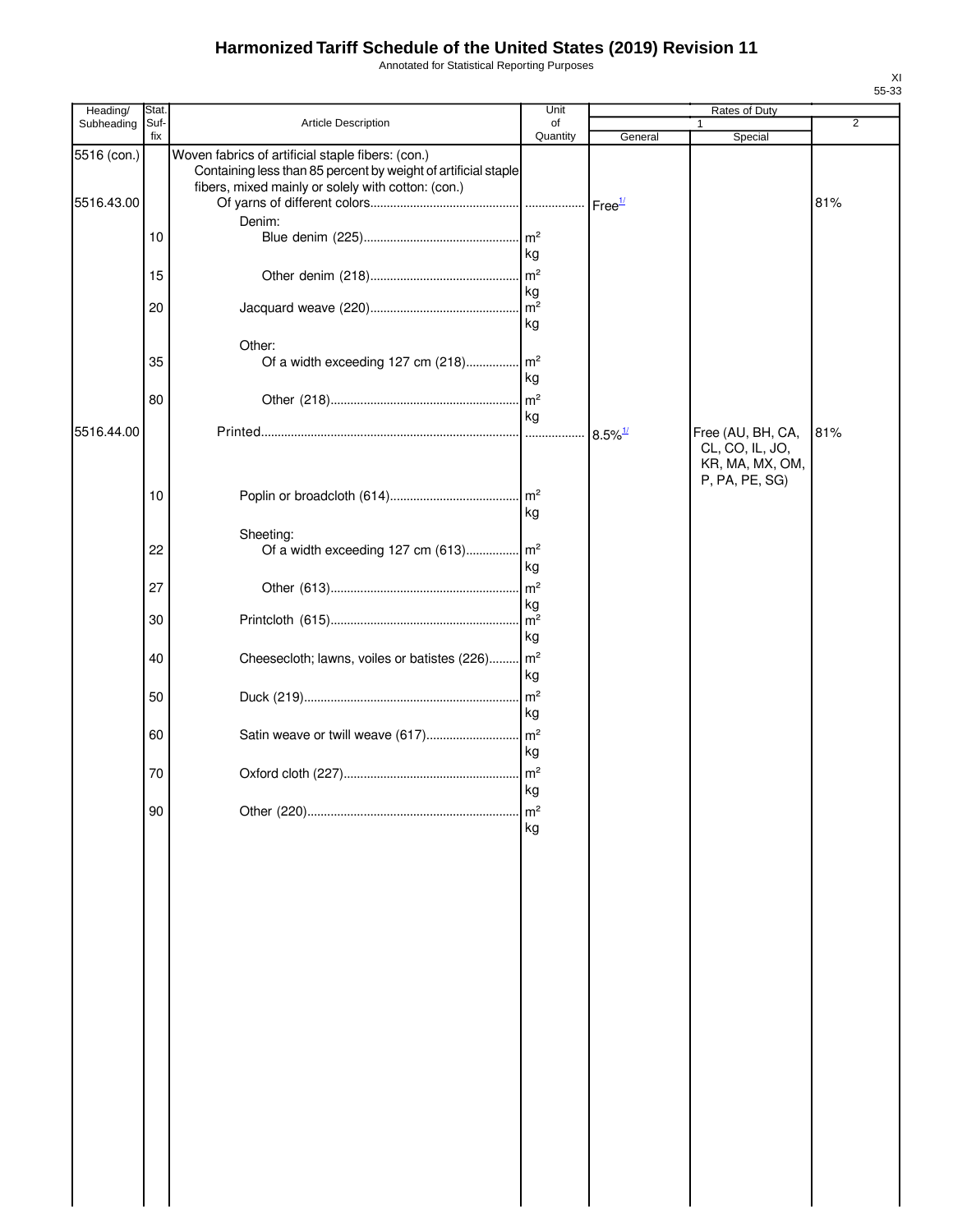Annotated for Statistical Reporting Purposes

| 55-34<br>Heading/ | Stat.       |                                                             | Unit                  |                      | Rates of Duty                                                             |     |
|-------------------|-------------|-------------------------------------------------------------|-----------------------|----------------------|---------------------------------------------------------------------------|-----|
| Subheading        | Suf-<br>fix | <b>Article Description</b>                                  | of<br>Quantity        | General              | Special                                                                   | 2   |
| 5516 (con.)       |             | Woven fabrics of artificial staple fibers: (con.)<br>Other: |                       |                      |                                                                           |     |
| 5516.91.00        |             |                                                             |                       |                      | Free (AU, BH, CA,<br>CL, CO, IL, JO,<br>KR, MA, MX, OM,<br>P, PA, PE, SG) | 81% |
|                   | 10          |                                                             | kg                    |                      |                                                                           |     |
|                   | 20          |                                                             | kg                    |                      |                                                                           |     |
|                   | 30          |                                                             | m <sup>2</sup><br>kg  |                      |                                                                           |     |
|                   | 40          | Cheesecloth; lawns, voiles or batistes (226)                | m <sup>2</sup><br>kg  |                      |                                                                           |     |
|                   | 50          |                                                             | $\mathsf{Im}^2$<br>kg |                      |                                                                           |     |
|                   | 60          |                                                             | kg                    |                      |                                                                           |     |
|                   | 70          |                                                             | kg                    |                      |                                                                           |     |
|                   | 90          |                                                             | m <sup>2</sup><br>kg  |                      |                                                                           |     |
| 5516.92.00        |             |                                                             |                       | $12\%$ <sup>1/</sup> | Free (AU, BH, CA,<br>CL, CO, IL, JO,<br>KR, MA, MX, OM,<br>P, PA, PE, SG) | 81% |
|                   | 10          |                                                             | kg                    |                      |                                                                           |     |
|                   | 20          |                                                             | kg                    |                      |                                                                           |     |
|                   | 30          |                                                             | kg                    |                      |                                                                           |     |
|                   | 40          | Cheesecloth; lawns, voiles or batistes (226)                | m <sup>2</sup><br>kg  |                      |                                                                           |     |
|                   | 50          |                                                             | kg                    |                      |                                                                           |     |
|                   | 60          | Satin weave or twill weave (617)                            | m <sup>2</sup><br>kg  |                      |                                                                           |     |
|                   | 70          |                                                             | m <sup>2</sup><br>kg  |                      |                                                                           |     |
|                   | 90          |                                                             | m <sup>2</sup><br>kg  |                      |                                                                           |     |
|                   |             |                                                             |                       |                      |                                                                           |     |
|                   |             |                                                             |                       |                      |                                                                           |     |
|                   |             |                                                             |                       |                      |                                                                           |     |
|                   |             |                                                             |                       |                      |                                                                           |     |
|                   |             |                                                             |                       |                      |                                                                           |     |
|                   |             |                                                             |                       |                      |                                                                           |     |
|                   |             |                                                             |                       |                      |                                                                           |     |
|                   |             |                                                             |                       |                      |                                                                           |     |

XI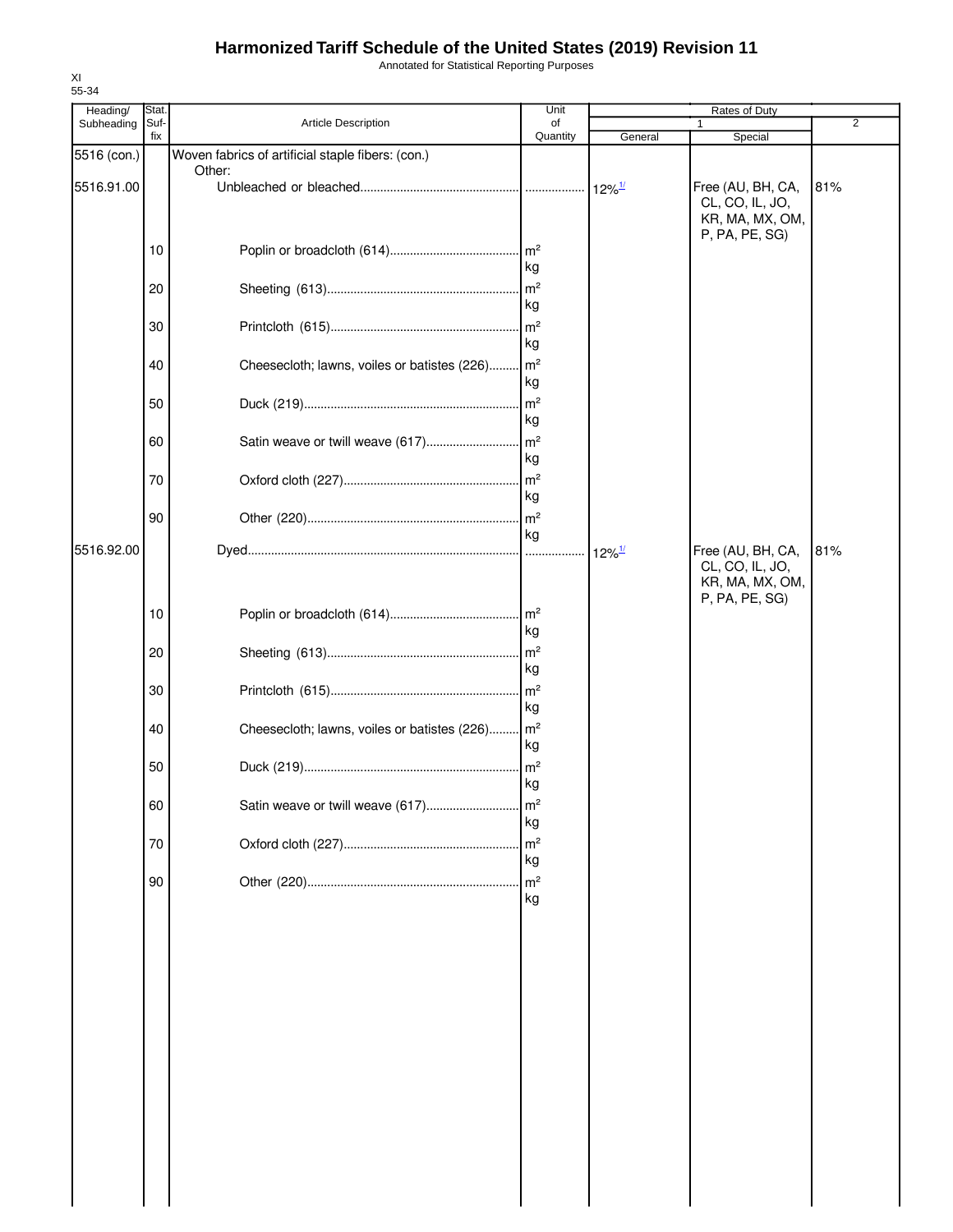Annotated for Statistical Reporting Purposes

| Heading/    | Stat. |                                                   | Unit            |                       | Rates of Duty     |                |
|-------------|-------|---------------------------------------------------|-----------------|-----------------------|-------------------|----------------|
| Subheading  | Suf-  | Article Description                               | of              |                       | $\mathbf{1}$      | $\overline{2}$ |
|             | fix   |                                                   | Quantity        | General               | Special           |                |
| 5516 (con.) |       | Woven fabrics of artificial staple fibers: (con.) |                 |                       |                   |                |
|             |       | Other: (con.)                                     |                 |                       |                   |                |
| 5516.93.00  |       |                                                   |                 | $8.5\%$ <sup>1/</sup> | Free (AU, BH, CA, | 81%            |
|             |       |                                                   |                 |                       | CL, CO, IL, JO,   |                |
|             |       |                                                   |                 |                       | KR, MA, MX, OM,   |                |
|             |       |                                                   |                 |                       | P, PA, PE, SG)    |                |
|             | 10    |                                                   | $\mathsf{Im}^2$ |                       |                   |                |
|             |       |                                                   | kg              |                       |                   |                |
|             | 20    |                                                   | m <sup>2</sup>  |                       |                   |                |
|             |       |                                                   | kg              |                       |                   |                |
|             | 90    |                                                   | m <sup>2</sup>  |                       |                   |                |
|             |       |                                                   | kg              |                       |                   |                |
| 5516.94.00  |       |                                                   |                 |                       | Free (AU, BH, CA, | 81%            |
|             |       |                                                   |                 | $12\%$ <sup>1/</sup>  | CL, CO, IL, JO,   |                |
|             |       |                                                   |                 |                       | KR, MA, MX, OM,   |                |
|             |       |                                                   |                 |                       | P, PA, PE, SG)    |                |
|             | 10    |                                                   |                 |                       |                   |                |
|             |       |                                                   | kg              |                       |                   |                |
|             |       |                                                   |                 |                       |                   |                |
|             | 20    |                                                   | $\mathsf{Im}^2$ |                       |                   |                |
|             |       |                                                   | kg              |                       |                   |                |
|             | 30    |                                                   | m <sup>2</sup>  |                       |                   |                |
|             |       |                                                   | kg              |                       |                   |                |
|             |       |                                                   |                 |                       |                   |                |
|             | 40    | Cheesecloth; lawns, voiles or batistes (226)      | m <sup>2</sup>  |                       |                   |                |
|             |       |                                                   | kg              |                       |                   |                |
|             | 50    |                                                   | m <sup>2</sup>  |                       |                   |                |
|             |       |                                                   | kg              |                       |                   |                |
|             | 60    | Satin weave or twill weave (617)                  | m <sup>2</sup>  |                       |                   |                |
|             |       |                                                   | kg              |                       |                   |                |
|             |       |                                                   |                 |                       |                   |                |
|             | 70    |                                                   | m <sup>2</sup>  |                       |                   |                |
|             |       |                                                   | kg              |                       |                   |                |
|             | 90    |                                                   | m <sup>2</sup>  |                       |                   |                |
|             |       |                                                   | kg              |                       |                   |                |
|             |       |                                                   |                 |                       |                   |                |
|             |       |                                                   |                 |                       |                   |                |
|             |       |                                                   |                 |                       |                   |                |
|             |       |                                                   |                 |                       |                   |                |
|             |       |                                                   |                 |                       |                   |                |
|             |       |                                                   |                 |                       |                   |                |
|             |       |                                                   |                 |                       |                   |                |
|             |       |                                                   |                 |                       |                   |                |
|             |       |                                                   |                 |                       |                   |                |
|             |       |                                                   |                 |                       |                   |                |
|             |       |                                                   |                 |                       |                   |                |
|             |       |                                                   |                 |                       |                   |                |
|             |       |                                                   |                 |                       |                   |                |
|             |       |                                                   |                 |                       |                   |                |
|             |       |                                                   |                 |                       |                   |                |
|             |       |                                                   |                 |                       |                   |                |
|             |       |                                                   |                 |                       |                   |                |
|             |       |                                                   |                 |                       |                   |                |
|             |       |                                                   |                 |                       |                   |                |
|             |       |                                                   |                 |                       |                   |                |
|             |       |                                                   |                 |                       |                   |                |
|             |       |                                                   |                 |                       |                   |                |
|             |       |                                                   |                 |                       |                   |                |
|             |       |                                                   |                 |                       |                   |                |
|             |       |                                                   |                 |                       |                   |                |
|             |       |                                                   |                 |                       |                   |                |
|             |       |                                                   |                 |                       |                   |                |
|             |       |                                                   |                 |                       |                   |                |
|             |       |                                                   |                 |                       |                   |                |
|             |       |                                                   |                 |                       |                   |                |
|             |       |                                                   |                 |                       |                   |                |